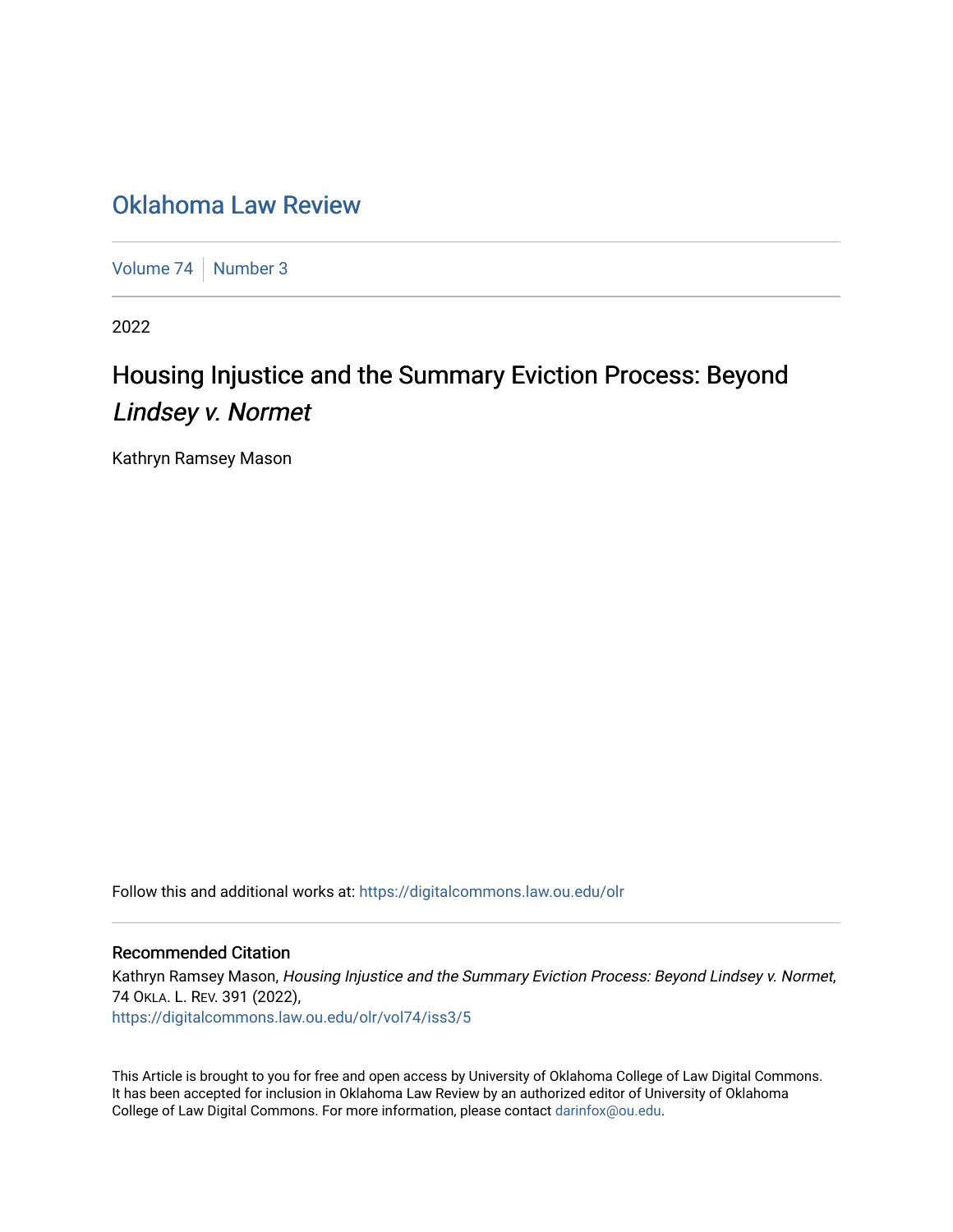## HOUSING INJUSTICE AND THE SUMMARY EVICTION PROCESS: BEYOND *LINDSEY v. NORMET*

#### KATHRYN RAMSEY MASON\*

#### *Abstract*

*The COVID-19 pandemic has generated an unprecedented level of attention on one of the most pressing civil justice issues of our day: evictions. Each year, millions of Americans are at risk of losing their housing through dispossession and displacement. Despite decades of efforts at all levels of government to improve and increase the supply of safe and affordable housing, it remains unattainable to many, especially low-income people of color. This Article argues that the legal process that governs evictions, known as the summary eviction process, is the root of housing insecurity. The summary eviction process prioritizes a landlord's claim to possession above all other considerations. The process significantly curtails important aspects of the civil litigation process in favor of moving cases quickly and efficiently through the court system, which benefits landlords to the detriment of tenants. Every state utilizes the summary eviction process, and the U.S. Supreme Court upheld its constitutionality in the 1972 case of* Lindsey v. Normet. *The Article closely examines the*  Lindsey *decision, challenging much of the Court's legal reasoning and its underlying assumptions about eviction and the realities of the landlordtenant relationship. The Article argues that the* Lindsey *decision has hampered meaningful reform of the inherent inequities in the landlordtenant relationship and further entrenched the devastating individual, social, and racial justice consequences of eviction, which begin, but do not end, in the courtroom. The Article also identifies serious legal issues raised by the summary eviction process and suggests that states need to consider significant reforms of the eviction process itself to address these imbalances.* 

 <sup>\*</sup> Assistant Professor of Law & Director, Medical-Legal Partnership Clinic, University of Memphis Cecil C. Humphreys School of Law. Excellent research assistance was provided by Sierra Knight and Jake Taylor. The author wishes to thank Alex Bissell, Amy Campbell, Michelle Ewert, Tim Ramsey, Danny Schaffzin, and the participants of the Poverty Law Workshop and the Clinical Writers' Workshop.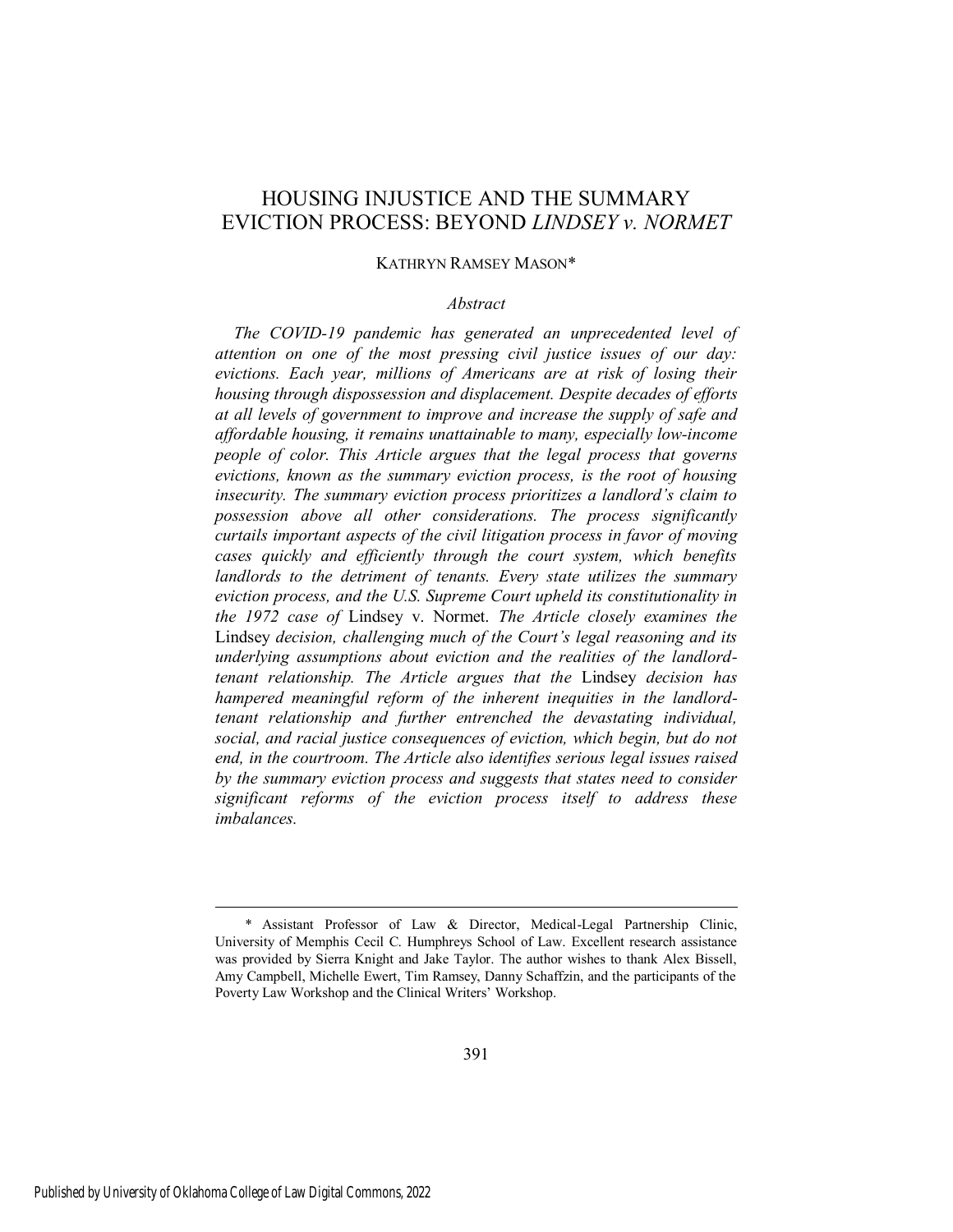## *Introduction*

The coronavirus pandemic that began in March 2020 has brought with it the threat of an eviction and homelessness crisis in the United States approaching the scale of the Great Depression.<sup>1</sup> The pandemic wreaked havoc on the American economy. State and local economies shut down, reopened, then shut down once again in the face of virus outbreak surges. The social distancing measures that the CDC and state and local governments recommended and enforced to contain the health effects of the virus compounded the economic toll. $2$  Tens of millions of people lost their jobs and income.<sup>3</sup> As the pandemic unfolded, the media focused on an issue that has plagued low-income Americans for decades: evictions.<sup>4</sup> While COVID-19 brought new attention to evictions, the problem of eviction and its effects on housing insecurity and neighborhood instability has been a pervasive and persistent toxin in the fight against poverty and inequality.<sup>5</sup>

3. In July of 2020, 16.9 million people faced unemployment in the United States, with 9.6 million of those unemployed attributing their loss of work to the pandemic. *Labor Force Statistics from the Current Population Survey*, U.S. BUREAU LAB. STAT., https://www.bls. gov/cps/effects-of-the-coronavirus-covid-19-pandemic.htm (Nov. 10, 2021). An additional 31.3 million people reported that they had been unable to work at some point within four weeks prior to survey, due to pandemic-related closures or loss of business. *Id.*

4. *See, e.g.*, Katy O'Donnell, *Black Community Braces for Next Threat: Mass Evictions*, POLITICO (June 12, 2020, 4:30 AM EDT), https://www.politico.com/news/2020/ 06/12/mass-evictions-314699; Grace Himmelstein & Matthew Desmond, *Eviction and Health: A Vicious Cycle Exacerbated by a Pandemic*, HEALTH AFFS. (Apr. 1, 2021), https://www.healthaffairs.org/do/10.1377/hpb20210315.747908/full/ ("The adverse health effects of housing insecurity were evident before the emergence of COVID-19, but the pandemic-induced financial crisis for low- and middle-income households has increased housing precarity and related health risks."); Erika Rickard & Qudsiya Naqui, *National and State Efforts Continue to Prevent Pandemic-Related Evictions*, PEW CHARITABLE TRS. (June 9, 2021), https://www.pewtrusts.org/en/research-and-analysis/articles/2021/06/09/nationaland-state-efforts-continue-to-prevent-pandemic-related-evictions.

5. Matthew Desmond, *Eviction and the Reproduction of Urban Poverty*, 118 AM. J. SOCIOLOGY 88, 89 (2012) ("Increased residential mobility is associated with a host of negative outcomes, including higher rates of adolescent violence, poor school performance, health risks, psychological costs, and the loss of neighborhood ties." (citations omitted)).

<sup>1.</sup> *Analysis on Unemployment Projects 40-45% Increase in Homelessness This Year*, CMTY. SOLS. (May 11, 2020), https://community.solutions/analysis-on-unemploymentprojects-40-45-increase-in-homelessness-this-year/.

<sup>2.</sup> *See, e.g.*, Pallavi Gogoi, *You're Not Welcome Here: How Social Distancing Can Destroy the Global Economy*, NPR (Oct. 26, 2020, 2:03 PM ET), https://www.npr.org/ 2020/10/26/927064268/youre-not-welcome-here-how-social-distancing-can-destroy-theglobal-economy.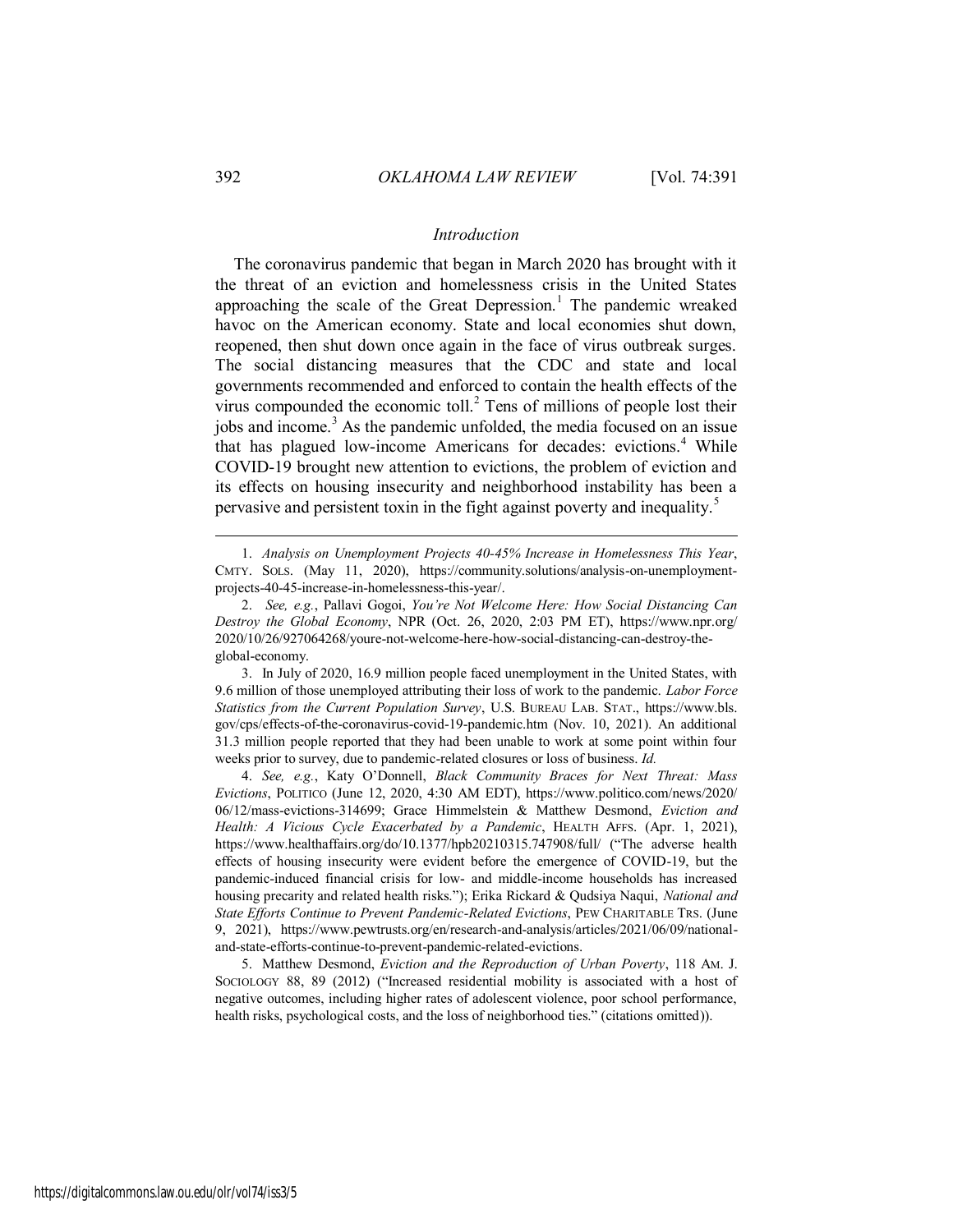Decades of reform efforts at all levels of government have failed to significantly alleviate the lack of affordable and decent housing. Segregated neighborhoods continue to pervade cities, and high levels of residential mobility and displacement persist, especially for low-income tenants of color. This Article contends that a root cause of all these issues is the ease and speed with which property owners can displace residential tenants through the summary eviction process. The summary eviction process is a holdover from land disputes under English common law that made its way to the United States and has been adopted by every state.<sup>6</sup> Designed to provide a quick and efficient judicial alternative to landlord self-help, this process prioritizes the landlord's claim to possession above all other considerations.<sup>7</sup> To accomplish the goal of moving cases quickly through the court system, traditional aspects of civil litigation are cut out of the process. While the specifics vary by state, summary eviction proceedings typically move quickly from complaint to trial and have significant limitations on defenses, counterclaims, discovery, and motion practice. $8$ 

It has been fifty years since there was a serious legal challenge to the summary eviction process. In 1972, the Supreme Court decided the case of *Lindsey v. Normet*, in which a group of tenants in Portland, Oregon, challenged Oregon's summary eviction statute on due process and equal protection grounds.<sup>9</sup> The Supreme Court upheld the constitutionality of the summary eviction process.<sup>10</sup> The *Lindsey* decision came amid a wave of social and legal reforms that were intended to address issues of social, racial, and economic injustice in American society.<sup>11</sup> These included the Civil Rights Movement, the implementation of social safety net programs like food stamps and Medicaid, and some movement toward expanded

 $\overline{a}$ 

11. *See* David A. Super, *The Rise and Fall of the Implied Warranty of Habitability*, 99 CAL. L. REV. 389, 392–93 (2011).

<sup>6.</sup> *See* Mary B. Spector, *Tenants' Rights, Procedural Wrongs: The Summary Eviction and the Need for Reform*, 46 WAYNE L. REV. 135, 137, 139–52, 156 (2000).

<sup>7.</sup> Mary Ann Glendon, *The Transformation of American Landlord-Tenant Law*, 23 B.C. L. REV. 503, 512 (1982).

<sup>8.</sup> *See infra* Part IV.

<sup>9.</sup> Lindsey v. Normet, 405 U.S. 56, 58 (1972).

<sup>10.</sup> *Id.* at 64, 69. The *Lindsey* decision is also frequently cited for its holding that there is no constitutional right to housing. *See id.* at 74 ("[T]he Constitution does not provide judicial remedies for every social and economic ill. We are unable to perceive in that document any constitutional guarantee of access to dwellings of a particular quality . . . . Absent constitutional mandate, the assurance of adequate housing and the definition of landlord-tenant relationships are legislative, not judicial, functions.").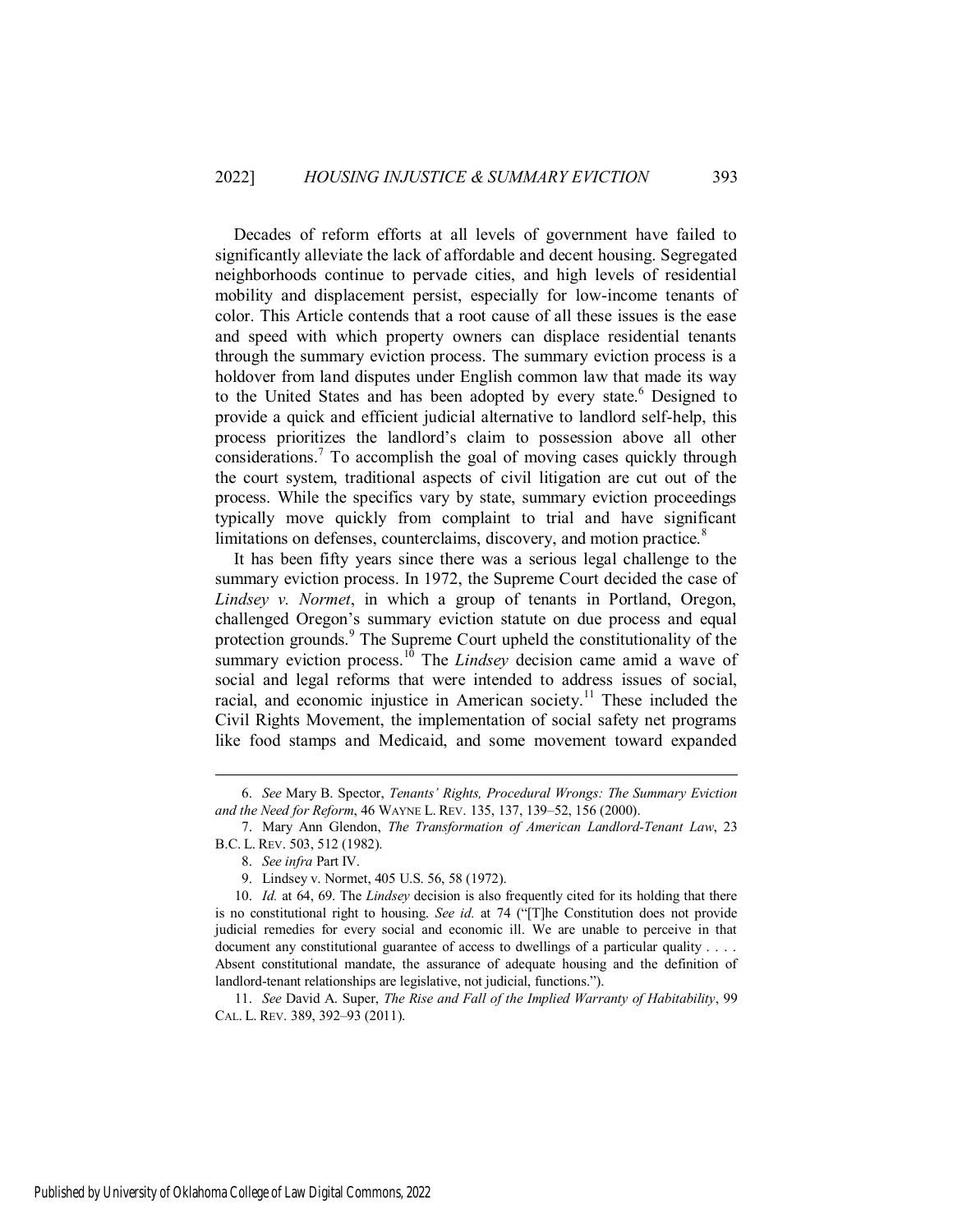tenants' rights.<sup>12</sup> There were many gains, both in legislatures and in courts, including prohibitions against many forms of discrimination<sup>13</sup> and the recognition of the right of children to have an education.<sup>14</sup> One glaring omission, however, was a correction of the power imbalance in the landlord-tenant relationship. The summary eviction process is the embodiment of that imbalance, and neither legislatures nor courts have meaningfully addressed the legal process itself within the past fifty years, leaving firmly in place an antiquated and lopsided system. It prevents the true, meaningful reform that would result in improvements for both tenants and landlords.

While there have been some positive tenants' rights developments by states before and since the *Lindsey* decision,<sup>15</sup> the summary eviction process remains a significant impediment to additional reforms and to meaningful progress on housing justice. Successfully addressing issues of housing affordability and ongoing residential segregation requires confronting the issues of legal and illegal, formal and informal, displacement of lowincome tenants through eviction. Scholars have acknowledged that the results of some of the most important reforms brought about by the tenants' rights revolution "have been far from what their advocates predicted."<sup>16</sup> An overlooked but fundamental reason for the lack of reforms is the summary process itself. The Supreme Court's *Lindsey* decision paved the way for decades of stunted efforts at addressing problems of housing segregation, equity, and affordability. For years, scholars considered eviction to be an inevitable consequence of poverty resulting from falling behind on one's rent or from crime, illegal drugs, or domestic violence.<sup>17</sup> Research by social scientists such as Matthew Desmond has shown that eviction is not just a

<sup>12.</sup> *See id.* at 391.

<sup>13.</sup> *See, e.g.*, Brown v. Board of Educ., 347 U.S. 483, 495 (1954) (holding that the use of separate school facilities for children of different races was a violation of the Equal Protection Clause of the Fourteenth Amendment); Civil Rights Act of 1964, Pub. L. No. 88- 352, 78 Stat. 241 (outlawing discrimination on the basis of race, color, religion, and national origin in voting, schools and public accommodations, and employment).

<sup>14.</sup> Plyler v. Doe, 457 U.S. 202, 215 (1982) (holding that a Texas law denying children of undocumented immigrants the right to attend public schools was in violation of the Equal Protection Clause of the Fourteenth Amendment).

<sup>15.</sup> *See* Super, *supra* note 11, at 392–93.

<sup>16.</sup> *Id.* at 394. Super argues that there are a number of reasons, correlating with the failures of the welfare rights revolution, that the tenants' rights revolution has not been as successful as its champions predicted. *Id.* at 394–97.

<sup>17.</sup> *See* Desmond, *supra* note 5, at 89–90.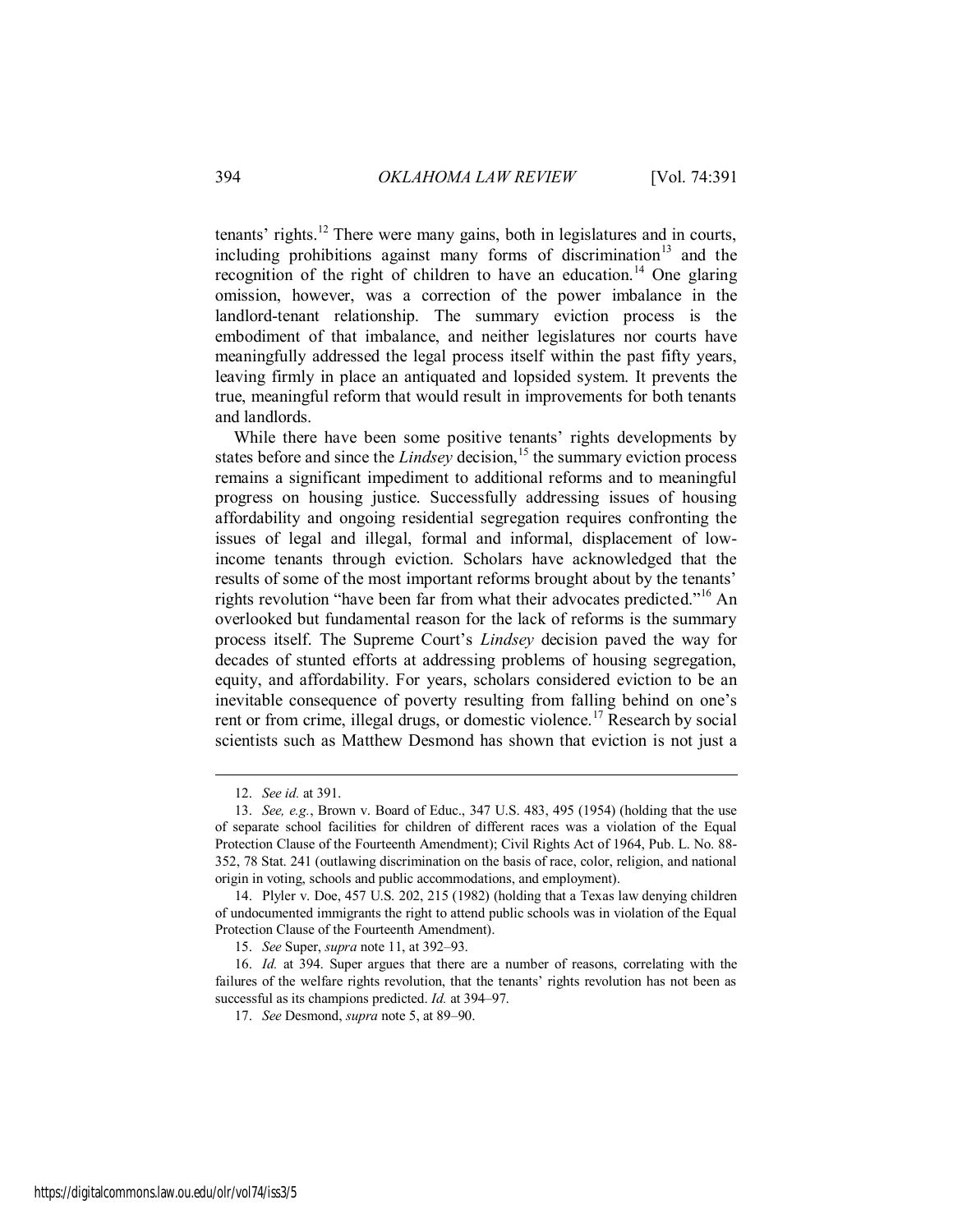*result* of poverty; it is, in fact, a *driver* of deepening poverty and neighborhood instability.<sup>18</sup> Eviction is also a racial and socioeconomic divider in the United States; residential renters have significantly fewer rights with regard to their constitutionally protected interests in their homes than homeowners do, and the households for people of color are more likely to be rented than White households.<sup>19</sup> This means that most people who are evicted or threatened with eviction are more likely to be Black or brown.<sup>20</sup> In fact, the group with the highest risk of eviction is Black women with children. $21$  A move toward greater social and racial justice requires addressing the systemic injustices in the eviction legal system.

To make meaningful progress toward housing justice, the summary eviction process must be analyzed, challenged, and reformed by state governments. A key piece of that is a reexamination of the Supreme Court's decision in *Lindsey* and an analysis of how the same assumptions about the landlord-tenant relationship that the Court made in *Lindsey* have continued to stunt many meaningful developments in tenants' rights. Legislative reform, rather than litigation, is necessary and must happen at the state level; legislatures and courts must understand and address the ways in which the summary eviction process perpetuates long-standing imbalances in the landlord-tenant relationship that continue to hinder progress in achieving housing justice. Part I of this Article describes the history and development of the summary eviction process, beginning in common law England and discussing its migration to, and development in, the United States in the nineteenth and twentieth centuries. Part II details ways in which the landlord-tenant relationship has undergone some reform at the state level before and since *Lindsey* and describes some advancements of the tenants' rights revolution, including codification of the implied warranty of habitability and protections against retaliatory eviction. This Part, however, suggests that these reforms have never reached their full potential and argues that states' continued reliance on the summary eviction process, authorized by the *Lindsey* decision, is a primary driver of this dynamic. Part III closely examines the *Lindsey* case and provides a detailed analysis of the

<sup>18.</sup> *Id.* at 91.

<sup>19.</sup> Based on data from the 2019 U.S. Census, 58% of Black American households and 53% of Hispanic households are rented, while less than 31% of White households are rented. *Who Are the Renters in America*, USAFACTS, https://usafacts.org/articles/who-is-renting-inamerica-cares-act/ (Feb. 25, 2021, 12:56 PM PST).

<sup>20.</sup> *See* Desmond, *supra* note 5, at 102–04.

<sup>21.</sup> *Id.* at 102.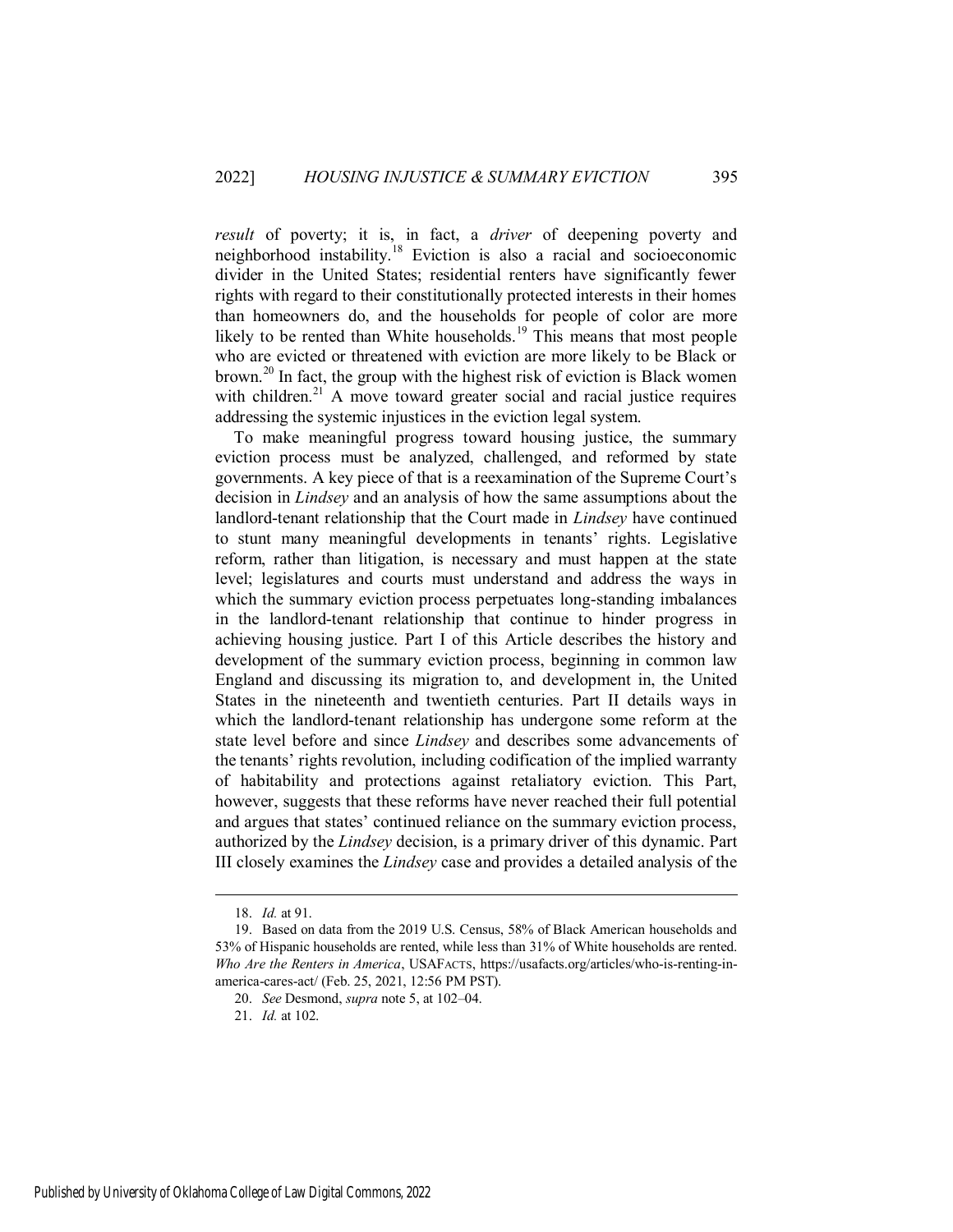Supreme Court's decision, identifying the problematic legal reasoning and assumptions the Court made about the landlord-tenant relationship and the tenants' rights at stake. Part IV argues that even with positive reforms that states have made since the 1960s, empirical data and evolving notions of racial and social justice demonstrate that the progress is insufficient, necessitating the dismantling of the summary eviction process by state legislatures and courts. Part V suggests specific reforms that state governments should consider when seeking to advance housing equity and justice through changes to the summary eviction process.

## *I. Early Development of the Summary Eviction Process in the United States*

A review of the history of the summary eviction process is necessary to understand why the process is out of step with modern conceptions of justice and equity and how the summary eviction process came to occupy a place of primacy in the laws that govern residential tenancies. Modern American landlord-tenant law has been called a "hybrid" of different areas of law.<sup>22</sup> It mixes property law, contracts law, and, increasingly, consumerlaw principles.<sup>23</sup> Because landlord-tenant law is not situated squarely in one particular area, courts and scholars have prioritized one or more of these areas over the others, leading to a mishmash of statutes and judicial decisions that can vary greatly between jurisdictions.<sup>24</sup> This Part discusses the roots of the summary eviction process in English common law and examines how many of those principles have been adopted in the United States.

The summary eviction process in the United States is traceable to English laws governing the landlord-tenant relationship and repossession of

<sup>22.</sup> Glendon, *supra* note 7, at 505. Glendon asserts that the "history [of landlord-tenant law] is that of a hybrid legal institution, neither entirely contractual nor entirely proprietary." *Id.*

<sup>23.</sup> *See* Spector, *supra* note 6, at 179–94 (discussing ways in which federal consumer protection laws apply to the landlord-tenant relationship).

<sup>24.</sup> *See* Glendon, *supra* note 7, at 521–28; Spector, *supra* note 6, at 195–97 (discussing differences among lease forms in different states). Additionally, some states treat the covenants of the landlord and tenant as mutually dependent, while others treat them as independent. For example, at the time of the *Lindsey v. Normet* decision in 1972, Oregon treated the covenant of the tenant to pay rent and the covenant of the landlord to maintain the property as independent obligations, meaning that "[t]he practical effect of *Lindsey* . . . would be that a tenant in default in his rental obligation could be permitted to raise a habitability defense in an action for rent but denied this opportunity in an action for possession only." Glendon, *supra* note 7, at 537.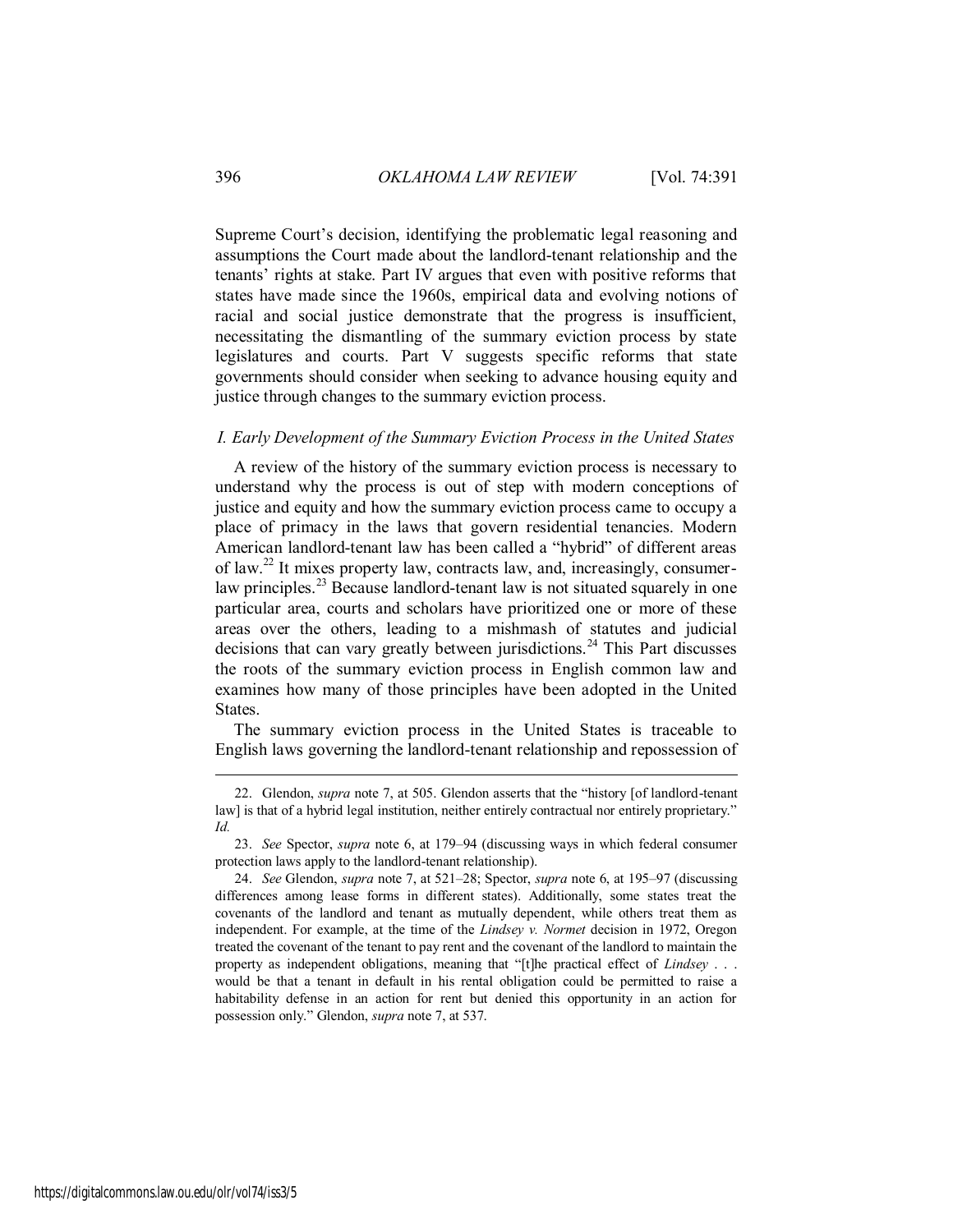property. The notion of possession of real property is deeply rooted in ancient conceptions of social hierarchy.<sup>25</sup> In common law England, a person—at that time, nearly always a man—asserting possession of land might trace his ownership to the Norman Conquest of 1066, thereby establishing his social status.<sup>26</sup> Eventually, around the beginning of the sixteenth century, royal courts in England came to recognize a tenant's possessory interest in a piece of real property, yet the tenant's interest was always subjugated to the landlord's greater ownership interest.<sup>27</sup> The status conferred upon landowners and the prioritization of their possessory interests have dominated the landowner-lessee relationship ever since.<sup>28</sup>

The problem of a person not entitled to possession attempting to gain or hold possession inevitably led to the question of who was entitled to possession of a piece of property. The early laws that governed who should possess a piece of property were grounded in the criminal law of trespass and provided penalties of imprisonment for people who violated them.<sup>29</sup> These statutes also allowed landlords who were parties to possession disputes to engage in their own extrajudicial methods to recover possession—otherwise known as self-help.<sup>30</sup> Landlords were often allowed to engage in actions like "seiz[ing] a tenant's personal property to satisfy the overdue rent or simply using self-help eviction to expel tenants from the leased premises."<sup>31</sup> Conversely, tenants "enjoyed absolutely no self-help remedies and had very few judicial remedies for the wrongful actions of their landlords."<sup>32</sup>

<sup>25.</sup> Spector, *supra* note 6, at 141–43.

<sup>26.</sup> *Id.* at 141.

<sup>27.</sup> *Id.* at 149–50 ("[R]ecognition of the tenant's interest as a real property interest did not mean that the tenant enjoyed all of the benefits that landownership conferred on the landlord.  $\ldots$  [W] hatever new rights the new status conferred on the tenant for years—e.g., ability to petition courts—those rights were subject to interpretation in a legal framework that had been designed to protect persons with greater status and rights by restoring possession to freeholders, and treating all non-possessory issues as secondary.").

<sup>28.</sup> *See id.* at 150–53 (tracing the relationship between English conceptions of landlord status to the development of American landlord-tenant law).

<sup>29.</sup> *See id.* at 150–52; *see also* Soffer v. Beech, 409 A.2d 337, 340 (Pa. 1979).

<sup>30.</sup> Spector, *supra* note 6, at 150–51 ("Such methods might include locking the tenant out of the premises or seizing the tenant's property until back rent was paid.").

<sup>31.</sup> Douglas Ivor Brandon et al., *Self-Help: Extrajudicial Rights, Privileges and Remedies in Contemporary American Society*, 37 VAND. L. REV. 845, 937 (1984).

<sup>32.</sup> *Id.*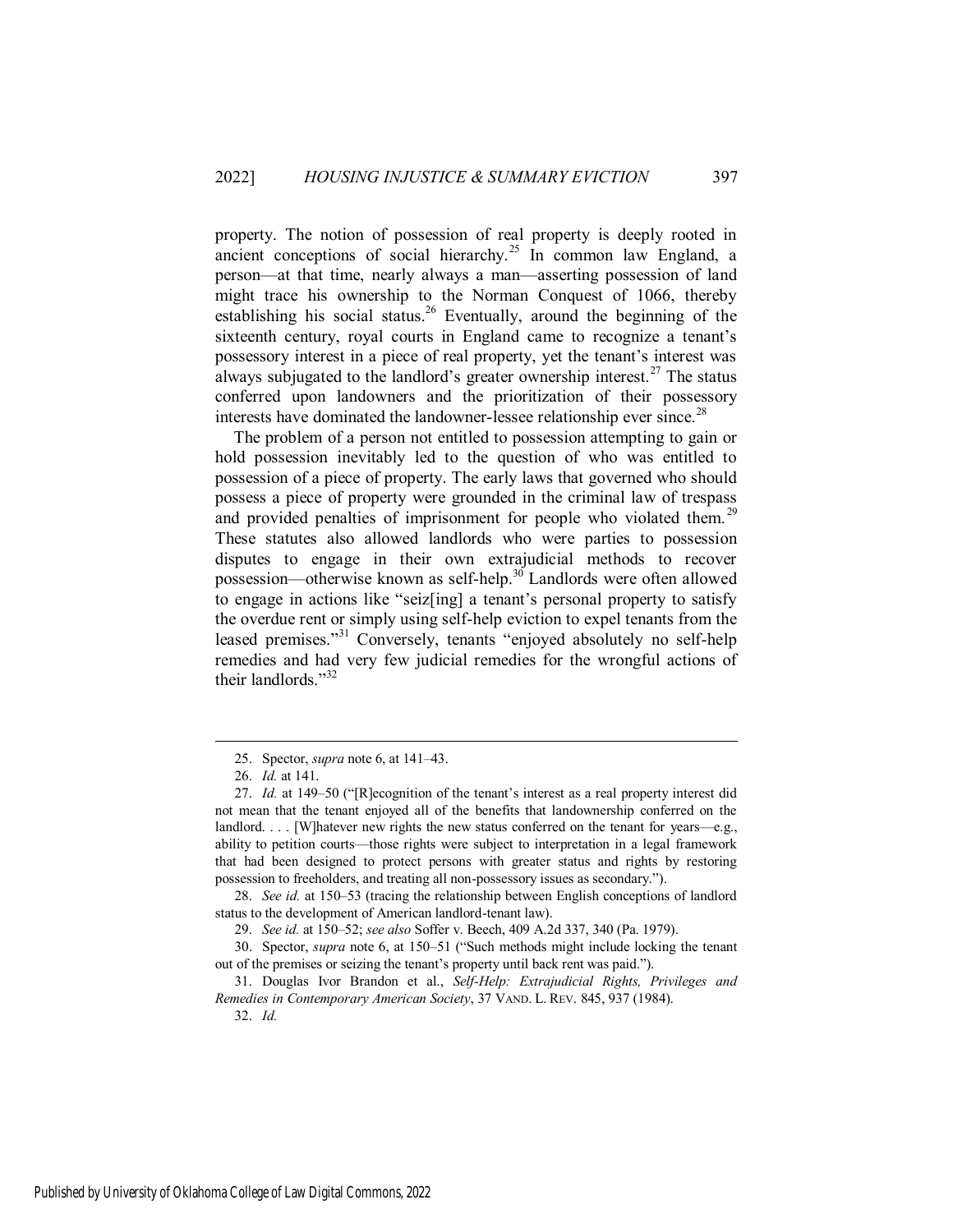Prior to the development of the summary eviction process, a landlord's judicial remedy for recovering possession of property lay mainly in the form of an ejectment action.<sup>33</sup> These types of cases, however, tended to be "fraught with procedural complexities and delays," and it was not unusual for landlords to forego that process altogether in favor of self-help.<sup>34</sup> The summary eviction process was intended to provide a quick and efficient judicial remedy that was an alternative to landlord self-help.<sup>35</sup>

The history of forcible entry and detainer ("FED") actions began in England with the Forcible Entry Act of  $1381<sup>36</sup>$  with revisions in 1391, 1402, 1429, and  $1623$ .<sup>37</sup> FED laws also emerged in colonial America; Massachusetts passed a version of an FED law as early as 1671.<sup>38</sup> Other states with early FED statutes include Maryland in 1793, Pennsylvania in 1772, Ohio in 1795, Texas in 1840, Washington in 1854,<sup>39</sup> North Carolina in 1854, and Tennessee in  $1821<sup>40</sup>$  The first reference to a "summary proceeding" as it relates to FED statutes was in New York in  $1820$ <sup>41</sup>. early twentieth century, courts recognized that "[o]riginally the statute was confined to cases of forcible entry and detainer, and to cases where the strictly conventional relation of landlord and tenant, created by agreement, existed between the parties."<sup>42</sup> American courts and legislatures necessarily began to develop landlord-tenant law when industrialization and waves of immigration resulted in higher concentration of urban tenants, many lowincome, in larger cities across the country.<sup>43</sup> In 1879, Tennessee removed the requirement for a jury trial in its FED statute, which is still in effect in Tennessee General Sessions Courts today.<sup>44</sup> North Carolina, however, did

<sup>33.</sup> ROBERT S. SCHOSHINSKI, AMERICAN LAW OF LANDLORD AND TENANT § 6:10, at 409 (1980).

<sup>34.</sup> *Id.*

<sup>35.</sup> *Id.* 

<sup>36.</sup> Jean Pierre Nogues Jr., Comment, *Defects in the Current Forcible Entry and Detainer Laws of the United States and England*, 25 UCLA L. REV. 1067, 1070 n.13 (1978).

<sup>37.</sup> *Id.* at 1070 n.14.

<sup>38.</sup> Page v. Dwight, 48 N.E. 850, 851 (Mass. 1897).

<sup>39.</sup> Spector, *supra* note 6, at 152 nn.55–56.

<sup>40.</sup> Robert Larry Brown, Note, *Right to a Jury Trial in Forcible Entry and Detainer Actions in General Sessions Courts in Tennessee*, 6 MEM. ST. U. L. REV. 59, 62 (1975).

<sup>41.</sup> *See* Stephen Ross, *Converting Nonpayment to Holdover Summary Proceedings: The New York Experience with Conditional Limitations Based upon Nonpayment of Rent*, 15 FORDHAM URB. L. J. 289, 295 (1987).

<sup>42.</sup> Reich v. Cochran, 94 N.E. 1080, 1081 (N.Y. 1911).

<sup>43.</sup> Glendon, *supra* note 7, at 510.

<sup>44.</sup> Brown, *supra* note 40, at 62–63.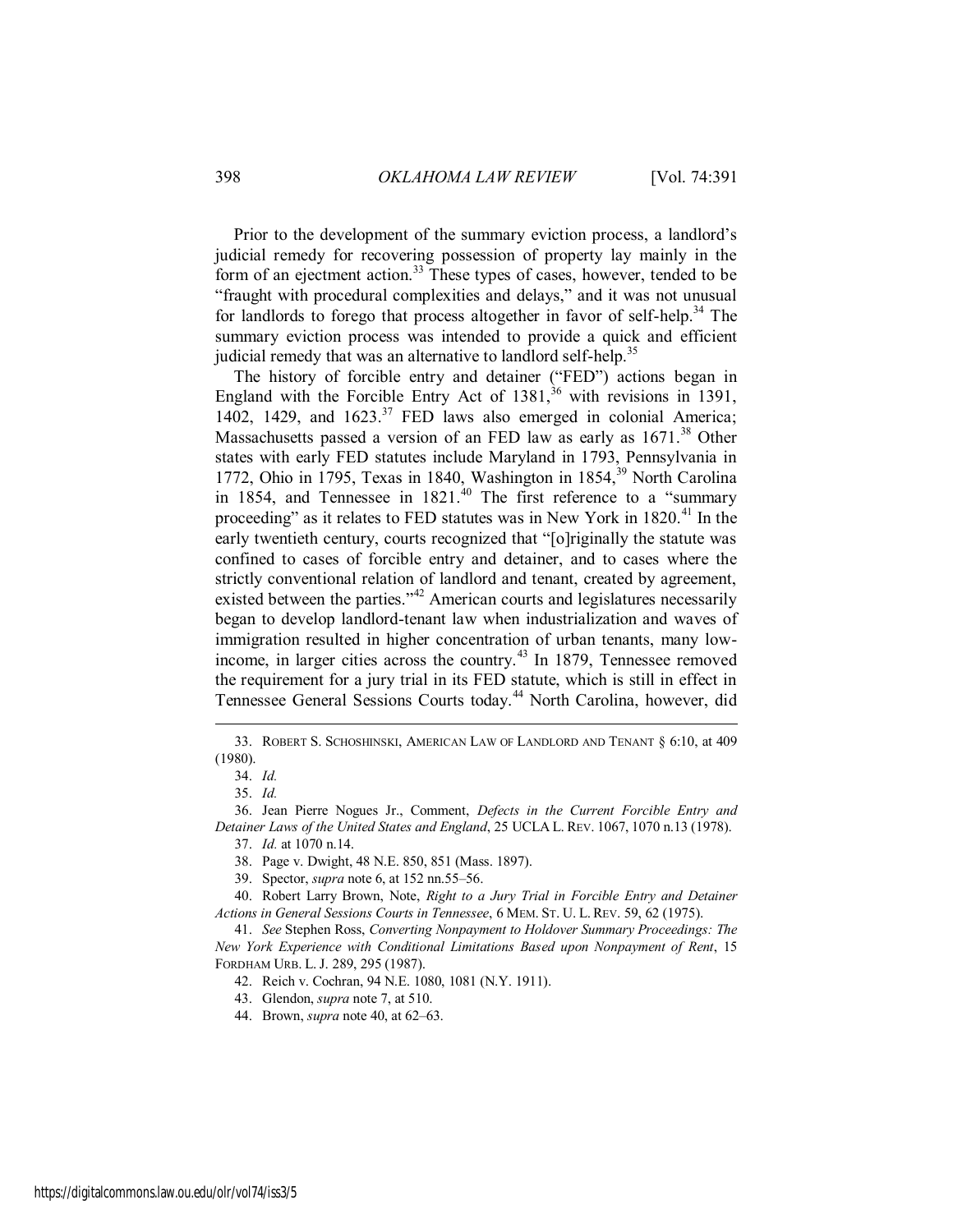not remove the right to a jury trial until 1971, although the 1869 statute contained amendments titled "summary ejectment."<sup>45</sup> Wisconsin appears to have updated its statute to include a process that resembles summary eviction effective in 1971.<sup>46</sup>

As the summary process developed, it "[p]rimarily . . . benefited landlords by giving them an alternative to the time-consuming and expensive action of ejectment."<sup>47</sup> State legislatures also intended to provide some protection to tenants against forcible removal from the property they were renting and to protect public peace by deterring violence that might result from landlord self-help.<sup>48</sup> However, the summary process in most states did not provide mechanisms for tenants to assert defenses like the habitability of the premises.<sup>49</sup> This was partially due to the move toward urbanization and the lack of written leases for residential tenancies in urban areas.<sup>50</sup> By the end of the nineteenth century, leases began to look less like traditional conveyances of land and more like contracts, especially in the context of commercial land transactions.<sup>51</sup> "The written lease, especially in commercial contexts, became longer . . . [and contained] sets of mutual promises in which the parties provided for contingencies and otherwise worked out the details of what was to be a continuing relationship."<sup>52</sup>

While this development certainly influenced landlord-tenant law as a whole, urban residential lease arrangements were increasingly periodic tenancies without written leases. $53$  It was not until the mid-twentieth century that significant reforms that would benefit lower-income, urban tenants gained traction. Part II discusses these developments.

<sup>45.</sup> *Id.* at 62.

<sup>46.</sup> Robert F. Boden, *1971 Revision of Eviction Practice in Wisconsin*, 54 MARQ. L. REV. 298, 299 (1971).

<sup>47.</sup> Glendon, *supra* note 7, at 512.

<sup>48.</sup> *See generally* SCHOSHINSKI, *supra* note 33, § 6:10, at 409.

<sup>49.</sup> *See* Glendon, *supra* note 7, at 533, 537.

<sup>50.</sup> *See id.* at 508–09.

<sup>51.</sup> *Id.* at 508.

<sup>52.</sup> *Id.* 

<sup>53.</sup> *Id.* As a result, "[t]he economic circumstances of urban residential tenants . . . militated against the use of written leases. The periodic tenancy was barely visible in the case law and legal literature." *Id.* at 508–09. The consequence of this absence from "case law and legal literature" was that there was relatively little development or scholarly scrutiny of residential landlord-tenant law, to the detriment of low-income tenants. *See generally id.* at 509.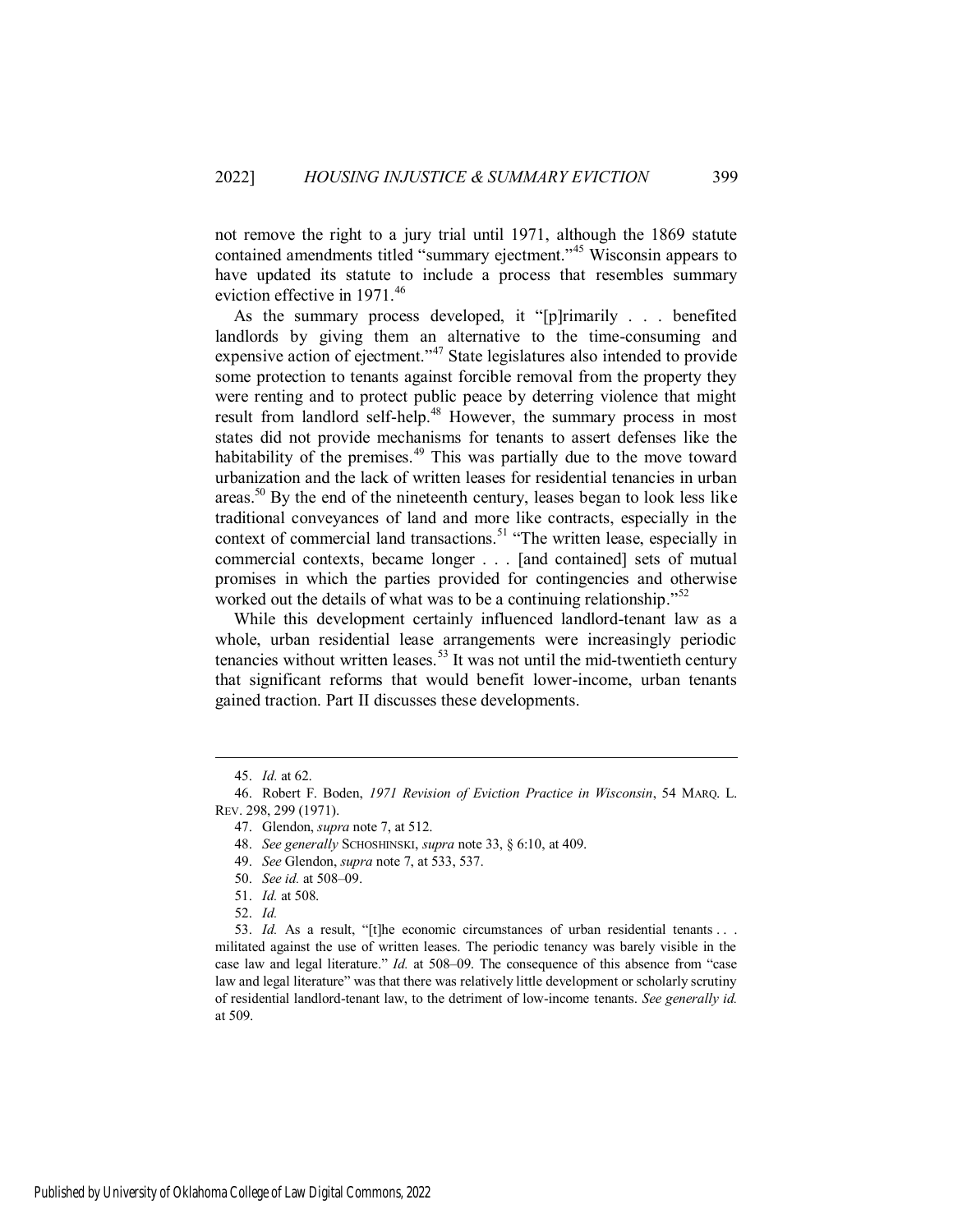## *II. Landlord-Tenant Law Developments Before and Since* Lindsey

The Supreme Court decided *Lindsey v. Normet* during the height of the tenants' rights revolution. The Court's decision, however, did not entirely halt state-level efforts to provide greater protections to residential tenants. In the past fifty years, some states have made important and meaningful changes to landlord-tenant law, while others have made minimal reforms.<sup>54</sup> This has resulted in significant variations between jurisdictions regarding tenants' rights and the eviction process. This Part details some of the gains made in this area since the 1960s and 1970s while emphasizing that these gains have been piecemeal and incomplete.

## *A. The Tenants' Rights Revolution*

The tenants' rights revolution was a series of judicial and statutory reforms of residential landlord-tenant law that occurred across the country primarily between 1968 and 1973.<sup>55</sup> These reforms largely benefited tenants in relation to landlords.<sup>56</sup> Beginning in the early 1960s, courts began to shift how they conceptualized tenants' rights in residential rental housing and to move away from the "classical" conception of landlord-tenant law.<sup>57</sup> The so-called tenants' rights revolution that followed resulted in some apparent gains for tenant protection, as tenants' advocates tried to address some of the most egregious imbalances in the landlord-tenant relationship.<sup>58</sup> The revolution sought to address several different aspects of the landlord-tenant relationship, including the implied warranty of habitability, expansion of rent control measures, security of tenancy at the expiration of a lease, and limitations on a landlord's ability to retaliate against a tenant for asserting her rights under the law, among others.<sup>59</sup> Despite the revolution's noble goals and mentionable successes, half a century later, it is clear that a fundamental restructuring of the landlord-tenant relationship has not come

<sup>54.</sup> *See id.* at 521–28 (identifying shifts in landlord-tenant law beginning in the mid-1960s).

<sup>55.</sup> *See* Edward H. Rabin, *The Revolution in Residential Landlord-Tenant Law: Causes and Consequences*, 69 CORNELL L. REV. 517, 521 (1984).

<sup>56.</sup> *Id.*

<sup>57.</sup> *See* Glendon, *supra* note 7, at 520, 522–23.

<sup>58.</sup> *See* Super, *supra* note 11, at 391.

<sup>59.</sup> *See* Rabin, *supra* note 55, at 520–40.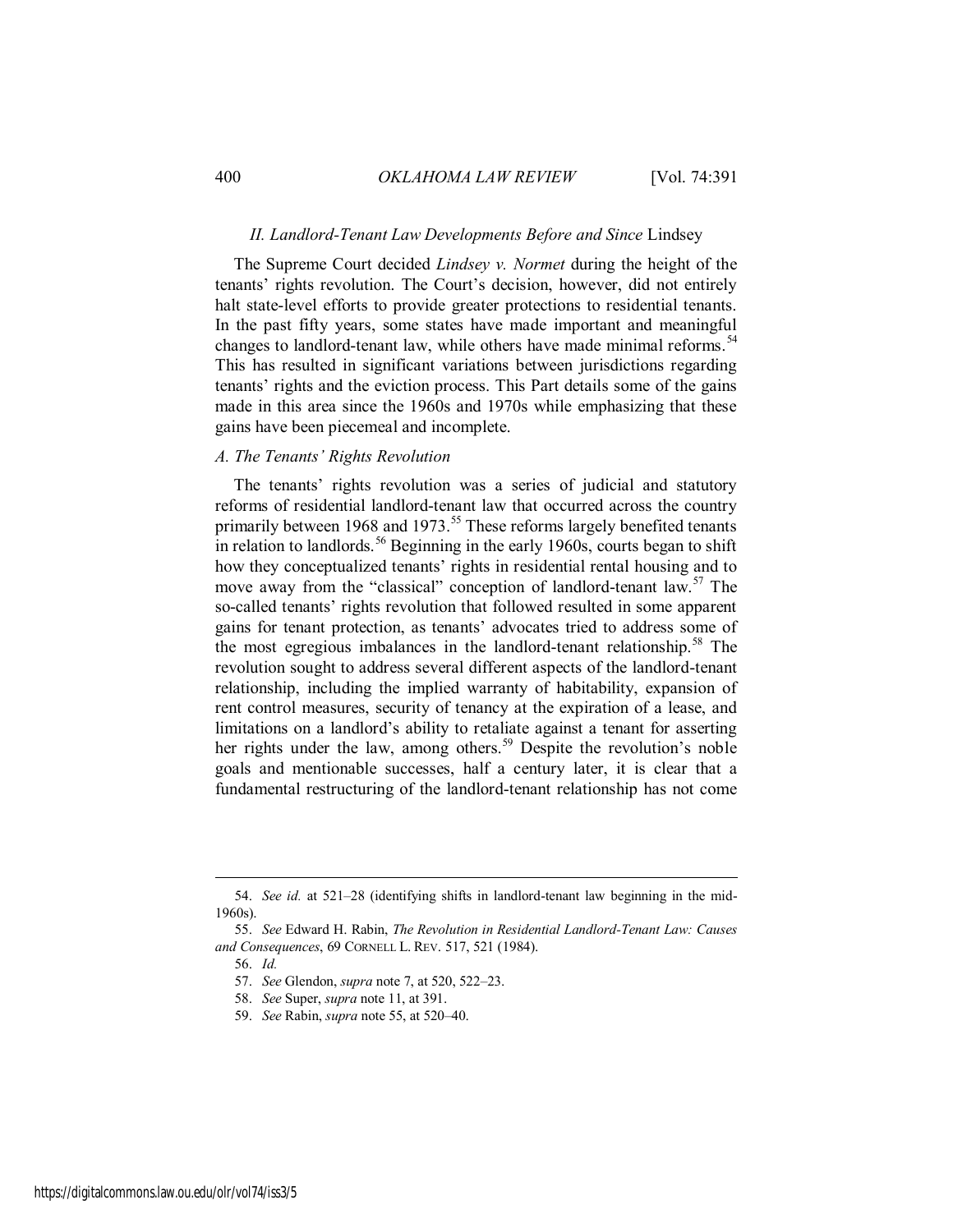to pass. $60$ 

The tenants' rights revolution had its roots in the social, racial, and economic justice movements of the 1960s.<sup>61</sup> The Civil Rights Movement played a major role in raising awareness of—and outrage about previously tolerated social conditions.<sup>62</sup> Moreover, two presidential commissions under President Lyndon Johnson, the Douglas Commission and the Kaiser Committee, recommended the development of millions of units of new low-income housing. $63$  In 1968, both had found a serious lack of quality affordable housing across the country, especially in urban centers.<sup>64</sup> These developments unquestionably influenced judges who were adjudicating legal challenges by tenants dissatisfied with the landlordtenant relationship.<sup>65</sup> Professor David Super describes five principles that motivated judges and legislatures toward reform during the tenants' rights revolution: first, the desire to modernize the landlord-tenant relationship and frame it in terms of contract law instead of property law; second, the goal of ameliorating poor conditions in rental housing; third, the attempt to redistribute the wealth of landlords to their poorer tenants; fourth, the "humanitarian" goal of providing a "better life" for poor tenants; and fifth, providing "social stability" during the turbulent 1960s.<sup>66</sup>

One way courts contributed to the tenants' rights revolution was to challenge the primacy of landowners' rights, once a fundamental principle of property law, by instead imposing the more equitable frame of contract law, in which both parties to a contract are responsible for their obligations and breaches.<sup>67</sup> While this reframing of the landlord-tenant relationship

 $\overline{a}$ 

66. Super, *supra* note 11, at 400–04.

67. Rabin, *supra* note 55, at 521. "Traditionally, courts considered the landlord's rights to determine the amount of rent, to gain possession at the end of the term, and to choose tenants, and the right of the parties to decide on the extent of landlord services as basic rights

<sup>60.</sup> *See, e.g.*, Super, *supra* note 11, at 423 (noting "extremely low rates of success for tenants with meritorious claims under the implied warranty of habitability," notwithstanding attempted landlord-tenant law reform).

<sup>61.</sup> Rabin, *supra* note 55, at 546–49.

<sup>62.</sup> *See id.* at 546–47.

<sup>63.</sup> *Id.* at 543–45.

<sup>64.</sup> *Id.*

<sup>65.</sup> *Id.* at 545. In a letter to Professor Rabin in 1982, Judge J. Skelly Wright, who sat on the D.C. Circuit and wrote the 1970 decision in *Javins v. First National Realty Corp.*, one of the most prominent implied warranty of habitability cases, acknowledged that his decision in *Javins* was influenced by the social change and unrest of the 1960s. *Id.* at 548–49. He wrote, "I offer no apology for not following more closely the legal precedents which had cooperated in creating the conditions that I found unjust." *Id.*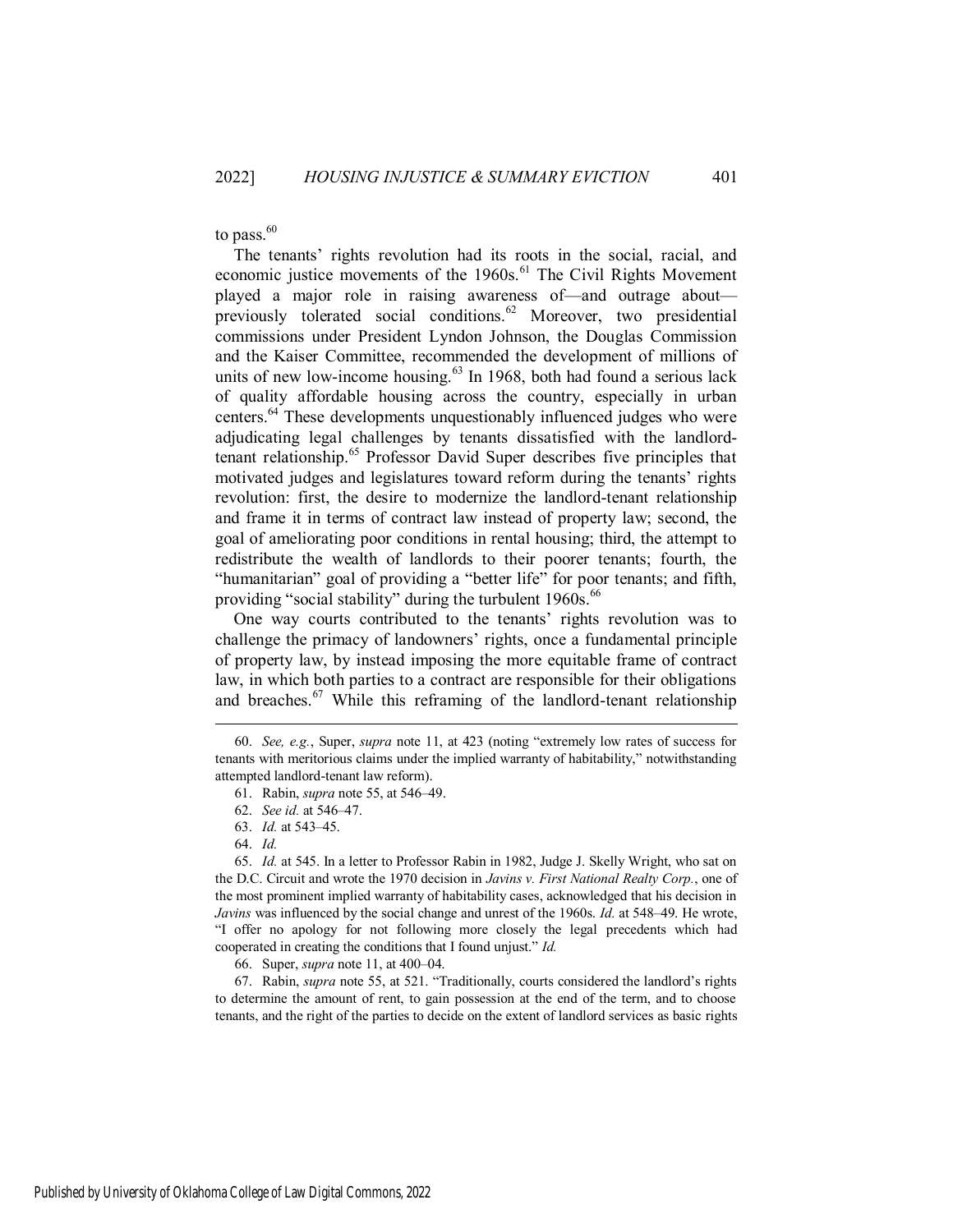should have meant that the two parties to a lease contract would be treated more equitably, the continued prioritization of the landlord's right to possession as the primary issue in eviction cases precluded equitable treatment. Ultimately, the two main developments that emerged from the tenants' rights revolution were the recognition and codification of the implied warranty of habitability, as well as protections against retaliation by property owners toward tenants asserting their rights.

## *B. Codification of the Implied Warranty of Habitability*

The implied and codified warranty of habitability has long been hailed as one of the great successes of the tenants' rights revolution.<sup>68</sup> Prior to the mid-twentieth century, the prevailing legal doctrine had been that of independent covenants between landlord and tenant; neither party's obligation was dependent on the other's performance.<sup>69</sup> A precursor to the statutory warranty of habitability was the doctrine of constructive eviction, which allowed a tenant to terminate a lease agreement if a landlord failed to perform necessary repairs.<sup>70</sup> However, by the time courts began to seriously consider expansion of the doctrine of constructive eviction in the midtwentieth century, the emphasis on the warranty of habitability brought by the tenants' rights revolution made expanding constructive eviction unnecessary.<sup>71</sup> The origins of the statutory warranty of habitability in the United States is traceable to municipal building codes, which municipalities began to implement in the early twentieth century.<sup>72</sup> Building codes became ubiquitous by the end of the 1960s, due in large part to the federal government linking funds to the adoption of building codes.<sup>73</sup> Beginning in

 $\overline{a}$ 

71. *Id.* at 514.

72. *See generally* Donald E. Campbell, *Forty (Plus) Years After the Revolution: Observations on the Implied Warranty of Habitability*, 35 U. ARK. LITTLE ROCK L. REV. 793, 800 (2013) (noting New York City enacted the first local building code in 1901).

73. *See* Rabin, *supra* note 55, at 551–52.

that rested on fundamental legal principles." *Id.; see also* Super, *supra* note 11, at 400–01. "Some courts and legislatures sought to explain the implied warranty of habitability, and the process of treating it as mutual with the tenant's duty to pay rent, as harmonizing landlordtenant law with broader principles of contract law." *Id.* at 400.

<sup>68.</sup> Nicole Summers, *The Limits of Good Law: A Study of Housing Court Outcomes*, 87 U. CHI. L. REV. 145, 148 (2020).

<sup>69.</sup> *See id.* at 154.

<sup>70.</sup> *See* Glendon, *supra* note 7, at 512–13. "As courts [in the nineteenth century] began to routinely permit 'constructive eviction' to serve as a remedy for a landlord's breach of covenants in the lease, the legal fiction became a functional substitute for the missing doctrine of mutually dependent covenants." *Id.* at 513.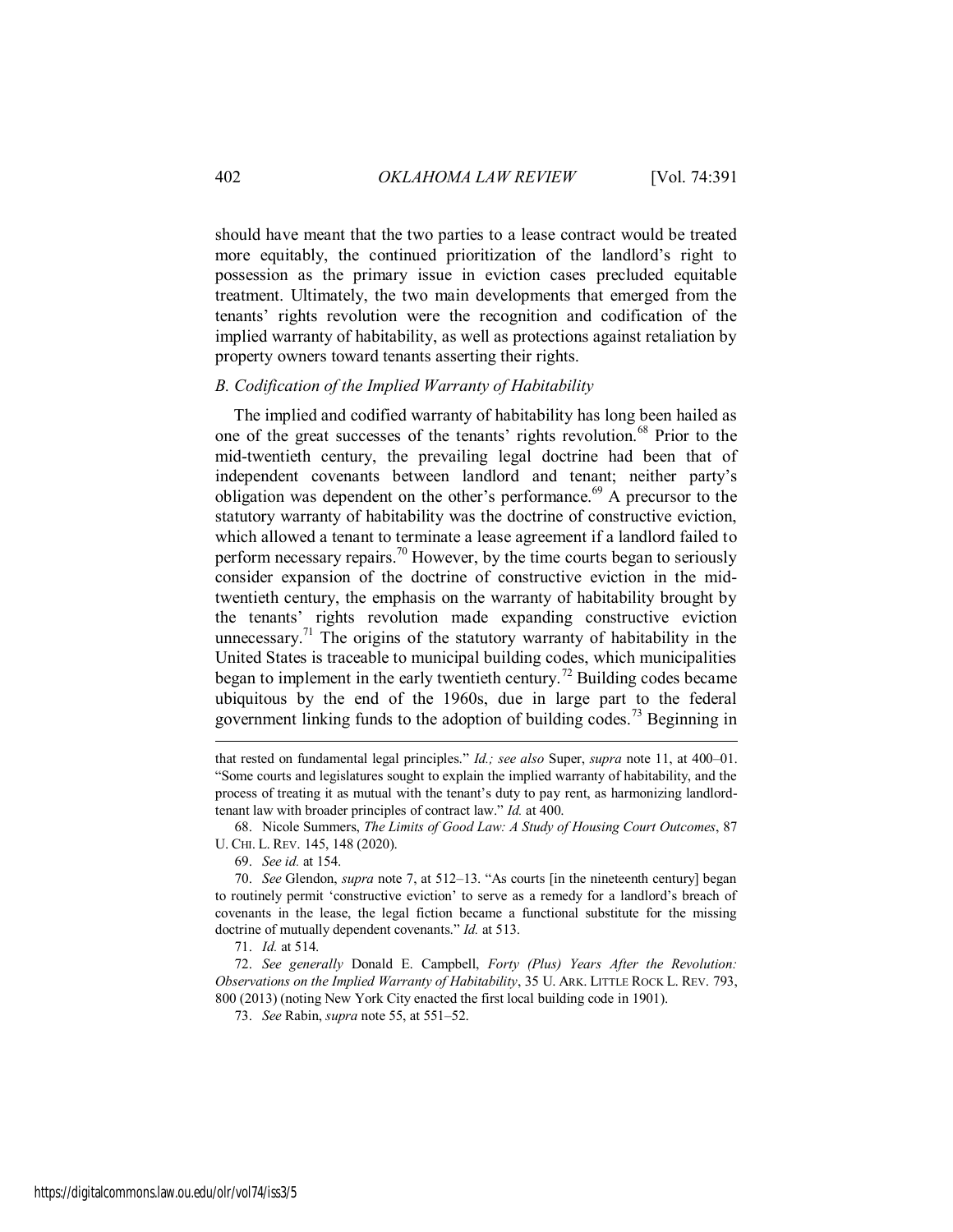1954, municipalities were required to adopt building codes in order to receive "federal urban renewal funds and other forms of federal assistance."<sup>74</sup> As building codes proliferated, and with them, litigation, many state courts started allowing negligence tort claims against landlords who violated the codes. $75$ 

Beginning with *Pines v. Perssion*, decided by the Wisconsin Supreme Court in 1961, courts have articulated an interdependency between the obligations of the landlord and the tenant.<sup>76</sup> In 1970, Judge J. Skelly Wright of the District of Columbia Circuit Court of Appeals authored the opinion in *Javins v. First National Realty Corp.*, in which he articulated a very strong relationship between the tenant's obligation to pay rent and the landlord's obligation to maintain the premises.<sup>77</sup> In the wake of *Javins*, there was hope that the tenants' rights revolution would equalize the landlord-tenant relationship and result in permanent social changes.<sup>78</sup> Tenants' advocates hailed the warranty of habitability as a welcome counterbalance to the ease with which courts had allowed landlords to displace tenants through the eviction process.<sup>79</sup> Yet, in reality, it has offered limited victories on those fronts.<sup>80</sup>

Despite this radical revision of firmly rooted legal doctrines, the warranty of habitability has not yielded the hoped-for results of incentivizing landlords to improve maintenance of rental housing units and empowering tenants to assert their legal rights. Instead, "[t]he most prominent result of the [tenants' rights] revolution . . . was reading an implied warranty of habitability into residential leases, with a corollary

The courts had long provided landlords with a service essential to their businesses: eviction procedures, operating far more expeditiously than other civil actions, allowed landlords quickly and inexpensively to coerce and remove any tenants not paying rent. The courts would now demand that, in exchange for this extraordinary help in requiring tenants to perform their legal obligations, landlords comply with the laws on health and safety.

*Id.* 

 $\overline{a}$ 

80. One study of 2016 data from New York City found that fewer than 2% of tenants who had meritorious claims of habitability concerns actually received rent abatements in compensation. Summers, *supra* note 68, at 190.

<sup>74.</sup> Glendon, *supra* note 7, at 519.

<sup>75.</sup> *Id.* at 520.

<sup>76.</sup> *See* Rabin, *supra* note 55, at 552; Glendon, *supra* note 7, at 525; Super, *supra* note 11, at 394, 404.

<sup>77. 428</sup> F.2d 1071, 1082 (D.C. Cir. 1970).

<sup>78.</sup> *See* Super, *supra* note 11, at 399.

<sup>79.</sup> *See* Super, *supra* note 11, at 401.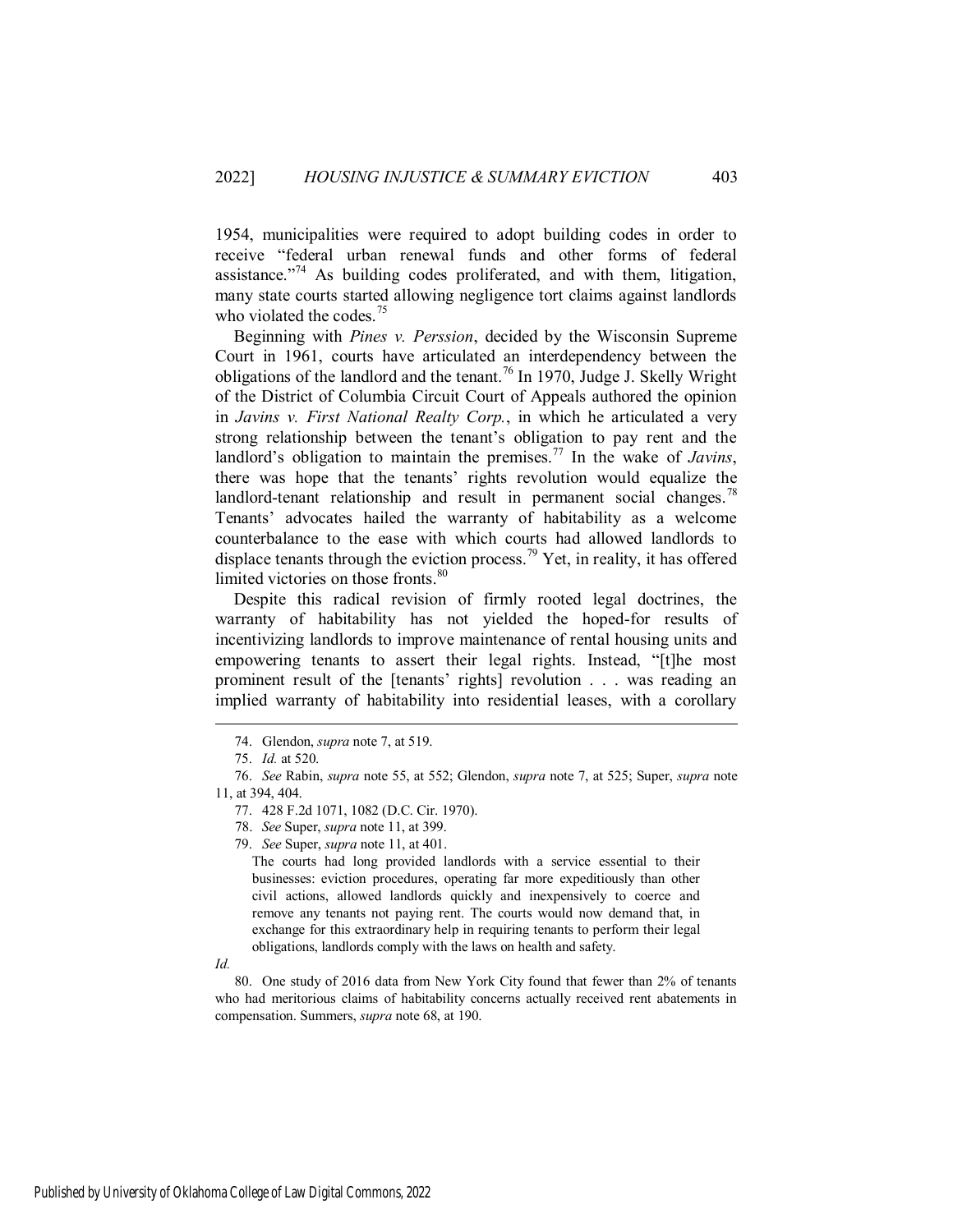prohibition on evictions in retaliation for asserting these new rights."<sup>81</sup> The first appellate court in the country to recognize the implied warranty of habitability was the 1961 Supreme Court of Wisconsin case of *Pines v. Perssion*. <sup>82</sup> It was followed in 1970 by *Javins v. First National Realty Corp.*, widely regarded as one of the pivotal decisions on the warranty of habitability.<sup>83</sup> There, the court held that leases should be construed as contracts and that, as typical in contract law, the mutual dependency of the parties' covenants should apply.<sup>84</sup>

#### *C. Protections Against Retaliation*

One of the other important advancements of the tenants' rights revolution was the establishment of protection for tenants against retaliatory eviction by landlords. This protection went hand-in-hand with the warranty of habitability because it prevented landlords from evicting tenants who asserted their rights under the warranty of habitability.<sup>85</sup>

## *D. Uniform Residential Landlord-Tenant Act*

In addition to the gains of the tenants' rights revolution, there have been other important landlord-tenant law developments since the *Lindsey* decision. In 1972, the same year as the *Lindsey* decision, the National Conference of Commissioners on Uniform State Laws published the Uniform Residential Landlord-Tenant Act.<sup>86</sup> While this was certainly a significant gain for tenant protection, it did not protect tenants in all states from eviction for nonpayment of rent because only certain states allow

<sup>81.</sup> Super, *supra* note 11, at 393.

<sup>82. 111</sup> N.W.2d 409, 412–13 (Wis. 1961); *see also* Dale A. Whitman, *Fifty Years of Landlord-Tenant Law: A Perspective*, 35 U. ARK. LITTLE ROCK L. REV. 785, 785 (2013).

<sup>83. 428</sup> F.2d 1071, 1082 (D.C. Cir. 1970).

<sup>84.</sup> *Id.* at 1081–82; *see also* Rabin, *supra* note 55, at 524. *Javins* is famous for Judge J. Skelly Wright's statement that "[w]hen American city dwellers, both rich and poor, seek 'shelter' today, they seek a well known package of goods and services—a package which includes not merely walls and ceilings, but also adequate heat, light and ventilation, serviceable plumbing facilities, secure windows and doors, proper sanitation, and proper maintenance." 428 F.2d at 1074.

<sup>85.</sup> Super, *supra* note 11, at 393.

<sup>86.</sup> Ashby Richbourg Scott, *The Tennessee Uniform Residential Landlord and Tenant Act—"A Hodge-Podge of Statutory Exclusions*,*"* 34 U. MEM. L. REV. 903, 911 (2004).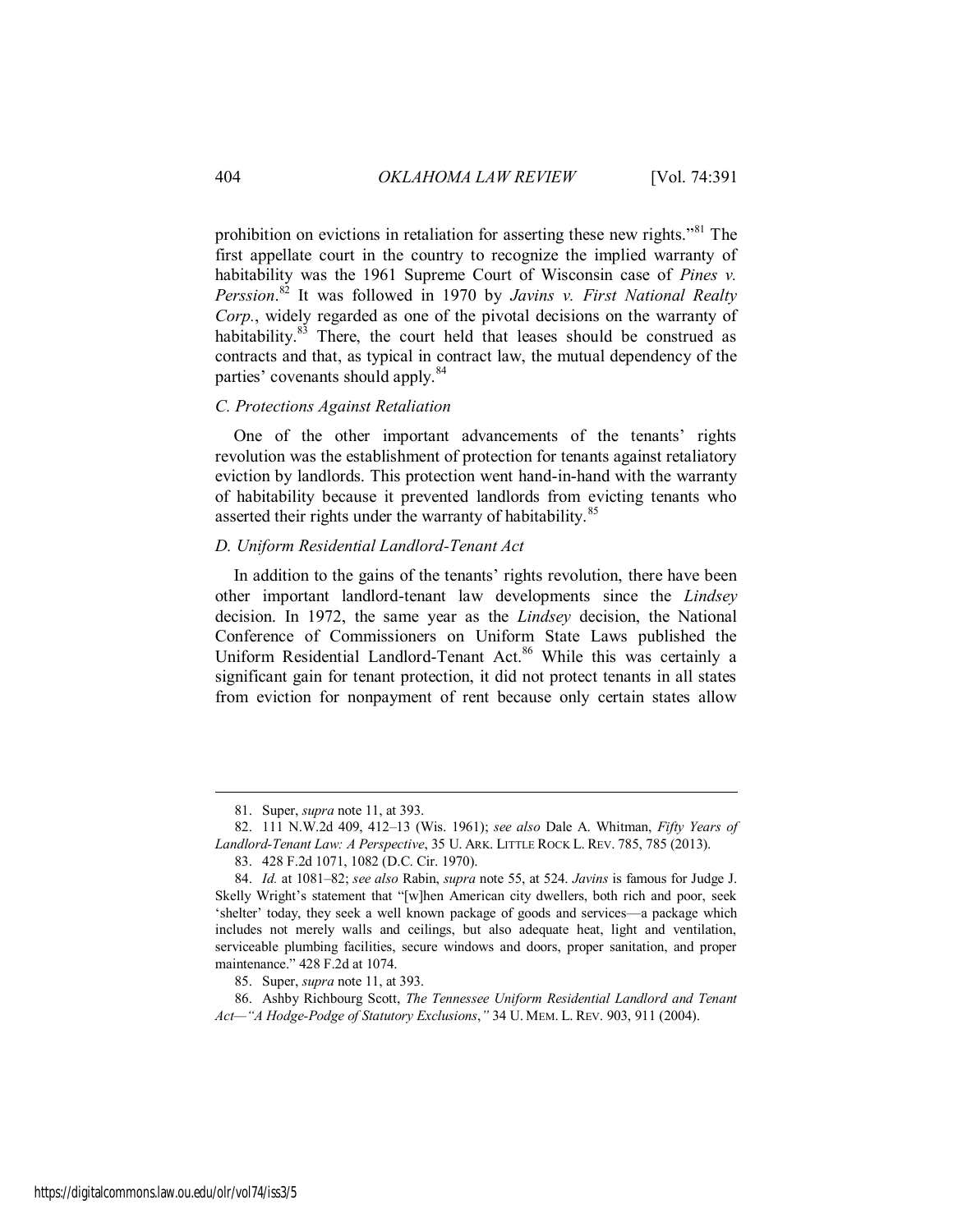tenants to seek rent abatements to offset a nonpayment claim due to a landlord's failure to maintain the premises. $87$ 

## *III.* Lindsey v. Normet*: Judicial Impediment to Equalizing the Landlord-Tenant Relationship*

Despite the legislative and judicial gains of the tenants' rights revolution, both the summary process of evictions and the ongoing prioritization of the landlord's right to possession over all other considerations in the landlordtenant relationship have limited the continued development of landlordtenant law. This limitation is due in large part to the Supreme Court's 1972 decision in *Lindsey v. Normet*.

#### *A. Underlying Facts and the District Court Decision*

Decided by the Supreme Court in 1972, *Lindsey v. Normet*<sup>88</sup> was a class action brought by a group of tenants in Portland, Oregon, who were seeking a declaratory injunction against Oregon's FED statute.<sup>89</sup> The tenants claimed that the FED statute violated their constitutional rights of due process and equal protection under the law.<sup>90</sup> The tenants were all low income and living in substandard housing conditions.<sup>91</sup> They had asked their landlords to make repairs, and the landlords refused.<sup>92</sup> The tenants then decided to withhold rent in an effort to obtain the repairs, and the landlords threatened to evict them for nonpayment of rent.<sup>93</sup> Before the landlords could actually file eviction papers, the tenants went to court seeking to enjoin the landlords from doing so.<sup>94</sup>

The plaintiff-tenants asserted eight causes of action in their complaint, all based in either due process or equal protection.<sup>95</sup> The three-judge district

<sup>87.</sup> *See, e.g.*, TENN. CODE ANN. § 66-28-502 (West 1975); Super, *supra* note 11, at 394 (explaining that, while many states took the approach of making the implied warranty of habitability and the landlord's obligation to make repairs "mutual with the tenant's covenant to pay rent," not all states have done so).

<sup>88. 405</sup> U.S. 56 (1972).

<sup>89.</sup> Lindsey v. Normet, 341 F. Supp. 638, 639 (D. Or. 1970), *aff'd in part*, *rev'd in part*, 405 U.S. 56 (1972).

<sup>90.</sup> *Id.* at 641.

<sup>91.</sup> *Id.* at 639.

<sup>92.</sup> *See id.* 

<sup>93.</sup> *See id.* 

<sup>94.</sup> *Id.*

<sup>95.</sup> *Id.* at 640.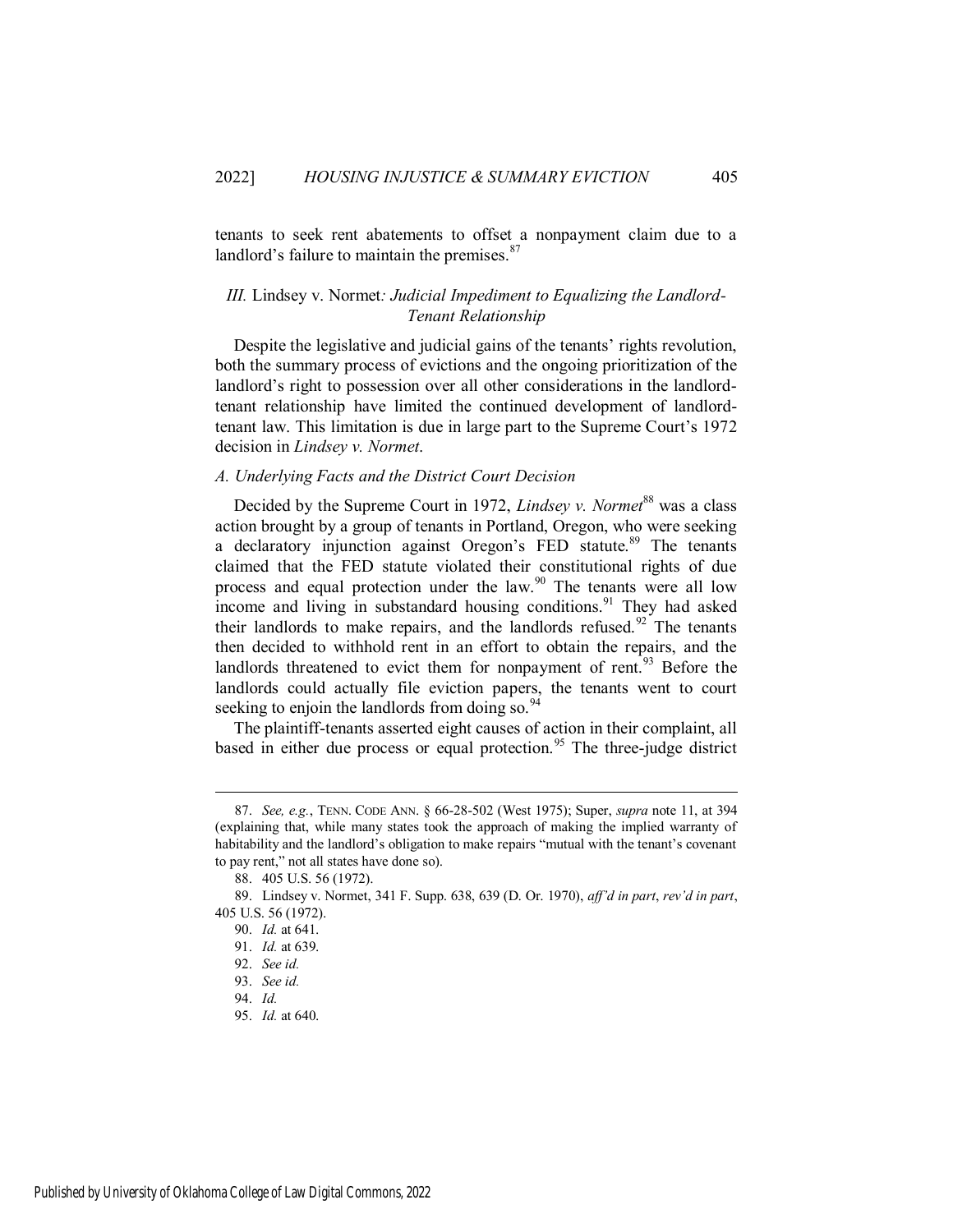court panel ruled against the plaintiff-tenants on all their claims.<sup>96</sup> The court did not discuss all the causes of action in detail, but it broke down the allegations in the complaint into five categories.<sup>97</sup> It first discussed the due process and equal protection challenges to the notice requirements of the Oregon FED statute.<sup>98</sup> The plaintiffs alleged that due process was not satisfied because the FED statute only required an eviction complaint to state the names of the landlord and tenant, the address of the premises, and that an FED action was initiated, but not the grounds on which it was based.<sup>99</sup> The plaintiffs also asserted that the notice requirements violated equal protection because "defendants are in greater need of information than are plaintiffs."<sup>100</sup> The district court dismissed both allegations, stating, "[T]he usual F.E.D. case is one in which the tenant, like a taxpayer, knows whether or not he has paid, how much he has paid, and, if he has not paid, why he does not think he should pay. Detailed notice in such cases tends to elevate form over substance."<sup>101</sup>

The second category of the plaintiffs' "attack" against the Oregon FED statute concerned the quick turnaround from complaint to trial, which the tenants asserted was unreasonably short.<sup>102</sup> Oregon's statute allowed courts to schedule an eviction trial as soon as two to four days after the complaint was served, including weekends.<sup>103</sup> Again, the court showed a complete lack of understanding of the tenants' realities in its justification for why the tenants did not require any additional time: "As noted above, a tenant knows in most cases whether or not he has paid his rent, and, if not, why not. The tenant would not be any the wiser if the law were to be rewritten to give him ten days' notice."<sup>104</sup> With this statement, the court conflated notice to the tenant with the tenant's ability to adequately prepare for the hearing

101. *Id.*

 $\overline{a}$ 

102. *Id.* The court's use of the word "attack" is consistent with the disregard of the tenants' rights by the three-judge panel.

103. Transcript of Oral Argument at 7, *Lindsey*, 405 U.S. 56 (No. 70-5045). The tenants' attorney stated that a tenant could be served with a complaint on a Friday and expected to go to trial on Monday or Tuesday. At most, the tenant would be entitled to an additional twoday adjournment, at the discretion of the court. *Id.* 

104. *Lindsey*, 341 F. Supp. at 641.

<sup>96.</sup> *Id.* at 642.

<sup>97.</sup> *Id.* at 641–42.

<sup>98.</sup> *Id.* at 641.

<sup>99.</sup> *See* Transcript of Oral Argument at 8, 10, Lindsey v. Normet, 405 U.S. 56 (1972) (No. 70-5045).

<sup>100.</sup> *Lindsey*, 341 F. Supp. at 641.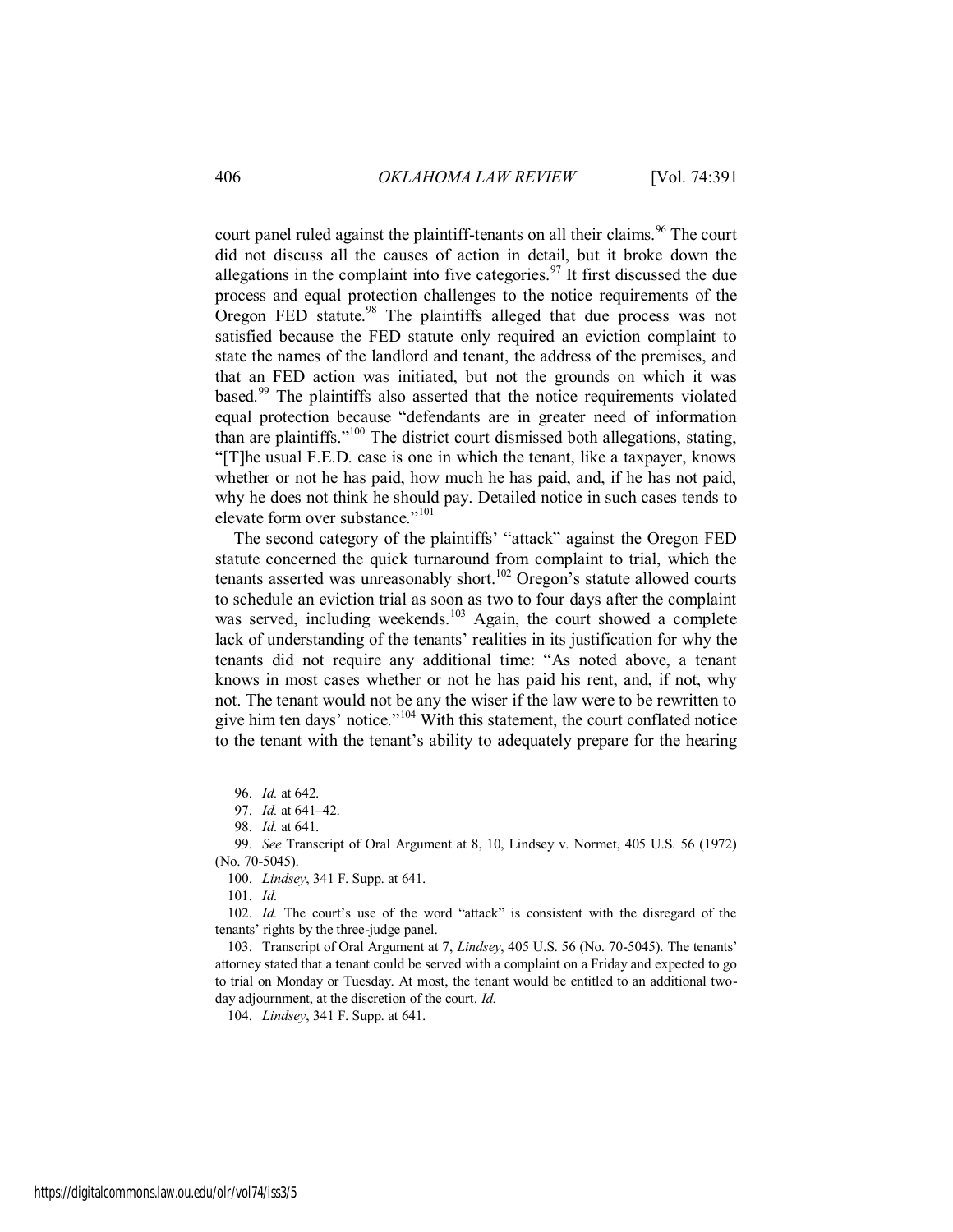and erroneously assumed the simplicity of the issues that nonpayment eviction cases present. The more advance notice that tenants have, the more likely they will be able to secure legal counsel, especially if they need to rely on oversubscribed legal aid offices.<sup>105</sup> The solution does not lie in a tenant getting ten days' notice versus four days' notice; rather, the extremely short time frame makes it effectively impossible for tenants to secure counsel and to understand their rights.

The third category the court discussed related to Oregon's requirement that, should a tenant seek a continuance of the case and wish to remain in the leased premises, the tenant must post a cash security for the amount of rent due during that entire time period.<sup>106</sup> The tenants asserted that this requirement violated due process because it denied access to a continuance for poor tenants who could not afford to post the cash.<sup>107</sup> The district court dismissed this allegation, stating that "[i]t is . . . not unreasonable to require that a person whose eviction is sought for nonpayment of rent post security for the rent if he wishes to litigate the duty to pay."<sup>108</sup> While this statement is not objectively unreasonable, the court failed to consider that Oregon required the tenant to post multiple months of rent payments in advance to obtain a continuance of longer than one month—an insurmountable barrier to many poor tenants.<sup>109</sup>

The fourth category of the plaintiffs' allegations concerned the Oregon FED statute's limitations on the defenses that a tenant could raise in an eviction proceeding.<sup>110</sup> Here, the court focused on the Oregon legislature's distinction between the covenants of the landlord and the tenant.<sup>111</sup> According to the court, allowing the landlord to retake possession of the property during the appeals process was not "so clearly unreasonable as to render the statute unconstitutional."<sup>112</sup> However, the court failed to consider

<sup>105.</sup> According to the Legal Services Corporation, in 2017, federally funded legal aid offices received 1.7 million requests for civil legal assistance, including for housing matters, but had to refuse more than half of those requests "due to a lack of resources." LEGAL SERVS. CORP., THE JUSTICE GAP: MEASURING THE UNMET CIVIL LEGAL NEEDS OF LOW-INCOME AMERICANS 6 (2017), https://lsc-live.app.box.com/s/6x4wbh5d2gqxwy0v094os1x2k6a39q 74.

<sup>106.</sup> *Lindsey*, 341 F. Supp. at 641.

<sup>107.</sup> *Id.* 

<sup>108.</sup> *Id.*

<sup>109.</sup> Transcript of Oral Argument at 12–13, *Lindsey*, 405 U.S. 56 (No. 70-5045).

<sup>110.</sup> *Lindsey*, 341 F. Supp. at 642.

<sup>111.</sup> *Id.*

<sup>112.</sup> *Id.*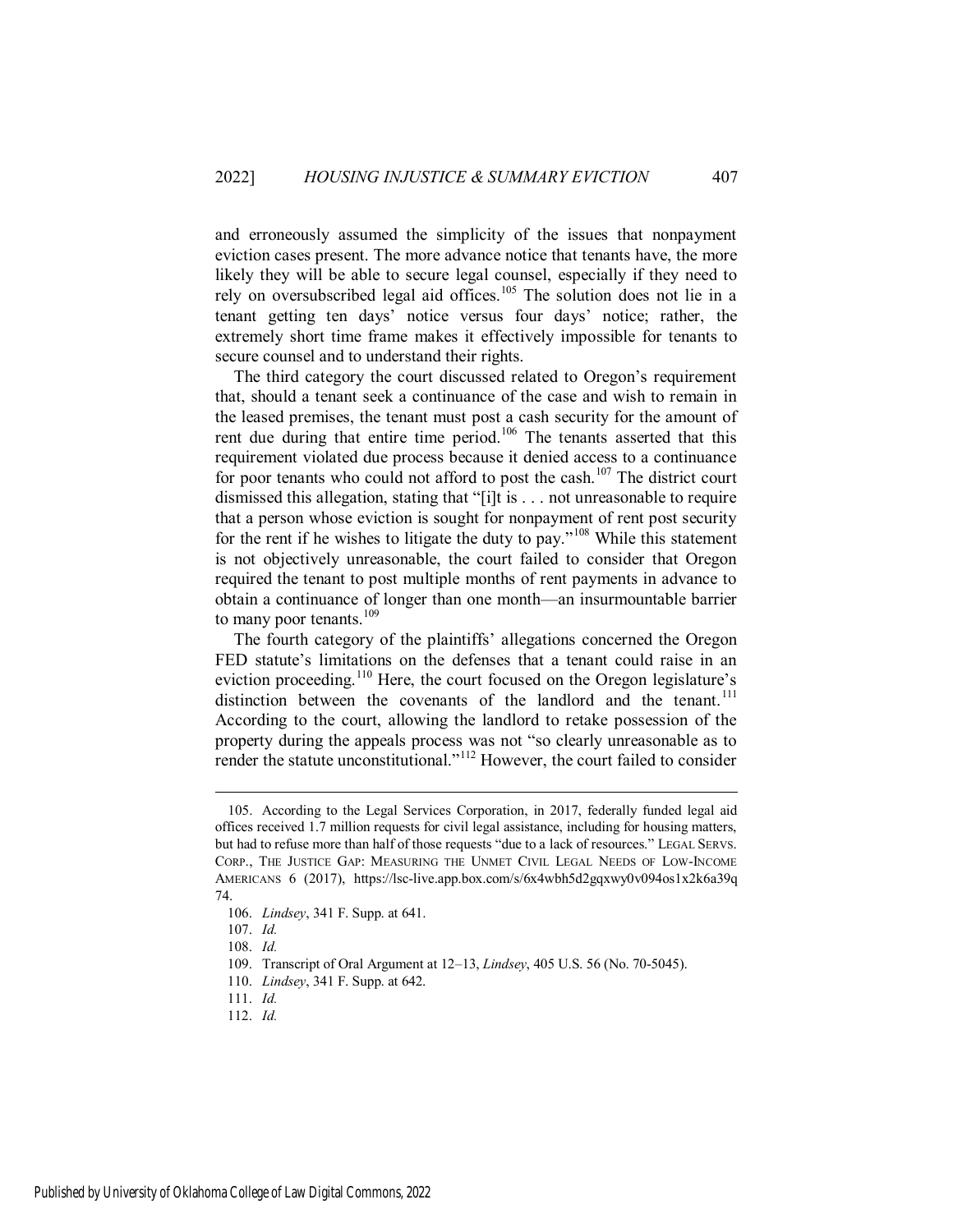the realities of what it would mean to disrupt the status quo by dispossessing the tenant during ongoing litigation.

The final category of the plaintiff-tenants' allegations that the district court considered related to the requirements for tenants seeking to appeal eviction judgments.<sup>113</sup> Oregon's FED statute required that a tenant who lost possession of the premises after trial needed to "post a bond for double the amount of rent that [would] accrue pending the appeal."<sup>114</sup> The Oregon Supreme Court had already ruled on the constitutionality of this provision in *Scales v. Spencer*. <sup>115</sup> The district court reiterated the reasoning from *Scales*, stating that "without a provision for some reasonable measure of liquidated damages (the doubled rent pending appeal), every ousted tenant would appeal, secure in the knowledge that he had nothing to lose thereby."<sup>116</sup> Despite the ruling of the Oregon Supreme Court and the decision of the district court, this was the only holding that the U.S. Supreme Court ultimately overturned.<sup>117</sup>

## *B. The Supreme Court Decision*

After the district court's ruling, the tenants appealed directly to the U.S. Supreme Court. They presented eight questions for Court's consideration, all of which, again, pertained to issues of due process and equal protection.<sup>118</sup> The appellants-tenants focused their arguments on three features of Oregon's FED law:

[T]he requirement of a trial no later than six days after service of the complaint unless security for accruing rent is provided; the provisions of [the statute] which, either on their face or as construed, are said to limit the triable issues in an FED suit to the tenant's default and to preclude consideration of defenses based on the landlord's breach of a duty to maintain the premises; and the requirement of posting bond on appeal from an adverse decision in twice the amount of rent expected to accrue pending appellate decision.<sup>119</sup>

<sup>113.</sup> *Id.* 

<sup>114.</sup> *Id.*

<sup>115. 424</sup> P.2d 242 (Or. 1967).

<sup>116.</sup> *Lindsey*, 341 F. Supp. at 642.

<sup>117.</sup> Lindsey v. Normet, 405 U.S. 56, 64, 69, 74 (1972).

<sup>118.</sup> Brief for Appellants at 7–8, *Lindsey*, 405 U.S. 56 (No. 70-5045).

<sup>119.</sup> *Lindsey*, 405 U.S. at 64.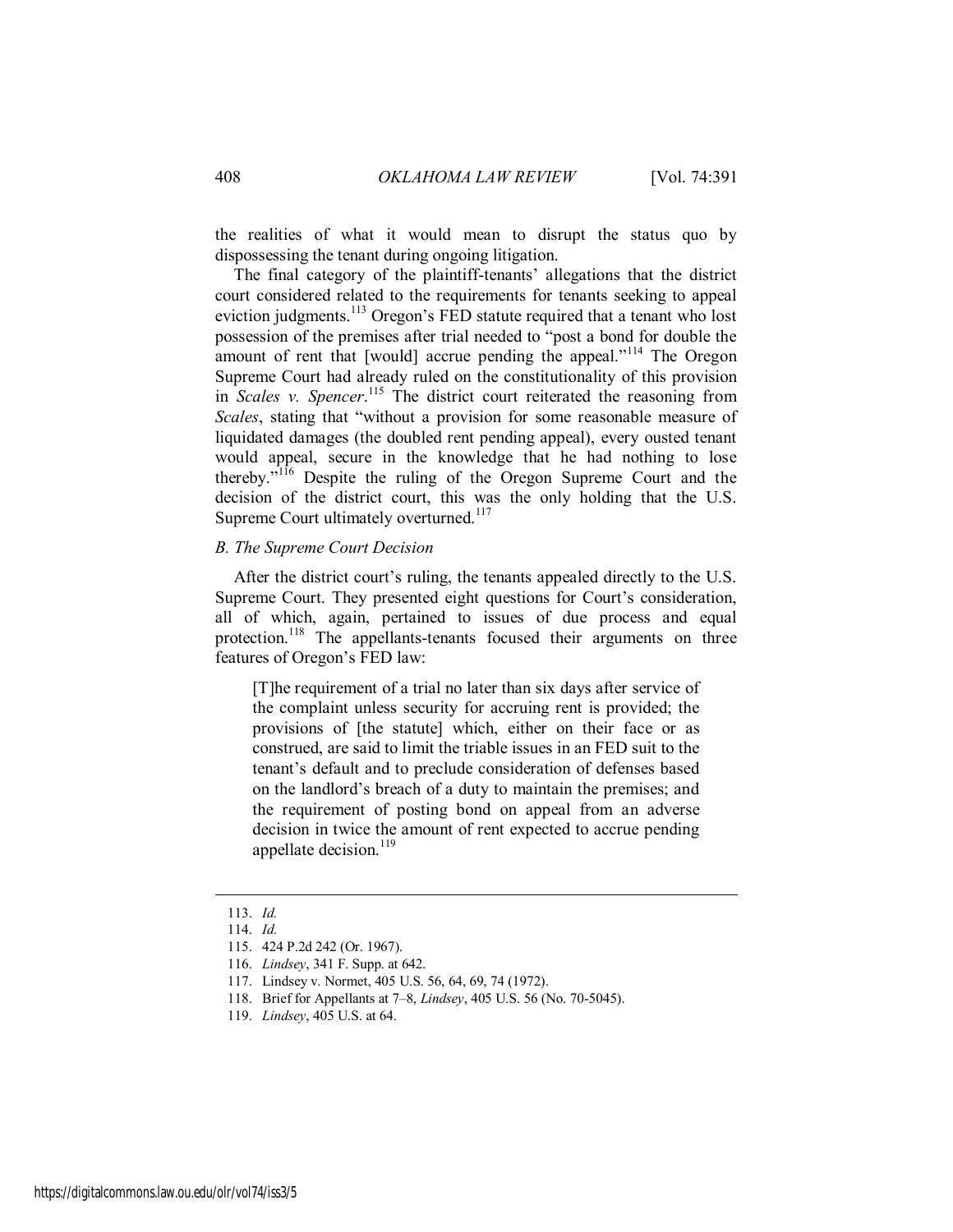Of these issues, the Court held that only the third, the requirement to post double bond pending appeal, was unconstitutional.<sup>120</sup>

The Court discussed separately the other two issues under the frameworks of the Due Process and Equal Protection Clauses of the Fourteenth Amendment. First, the Court addressed the question of whether the requirement of a quick trial violated the Due Process Clause by providing an "unduly short time for trial preparation."<sup>121</sup> Under Oregon's FED statute, FED cases could proceed from complaint to trial in as few as six days, which is substantially similar to the time frames still in place in many states.<sup>122</sup> At oral argument, the tenants argued that the turnaround was "so short as to make a mockery of the judicial system."<sup>123</sup> Ultimately, the Court disagreed.<sup>124</sup> In justifying its holding that the short timeframe did not violate due process, the Court stated that

[t]enants would appear to have as much access to relevant facts as their landlord, and they can be expected to know the terms of their lease, whether they have paid their rent, whether they are in possession of the premises, and whether they have received a proper notice to quit, if one is necessary.<sup>125</sup>

With this statement, the Court revealed its fundamental misunderstanding of the realities of the landlord-tenant relationship, especially for lowincome tenants. For decades, poor tenants have struggled with the expectation that they continue to pay rent for substandard housing, which was the situation for the plaintiff-tenants in *Lindsey*. <sup>126</sup> In the next paragraph, the Court referred to the "simplicity of the issues in the typical

<sup>120.</sup> *Id.* at 64, 74.

<sup>121.</sup> *Id.* at 65.

<sup>122.</sup> For example, Tennessee law requires that an FED complaint be served "not . . . less than six (6) days" before the trial is to take place. TENN. CODE ANN.  $\S$  29-18-117 (2021).

<sup>123.</sup> Transcript of Oral Argument at 17, *Lindsey*, 405 U.S. 56 (No. 70-5045). The tenants' position was supported in amicus briefs by several legal aid organizations around the country; for example, one brief came from the Legal Aid Bureau of Baltimore. *See* Motion for Leave to File Brief Amicus Curiae and Brief for Legal Aid Bureau, Inc. as Amicus Curiae, *Lindsey*, 405 U.S. 56 (No. 70-5045), 1971 WL 133282.

<sup>124.</sup> *Lindsey*, 405 U.S. at 73.

<sup>125.</sup> *Id.* at 65.

<sup>126.</sup> *See id.*; Kathryn A. Sabbeth, *(Under) Enforcement of Poor Tenants' Rights*, 27 GEO. J. ON POVERTY L. & POL'Y 97, 99–100 (2019) [hereinafter Sabbeth, *(Under)Enforcement*].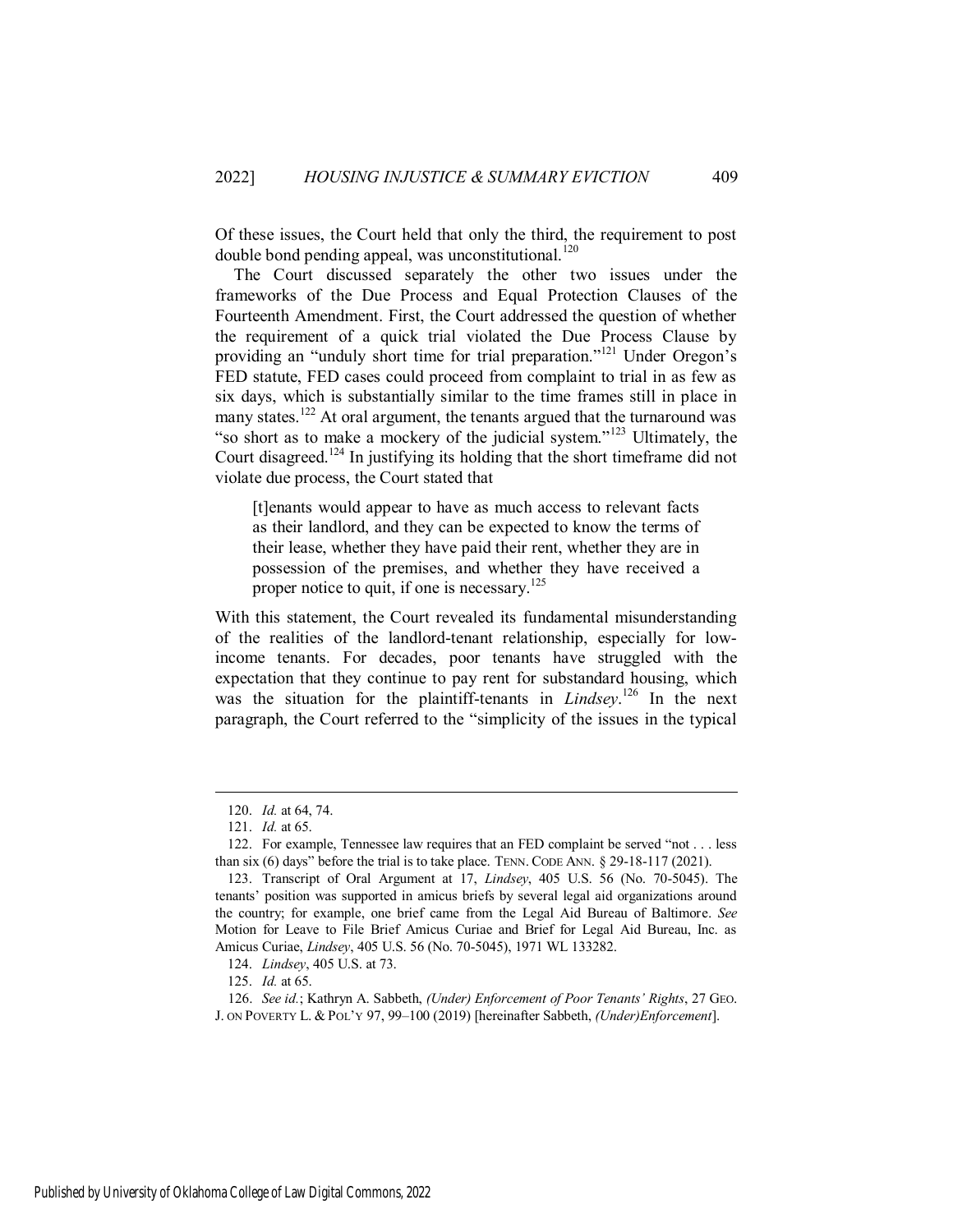FED action."<sup>127</sup> Many tenants, especially low-income tenants, would take issue with the Court's characterization of their disputes.<sup>128</sup>

Next, the Court addressed whether Oregon's statute violated due process by limiting the defenses a tenant may raise.<sup>129</sup> Oregon's law limited the tenant from asserting, for example, claims that the landlord had failed to properly maintain the premises.<sup>130</sup> The Court said that because the Oregon statute also prohibited landlords from asserting claims other than possession in an FED suit, including any claims for back rent, there was not a due process violation.<sup>131</sup> While these limitations on the landlord's claims in Oregon existed at the time of the *Lindsey* decision, most states today allow landlords to assert claims for back rent in addition to claims for possession.<sup>132</sup> If anything, this allowance further prejudices tenants because they are frequently prevented from, either by statute or practice, asserting defenses to dispute or mitigate the amount the landlord claims is owed.<sup>133</sup> As part of this discussion, the Court also stated that it saw nothing in the Constitution to prevent Oregon from treating the covenants of the landlord and tenant as independent and not dependent.<sup>134</sup> This supported the majority's assertion that even though "[d]ue process requires that there be an opportunity to present every available defense,"<sup>135</sup> Oregon's—and other states'—structuring of the independent covenants of the landlord and tenant meant that the tenant's defense of the landlord's failure to habitably maintain the premises was not in fact a defense that was "available" under

<sup>127.</sup> *Lindsey*, 405 U.S. at 65.

<sup>128.</sup> *See generally* Sabbeth, *(Under)Enforcement*, *supra* note 126.

<sup>129.</sup> *Lindsey*, 405 U.S. at 65.

<sup>130.</sup> *Id.* at 65–66.

<sup>131.</sup> *Id.*

<sup>132.</sup> *See* Super, *supra* note 11, at 405, 424.

<sup>133.</sup> For example, in General Sessions Courts in Shelby County, Tennessee, after landlords (or, more frequently, their attorneys) state the amount that they claim is owed by a tenant, the judge will usually ask the tenant, "Do you agree or disagree?" If the tenant says she agrees, regardless of any mitigating circumstances, a judgment is entered against the tenant for possession and money, and the tenant is told to "go out in the hallway" to see if something can be worked out with the landlord to avoid actual eviction. *See generally* KATY RAMSEY MASON & AUSTIN HARRISON, MEMPHIS HOUSING (IN)JUSTICE: AN ANALYSIS OF THE EVICTION PROCESS IN SHELBY COUNTY, TN 10–11 (forthcoming 2022).

<sup>134.</sup> *Lindsey*, 405 U.S. at 68.

<sup>135.</sup> *Id.* at 66 (quoting American Surety Co. v. Baldwin, 287 U.S. 156, 168 (1932)).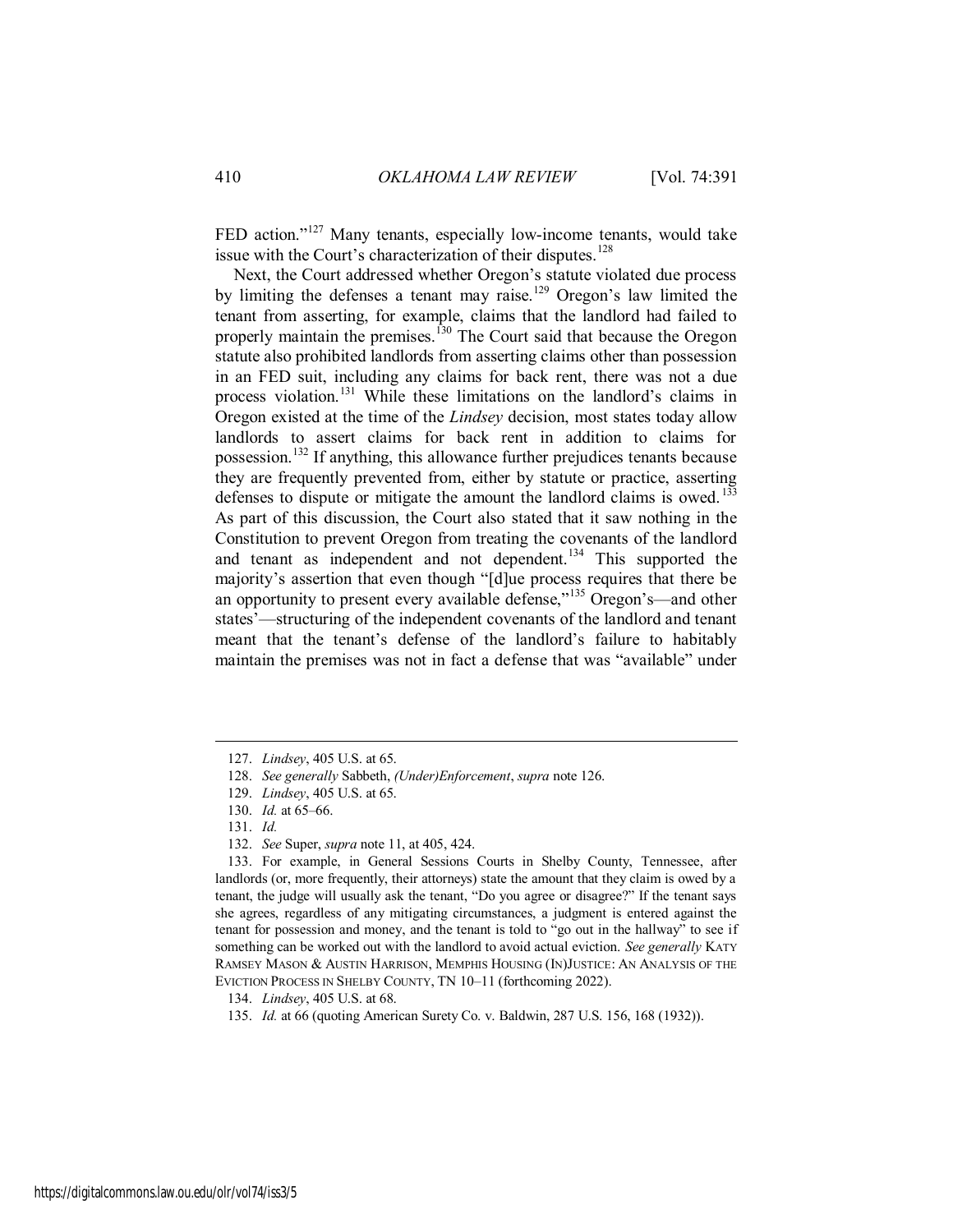state law.<sup>136</sup> The Court declined to see any constitutional problem with that system.<sup>137</sup>

The Court then turned to the equal protection issues. The appellantstenants argued that Oregon's FED statute unconstitutionally treated tenantlitigants differently than all other civil litigants because of the quick turnaround from complaint to trial, as well as the limitation on defenses and other claims.<sup>138</sup> The Court disagreed, however, stating that while the statute may treat tenants differently from other civil litigants, it does not treat tenants differently from each other: "The statute potentially applies to all tenants, rich and poor, commercial and noncommercial; it cannot be faulted for over-exclusiveness or under-exclusiveness."<sup>139</sup> With this statement, the majority again demonstrated its misapprehension of landlord-tenant law and the actual differences between rich, poor, residential, and commercial tenants.<sup>140</sup> As part of this discussion, the Court also stated that

[t]here are unique factual and legal characteristics of the landlord-tenant relationship that justify special statutory treatment inapplicable to other litigants. The tenant is, by definition, in possession of the property of the landlord; unless a judicially supervised mechanism is provided for what would otherwise be swift repossession by the landlord himself, the tenant would be able to deny the landlord the rights of income incident to ownership by refusing to pay rent and by preventing sale or rental to someone else.<sup>141</sup>

With this statement, the Court reinforced the legal system's centuries-long prioritization of the landlord's right to possession above all other considerations in the landlord-tenant relationship. This prioritization is a hierarchical conception that assumes the rights of better-resourced landowners are more important than the rights of their non-landowning, poorer tenants.<sup>142</sup> To drive its point home, the Court next stated the holding for which the *Lindsey* case is most frequently cited—that the Constitution

<sup>136.</sup> *See id.* at 66–69.

<sup>137.</sup> *Id.*

<sup>138.</sup> *See* Transcript of Oral Argument at 31, *Lindsey*, 405 U.S. 56 (No. 70-5045).

<sup>139.</sup> *Lindsey*, 405 U.S. at 70.

<sup>140.</sup> *See infra* Section IV.B.

<sup>141.</sup> *Lindsey*, 405 U.S. at 72.

<sup>142.</sup> *See supra* Part I.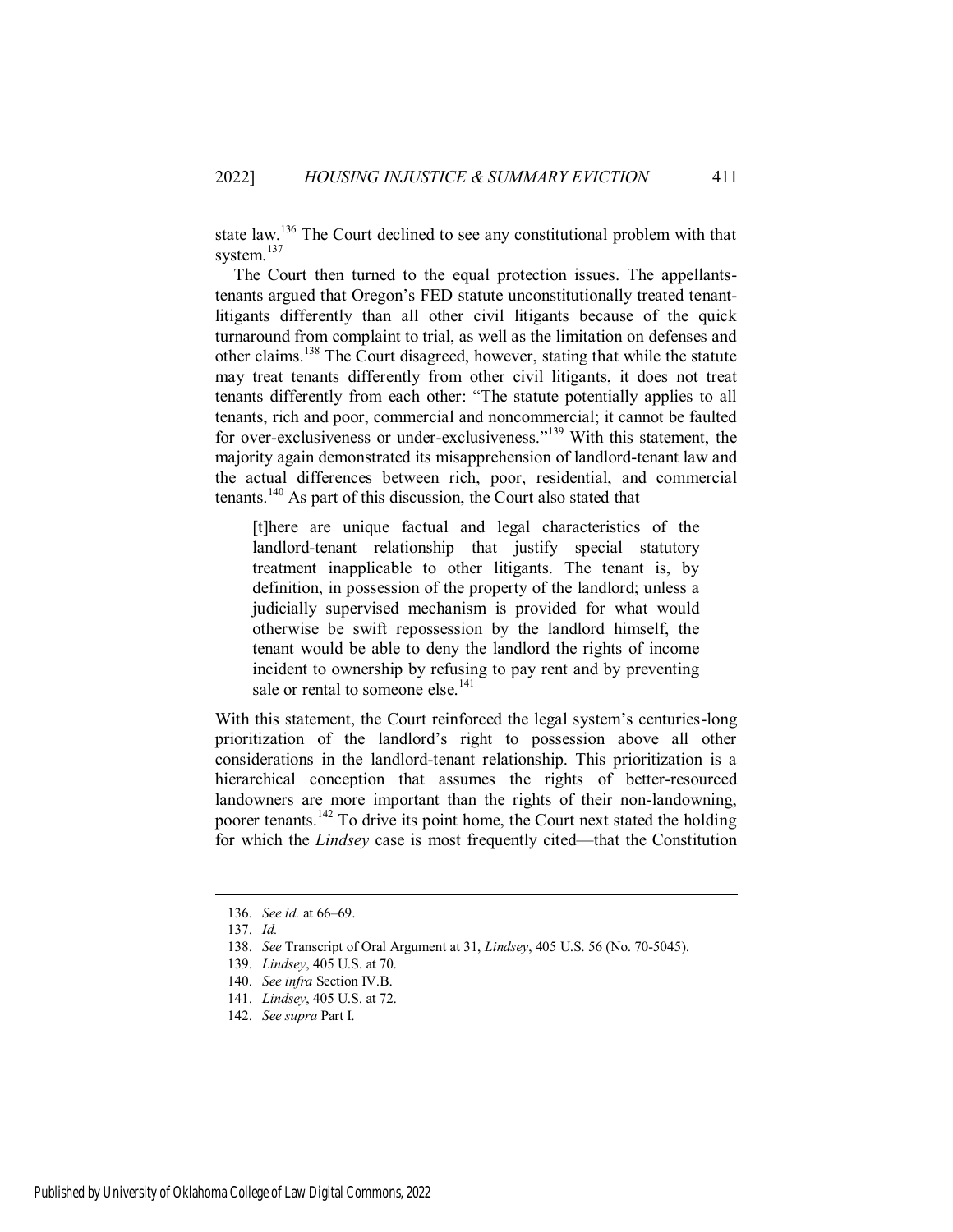does not provide a fundamental right to decent housing.<sup>143</sup> It also rejected the tenants' contention that they had a "fundamental interest" in the "right to retain peaceful possession of one's home."<sup>144</sup>

Finally, the Court turned to the requirement of Oregon's FED statute that a tenant seeking to appeal an adverse judgment had to post a bond of twice the amount of rent that had accrued from "the commencement of the action in which the judgment was rendered until final judgment in the action."<sup>145</sup> The Court agreed with the tenants that this double-bond requirement violated the Equal Protection Clause because it prevented poor people from accessing the courts in the way that rich people could.<sup>146</sup> The Court emphasized that its decision on this issue was grounded in the fact that there need not be any demonstration that the double bond was related to actual rent or damages.<sup>147</sup> While the Court's decision laudably reflected statutory and judicial changes arising from the tenants' rights revolution, many states still impose onerous requirements on tenants seeking to appeal judgments in FED cases. For example, Tennessee requires that a tenant be prepared to post a bond equivalent to a year's worth of rent, an amount that is likely impossible for even nonindigent tenants.<sup>148</sup> When tenants are unable to post this bond, courts will routinely grant landlords' motions to issue a writ of possession, deciding the issue of who is entitled to possession and leaving only the issue of monetary damages, if asserted.<sup>149</sup>

## *C. The* Lindsey *Dissents*

Although both Justice Douglas and Justice Brennan concurred with the Court's ruling on the double-bond requirement in *Lindsey*, each filed a

<sup>143.</sup> *Lindsey*, 405 U.S. at 74.

<sup>144.</sup> *Id.* at 73–74.

<sup>145.</sup> *Id.* at 76 (quoting OR. REV. STAT. § 105.160 (repealed 1977)).

<sup>146.</sup> *Id.* at 77, 79. Yet the Court also stated, "The nonindigent FED appellant also is confronted by a substantial barrier to appeal faced by no other civil litigant in Oregon." *Id.* at 79.

<sup>147.</sup> *Id.* at 78–79.

<sup>148.</sup> *See* TENN. CODE. ANN. § 29-18-130(b)(2) (2021).

<sup>149.</sup> *See, e.g.*, Docket Entry on August 28, 2020, Rivergrove v. Butler, No. CT-2810-20 (Shelby Cnty. Ct., Tenn. July 15, 2020), https://circuitdata.shelbycountytn.gov/crweb/ ck public qry doct.cp dktrpt frames?backto=P&case id=CT-2810-20&begin date=& end\_date= (granting the landlord's motion to issue a writ of possession due to the defendant's failure to "post the required bond to maintain possession during the appeal").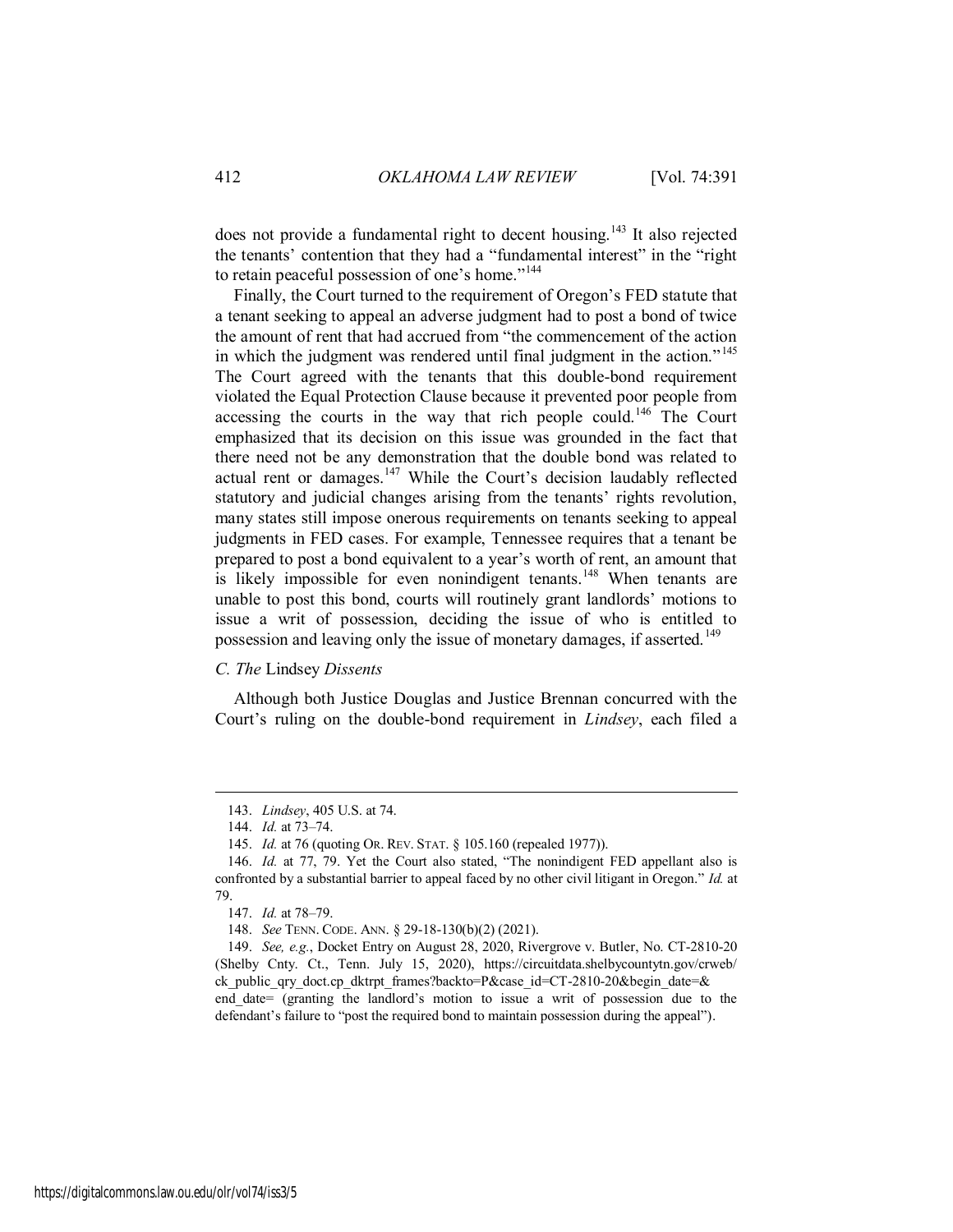dissent.<sup>150</sup> Notably, Justice Douglas grounded his opinion in the notion that "[m]odern man's place of retreat for quiet and solace is the home. Whether rented or owned, it is his sanctuary.<sup> $5151$ </sup> In outlining his objections to the majority's assertion that Oregon's FED statute did not restrain access to the courts for poor tenants, he quoted the *Javins* decision, describing the "well known package of goods and services" that a tenant expects when renting a residence.<sup>152</sup> If a tenant does not receive those goods and services and withholds rent, or if a landlord otherwise decides that he or she has grounds to seek eviction, Justice Douglas agreed with the tenants that the summary procedure that allows for only a few days between complaint and trial "usually will mean in actuality no opportunity to be heard" and should be considered a due process violation.<sup>153</sup> Justice Douglas demonstrated a much more complete understanding of the actual challenges that low-income tenants face in finding decent and affordable housing and accessing the courts to assert their rights when things go wrong.

Justice Douglas also articulated the challenge of situating landlord-tenant law in the legal canon. He wrote, "The issue that confronts the Court is not whether such a view is constitutionally compelled, but whether, since Oregon has gone this far as a matter of state law, the requirements of due process permit a restriction of contract-type defenses in an FED action."<sup>154</sup> Justice Douglas identified the inconsistencies of whether and how courts should apply principles of contract law to landlord-tenant disputes that also have roots in property law. The majority had relied on the property law conception of the landlord's right to possession above all else.

## *IV. The Continuing Insufficiency of the Summary Eviction Process*

Despite some positive developments at the state level, the summary process itself still poses an insurmountable barrier to meaningful reform of the eviction process. The *Lindsey* decision ensured that the summary process for evictions, which prioritizes the landlord's claim of possession above all other considerations, remains the law of the land to this day. Thus, the constitutional issues raised in *Lindsey* still plague low-income tenants.

<sup>150.</sup> *Lindsey*, 405 U.S. at 79–80; *id.* at 90 (Douglas, J., dissenting in part); *id.* at 92 (Brennan, J., dissenting in part).

<sup>151.</sup> *Id.* at 82 (Douglas, J., dissenting in part).

<sup>152.</sup> *Id.* at 84 (quoting Javins v. First Nat'l Realty Corp., 428 F.2d 1071, 1074).

<sup>153.</sup> *See id.* at 85.

<sup>154.</sup> *Id.* at 89.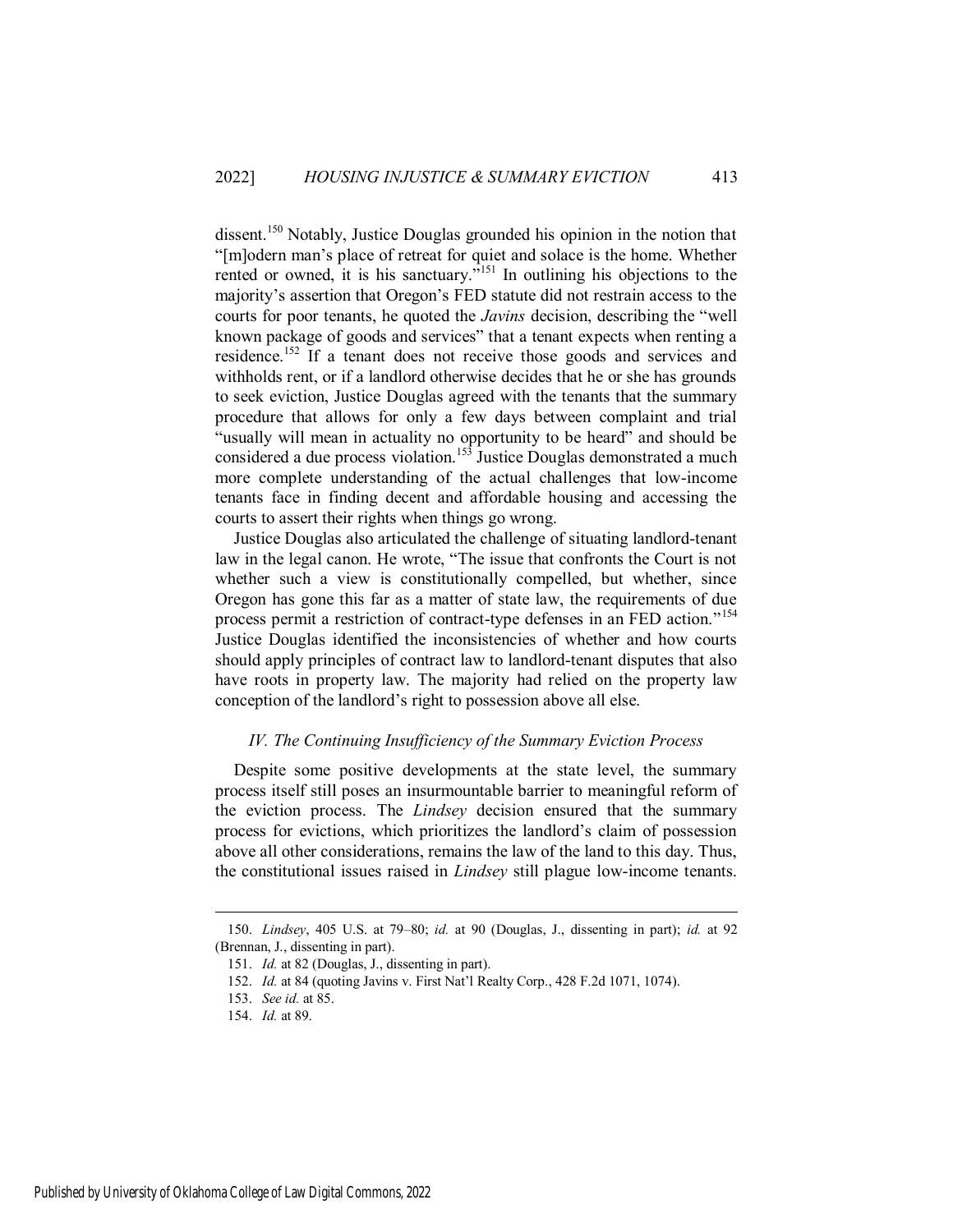To equalize the legal relationship between landlord and tenant, states must consider serious revisions to the summary process. This Part argues that due to the legal, political, and social changes that have occurred since *Lindsey*, the summary eviction process has become increasingly out of sync with modern conceptions of justice. This Part details the empirical data and scholarship that show that even with the reforms described in the previous Part, the summary eviction process remains an inadequate legal mechanism for modern considerations. However, the effects of eviction do not end with a court judgment; its consequences reverberate through the lives of tenants and their families for years to come. As a result, there are serious implications for racial justice, and the current legal structure does not adequately account for those impacts.

## *A. Evidence of the Insufficiency of the Summary Eviction Process*

Tenants' advocates across the United States have long lamented the perceived unfairness of the summary eviction process. Until recently, there were relatively few empirical studies of eviction courts to document and support this perception.<sup>155</sup> Beginning in the 2010s with Matthew Desmond's groundbreaking research in Milwaukee,<sup>156</sup> there has been an expanding recognition of the importance of empirical data about the eviction process. Legal and social sciences scholars have begun to examine various aspects of eviction proceedings, including the disparate rate of legal representation between landlords and tenants, enforcement of the warranty of habitability, and opportunities for tenants to present defenses to eviction.

## *1. Overcrowded Dockets, Short Hearings, and Due Process Concerns*

In the past twenty years, data has accumulated to demonstrate how the eviction court process is manifestly unfair to tenants. In the *Lindsey* opinion, the Supreme Court ruled on several due process concerns raised by the tenants-appellants,<sup>157</sup> but one issue the Court did not address was the length of eviction court hearings. Scholars have analyzed the number of

<sup>155.</sup> One major exception was Barbara Bezdek's 1992 study of rent court in Baltimore, in which she documented the ways in which "Baltimore's rent court systematically excludes from the law's prescriptions litigants who are members of socially subordinated groups," including people of color, low-income tenants, and women. Barbara Bezdek, *Silence in the Court: Participation and Subordination of Poor Tenants' Voices in Legal Process*, 20 HOFSTRA L. REV. 533, 534, 534 n.4 (1992).

<sup>156.</sup> *See generally* Desmond, *supra* note 5.

<sup>157.</sup> *See supra* text accompanying notes 95–117.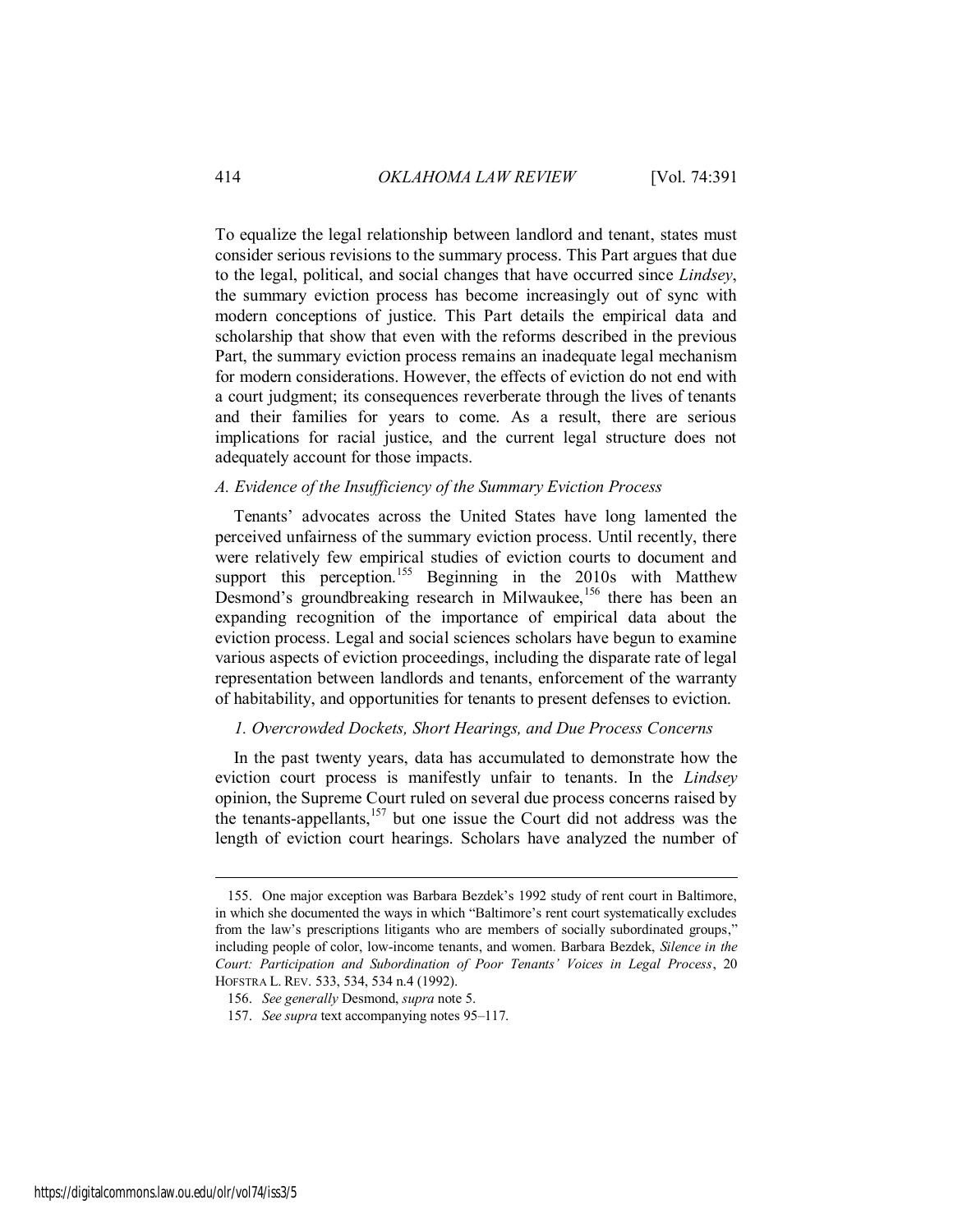cases that appear on eviction court dockets and measured the amount of time that tenants are afforded in front of judges.<sup>158</sup> The results of these studies have brought to light additional due process deficiencies in the summary eviction process.

One of the most striking commonalities of eviction courts throughout the United States is the high volume of cases that are scheduled on one docket. Relatedly, tenants are afforded very little time to make their cases in front of a judge. Research in Baltimore during the early 1990s showed that "a single judge deals with as many as  $2500$  cases on a daily docket."<sup>159</sup> A 2003 study of housing courts in Chicago found that eviction hearings took an average of one minute and forty-four seconds.<sup>160</sup> A 2021 study of eviction hearings in Memphis showed that more than 95% of cases were heard in fewer than two minutes. $^{161}$ 

These high-volume dockets and extremely fast hearings have serious due process implications for tenants.<sup>162</sup> In its most basic form, procedural due process consists of notice and the opportunity to be heard.<sup>163</sup> All too often in eviction cases, the only party whose case is heard is the landlord. In many courts, landlords (or their attorneys) will state their case, and the judge will simply ask the tenants whether they agree with the landlord's statement.<sup>164</sup> In eviction proceedings in Memphis, nearly 74.5% of tenants

 $\overline{a}$ 

163. *See* Goldberg v. Kelly, 397 U.S. 254, 267 (1970). "The fundamental requisite of due process of law is the opportunity to be heard." *Id.* at 267 (quoting Grannis v. Ordean, 234 U.S. 385, 394 (1914)).

164. Bezdek, *supra* note 155, at 566 (describing the "dullingly standard script" of eviction proceedings in Baltimore); RAMSEY MASON & HARRISON, *supra* note 133, at 11. This is consistent with this author's observations of numerous eviction proceedings in Memphis, where judges ask tenants if they "agree or disagree" with the landlord's allegations, usually about the amount of rent money owed. If the tenants say that they agree, a judgment is entered immediately, and tenants are told to go wait in the hallway to see if

<sup>158.</sup> *See infra* notes 159–61.

<sup>159.</sup> Bezdek, *supra* note 155, at 534–35.

<sup>160.</sup> KAREN DORAN ET AL., LAWS. COMM. FOR BETTER HOUS., NO TIME FOR JUSTICE: A STUDY OF CHICAGO'S EVICTION COURT 4 (Dec. 2003), https://lcbh.org/sites/default/files/ resources/2003-lcbh-chicago-eviction-court-study.pdf.

<sup>161.</sup> *See* RAMSEY MASON & HARRISON, *supra* note 133, at 10.

<sup>162.</sup> *See* Allyson E. Gold, *No Home for Justice: How Eviction Perpetuates Health Inequity Among Low-Income and Minority Tenants*, 24 GEO. J. ON POVERTY L. & POL'Y 59, 64 (2016). Commenting on the report from the Lawyers' Committee for Better Housing, Gold writes, "The brevity of [eviction] cases produces repeated procedural and substantive law failures." *Id.*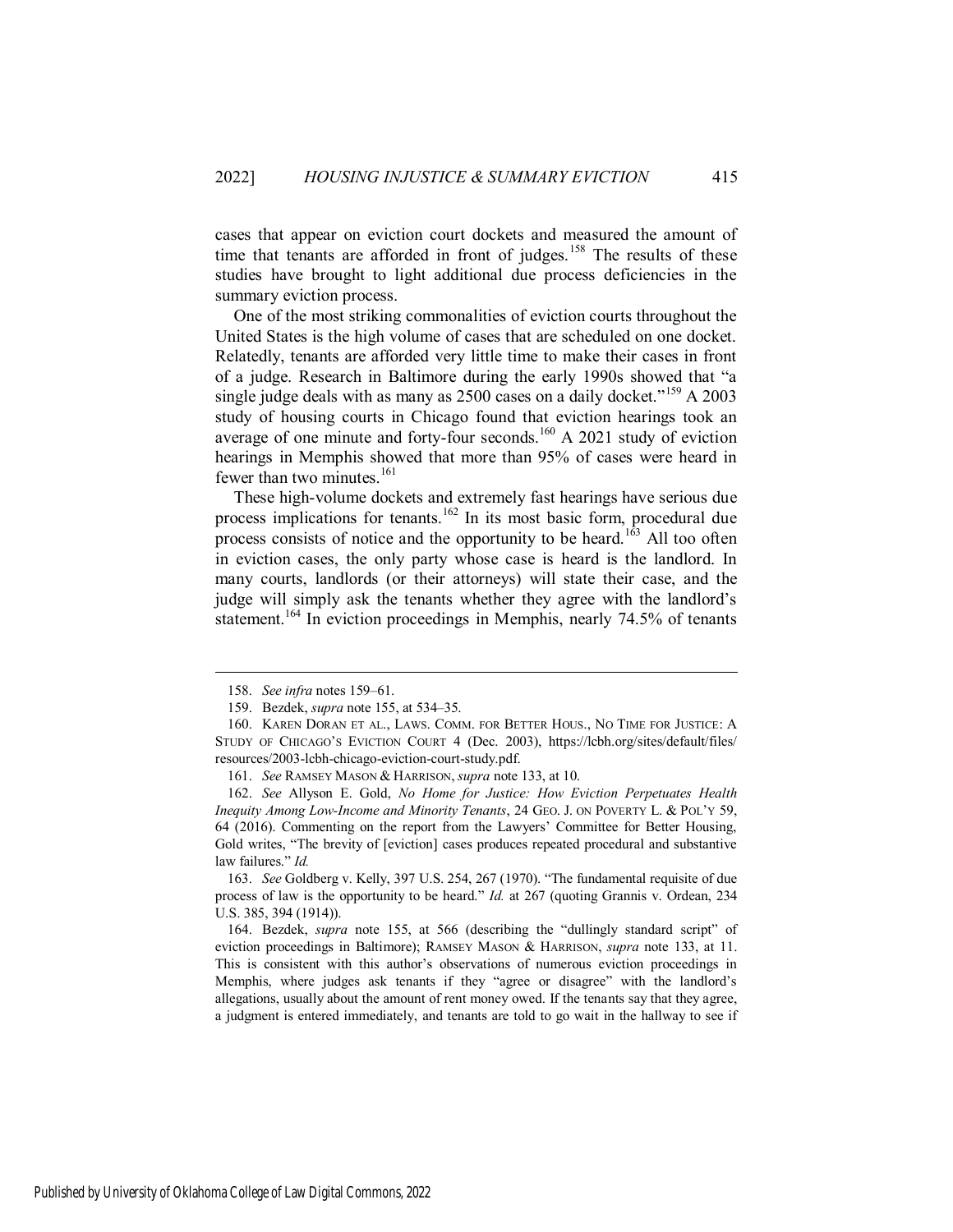raise no defense in their cases, and the vast majority of those cases result in possessory-only or possessory and monetary judgments against the tenant.<sup>165</sup>

Another consideration for the tenant's opportunity to be heard is the length of time that tenants have in front of judges. It is perhaps an obvious conclusion that if judges are handling dockets approaching a hundred cases within a span of two hours, most litigants will have a very short amount of time to present their cases. In court observation data collected in Memphis in 2021, 85.5% of eviction hearings took fewer than two minutes, and more than  $70\%$  took under one minute.<sup>166</sup> These durations strongly indicate that tenants' due process rights are not fully protected in eviction proceedings.

## *2. Lack of Legal Representation for Tenants*

Another consideration the *Lindsey* Court did not address was the right to access legal counsel in eviction proceedings and the effect that would have on case outcomes. Subsequently, this has been one of the most widely studied areas regarding the eviction court process. According to the Eviction Lab at Princeton University, an estimated 3.7 million eviction cases are filed against tenants each year in the United States.<sup>167</sup> In most courts, however, fewer than 10% of tenants are represented by attorneys, while upwards of 90% of landlords have lawyers.<sup>168</sup> Most tenants who do not have attorneys cannot afford them.<sup>169</sup> The result of this representation

 $\overline{a}$ 

169. Russell Engler, *When Does Representation Matter?*, *in* BEYOND ELITE LAW: ACCESS TO CIVIL JUSTICE IN AMERICA 71, 72 (Samuel Estreicher & Joy Radice eds., 2016) [hereinafter Engler, *When Does Representation Matter?*].

they can "work something out" with the landlord before the statutory ten-day stay on the execution of the eviction writ expires.

<sup>165.</sup> *See* RAMSEY MASON & HARRISON, *supra* note 133, at 11.

<sup>166.</sup> *Id.* at 10.

<sup>167.</sup> EVICTION LAB, https://evictionlab.org/ (last visited May 12, 2022).

<sup>168.</sup> *See* Russell Engler, *Connecting Self-Representation to Civil* Gideon*: What Existing Data Reveal About When Counsel Is Most Needed*, 37 FORDHAM URB. L.J. 37, 47 (2010). In many courts, the rate of representation of tenants is well below 10%. For example, a 2021 study conducted in Shelby County, Tennessee General Sessions Court, which includes Memphis, found that around 4% of tenants were represented by attorneys in eviction cases, though that number was likely higher than normal due to the availability of legal aid and volunteer attorneys through the Emergency Rent Assistance Program, funded by federal pandemic stimulus funds. *See* RAMSEY MASON & HARRISON, *supra* note 133, at 8, 10. Almost 90% of landlords had legal representation. *Id.* at 10.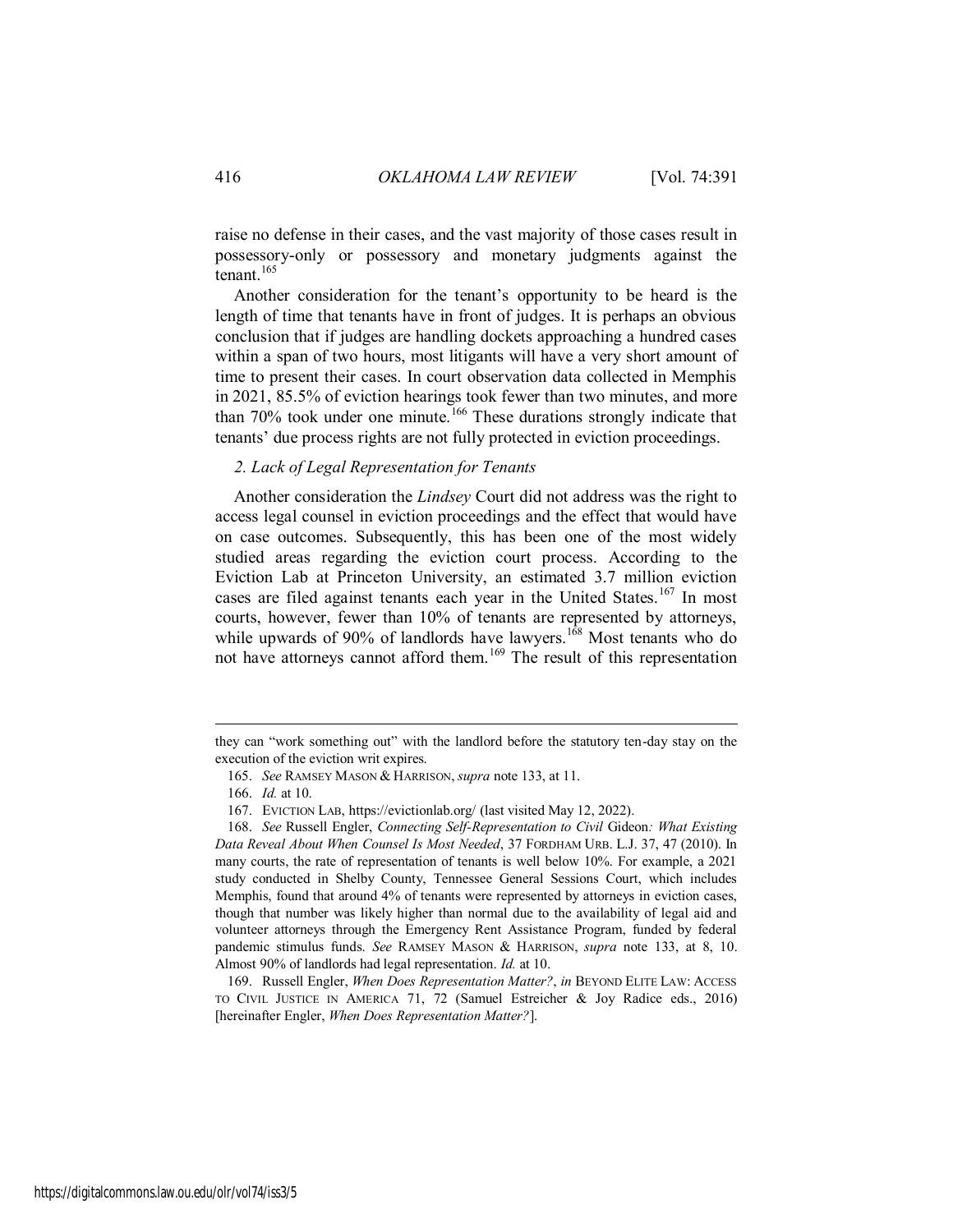imbalance is that landlords are more likely to prevail in their claims.<sup>170</sup> Relatedly, when judges become accustomed to only having lawyers on one side of eviction cases, they are more likely to favor the positions of landlords. $171$ 

The lack of access to legal representation compounds the barriers to tenants that the summary eviction process already presents. Even in courts where legal representation is uncommon on either side of eviction cases, the characteristics of the summary eviction process that are intended to promote efficiency mean that tenants are unable to effectively assert their rights. $172$ Because of the primacy of the issue of possession in the summary eviction process, other issues that may impact the tenancy (or the tenant's ability or decision to pay rent) are subjugated to the tenant's defensive posture.<sup>173</sup> Most commonly, these issues are related to the conditions in the property.<sup>174</sup> While every state allows for tenants to affirmatively sue landlords who fail to meet their obligations under the lease contract, including failure to make repairs, few tenants actually do so.<sup>175</sup> Therefore, tenants are usually left to raise their complaints about landlords' behavior as a secondary consideration to whether the landlords are entitled to possession.<sup>176</sup> The

172. *See generally* Bezdek, *supra* note 155, at 553–57. Even in Baltimore, where state law allows for tenants to seek rent abatements based on landlords' failures to properly maintain the premises, judgments were entered for landlords in two-thirds of eviction cases, and rent abatements were ordered by the court only 1.75% of the time. *Id.* at 554.

173. *See id.* at 559.

 $\overline{a}$ 

176. Bezdek, *supra* note 155, at 554–55.

<sup>170.</sup> *See* Carroll Seron et al., *The Impact of Legal Counsel on Outcomes for Poor Tenants in New York City's Housing Court: Results of a Randomized Experiment*, 35 L. & SOC'Y REV. 419, 427 (2001). Seron et al. found that when tenants were randomly assigned lawyers in housing court, only 32% of them had judgments entered against them, compared to 52% of tenants who were not assigned lawyers. *Id.*

<sup>171.</sup> Kathryn A. Sabbeth, *Housing Defense as the New* Gideon, 41 HARV. J.L. & GENDER 55, 78–79 (2018) [hereinafter Sabbeth, *Housing Defense*]. Bezdek's study found that judges were more likely to award default judgments to landlords when tenants failed to appear in court or were late, yet judges were willing to hold the case and wait when the landlord was late. Bezdek, *supra* note 155, at 555–56.

<sup>174.</sup> *See id.* ("[O]ver 60% of the respondent tenants in the exit interviews reported what they believed to be unsafe conditions in their homes."); Summers, *supra* note 68, at 37 (showing that 50% of tenants in nonpayment eviction cases in New York City asserted a need for repairs in their answers to eviction complaints).

<sup>175.</sup> For example, Bezdek's study in Baltimore found that tenants were plaintiffs in only 0.05% of landlord-tenant actions. Bezdek, *supra* note 155, at 554–55. Again, the lack of availability for free or low-cost legal services contributes to this problem, as court procedures can be costly and difficult to navigate for pro se litigants.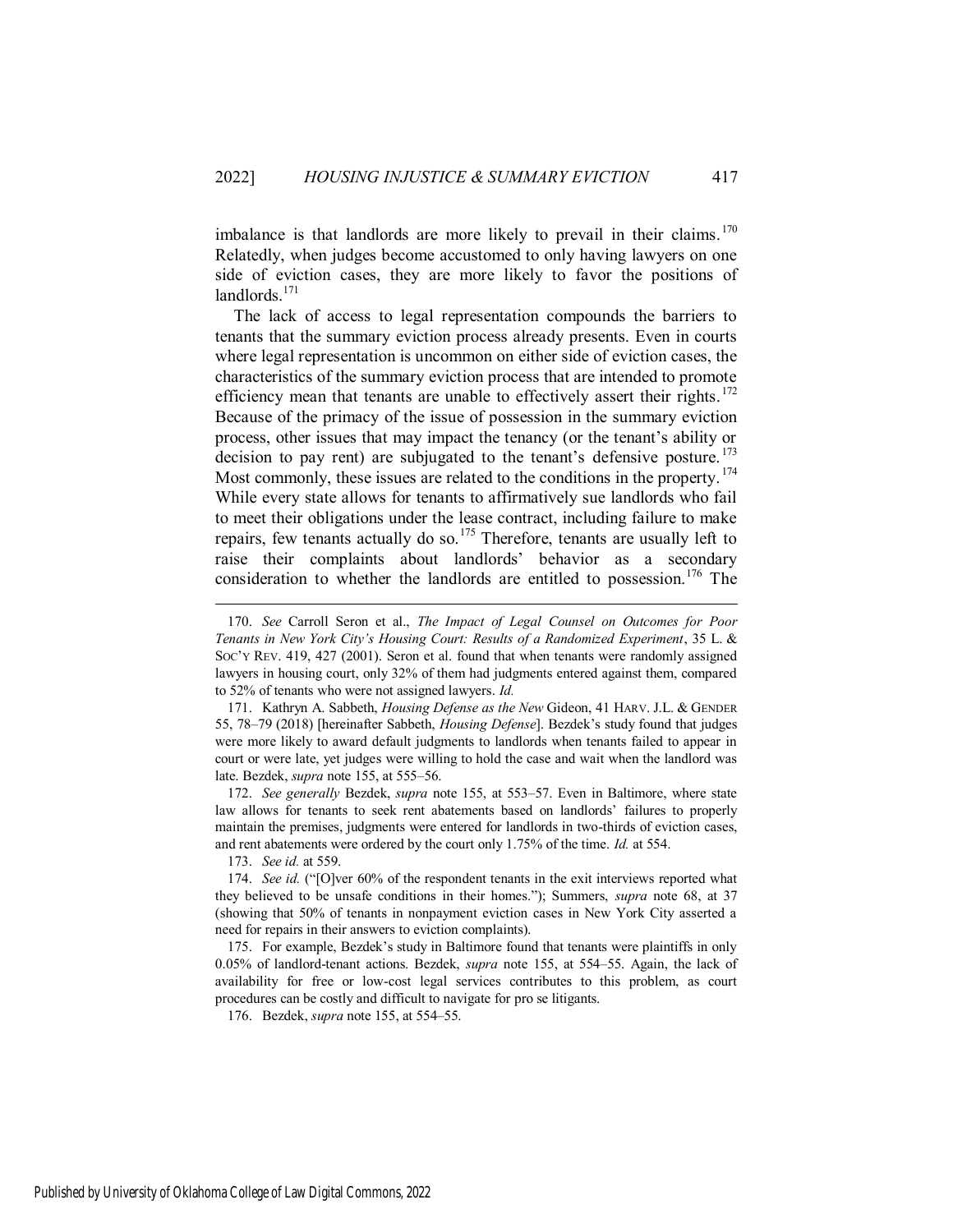data shows that the summary process is simply not equipped to address the problems affecting many tenants' experiences.

Recent scholarship suggests that the traditional explanations for overwhelmingly negative outcomes for tenants in eviction proceedings are incomplete, especially in situations where they are asserting warranty of habitability claims as defenses.<sup>177</sup> In theory, the summary eviction process allows for an efficient remedy for landlords seeking possession of rental properties and also provides opportunities for tenants to assert meritorious defenses to the claim of possession.<sup>178</sup> In the nonpayment eviction context, those defenses are most likely to relate to conditions.<sup>179</sup> Some states allow tenants to seek rent abatements during eviction proceedings as a remedy for a landlord's breach, though the success rate in abatement claims is generally very low.<sup>180</sup> Legal scholars have posited two main reasons for this: first, that the process for asserting defenses and counterclaims based on poor conditions is too burdensome for *pro se* litigants; and second, that there is insufficient access to legal counsel, even for tenants who have meritorious defenses and counterclaims.<sup>181</sup> However, lack of legal representation alone cannot account for the low success rate in abatement claims. Nicole Summers's recent study in New York City found that while tenants with legal representation were more likely to succeed on their abatement claims than unrepresented tenants, "[m]ost represented tenants approximately three-quarters—with meritorious warranty of habitability claims did not receive rent abatements, even when they had open code violations in their units."<sup>182</sup> Other studies have similarly found that legal knowledge and legal representation do not necessarily account for the drastically different outcomes for landlords and tenants in eviction cases.<sup>183</sup> While Summers did not speculate about the reason for the unexpectedly low success rate, even for tenants with lawyers, it seems likely that it relates

<sup>177.</sup> Summers, *supra* note 68, at 52–53 (noting that a lack of legal representation, although contributory, could not entirely account for tenants' negative outcomes in eviction cases).

<sup>178.</sup> *See supra* notes 6–8, 48 and accompanying text.

<sup>179.</sup> *See supra* note 174 and accompanying text.

<sup>180.</sup> Summers, *supra* note 68, at 31. Summers's study found that less than 2% of tenants received rent abatements for meritorious claims based on the warranty of habitability. *Id.*

<sup>181.</sup> *Id.* at 32.

<sup>182.</sup> *Id.* at 49.

<sup>183.</sup> *See, e.g.*, Bezdek, *supra* note 155, at 562 ("Representation is a complicated and ultimately unsatisfying explanation for the differences in success rates between landlords and tenants.").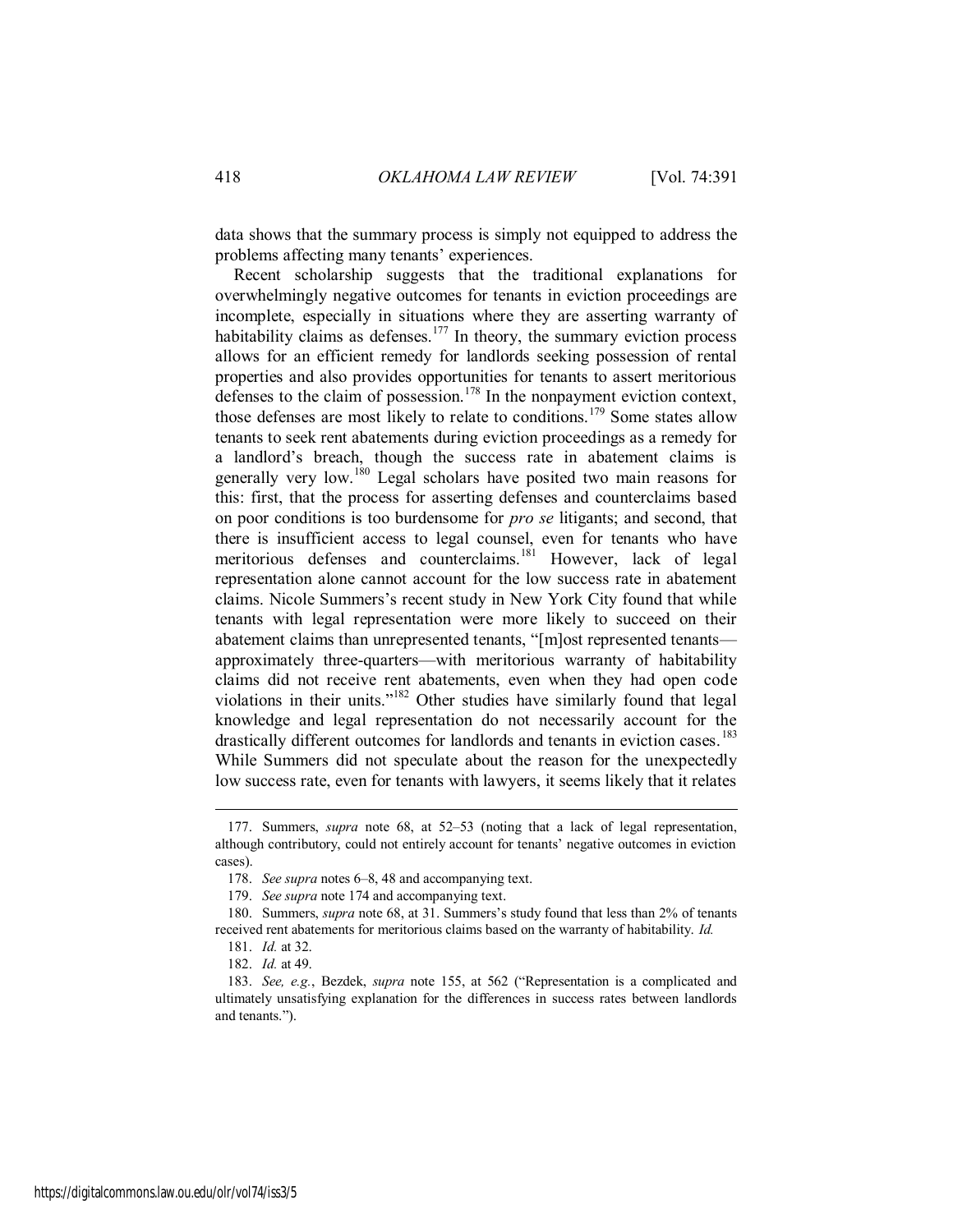to the limitations of the summary eviction process itself. Tenants cannot achieve full justice, even with legal representation, if the process in which they operate is fundamentally flawed.

## *3. Tenants' Misunderstandings of Settlement Agreements*

An issue related to the problem of insufficient legal representation for tenants is that *pro se* tenants, interacting primarily with attorneys representing landlords, are frequently expected to sign legally binding settlement agreements that they do not fully understand and that therefore present compliance obstacles for tenants.<sup>184</sup> The *Lindsey* Court did not address, or even necessarily foresee, the effects of high-volume, fastmoving eviction courts and the imbalance of legal representation between tenants and landlords. These factors, however, have tangible impacts for tenants in eviction court.

There are numerous problems with many eviction courts' reliance on settlement agreements entered into by *pro se* tenants. First, tenants may not understand that often, by signing a settlement or payment agreement, they are also consenting to a judgment that may go on their credit reports or eventually result in eviction if the tenant fails to meet all the terms of the agreement.<sup>185</sup> Second, tenants often agree to settlements in exchange for landlords agreeing to perform certain obligations, such as making repairs.<sup>186</sup> However, the landlords' obligations in the agreements are seldom enforced.<sup>187</sup> Third, in many jurisdictions—especially in larger cities with stronger tenants' rights schemes—settlement agreements are often reduced to writing. There are other jurisdictions, however, where tenants agree,

<sup>184.</sup> *See* Sabbeth, *Housing Defense*, *supra* note 171, at 79–80.

<sup>185.</sup> Harold J. Krent et al., *Eviction Court and a Judicial Duty of Inquiry*, 24 J. AFFORDABLE HOUS. & CMTY. DEV. L. 547, 550 (2016); Russell Engler, *And Justice for All— Including the Unrepresented Poor: Revisiting the Roles of Judges, Mediators, and Clerks*, 67 FORDHAM L. REV. 1987, 1989 (1999) ("Settlement agreements routinely involve the waiver of significant rights by unrepresented litigants."); *see also* Summers, *supra* note 68, at 33 ("Nearly all settlements take the form of repayment agreements in which the tenant agrees to pay the rental arrears owed within a stated period of time.").

<sup>186.</sup> *See* Summers, *supra* note 68, at 36. Summers describes the process of judicial review of settlement agreements in New York City Housing Court, which has stronger tenant protection measures than many other jurisdictions. "Judges . . . ask tenants whether repairs are needed as part of the judge's review of the settlement agreement. Whenever the tenant reports that repairs are needed, the judge will require that the agreement include a provision obligating their performance." *Id.* at 34.

<sup>187.</sup> *Id.* at 39.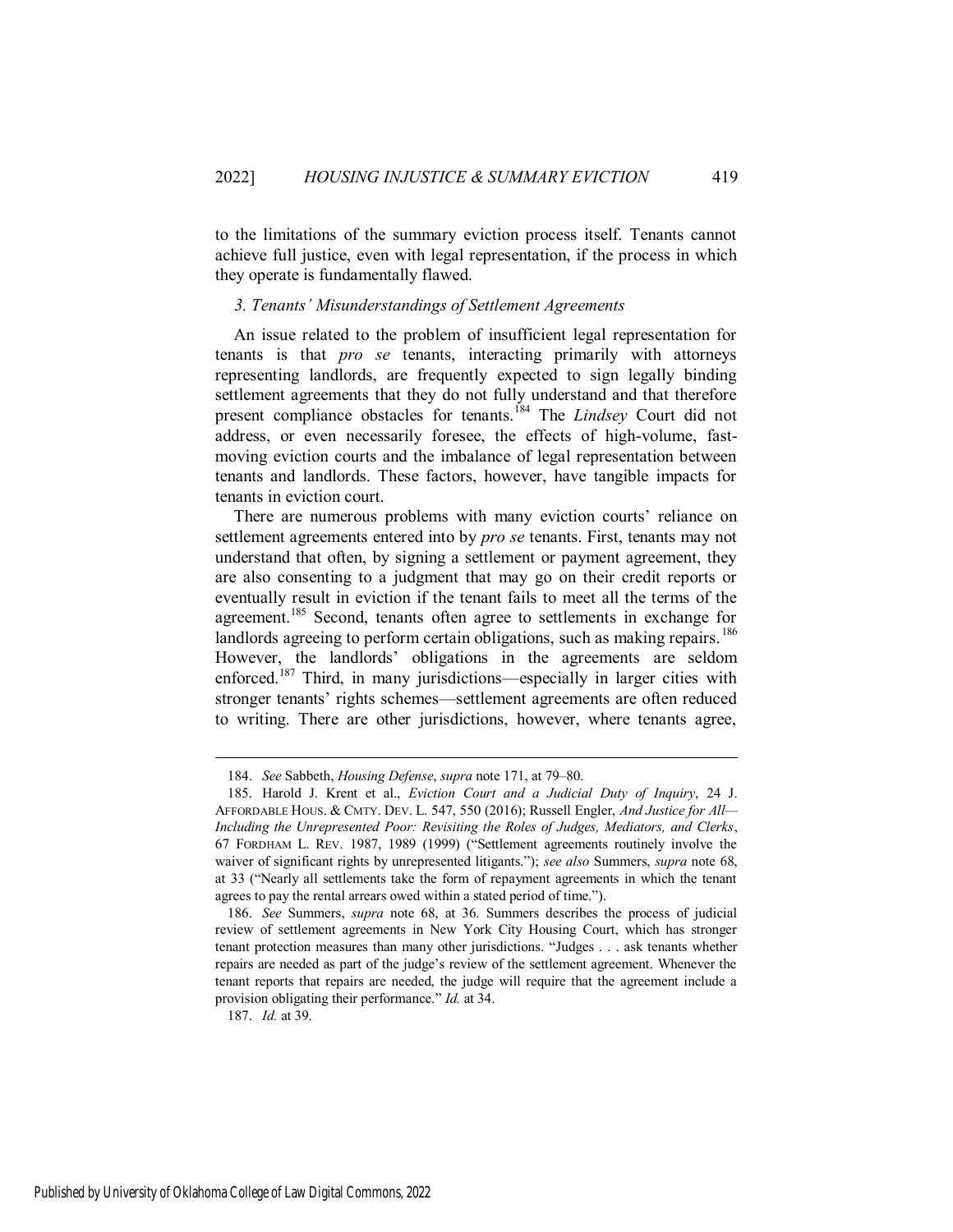knowingly or unknowingly, to the entry of judgments against them and later enter into informal, often unenforceable, settlement agreements with the landlords to avoid actual eviction.<sup>188</sup>

Some courts have recognized and tried to address the issue of tenants signing settlement agreements with which they cannot comply. One of the best examples is *Draper & Kramer, Inc. v. King*, an Illinois appellate court decision in which the court held that a settlement agreement signed by a *pro se* tenant should be vacated.<sup>189</sup> The tenant, a Section 8 housing recipient, had agreed to a judgment against her in the amount of \$198.09, thinking that if she paid the full amount, she would be able to remain in her home under a "pay and stay" arrangement.<sup>190</sup> She did not understand that she had, in actuality, agreed to vacate the unit.<sup>191</sup> The court vacated the settlement agreement that the *pro se* tenant had signed with the landlord's attorney using a contract law analysis that requires a "meeting of the minds" when two parties sign a binding settlement agreement.<sup>192</sup> Given that the tenant did not understand the terms she was agreeing to, the court found that there was no meeting of the minds and vacated the agreement.<sup>193</sup> There have been other examples of courts vacating settlement agreements signed by tenants in similar circumstances. In *Community Realty Management, Inc. v. Harris*, the New Jersey Supreme Court ruled that because the tenant did not understand the terms of the settlement agreement she signed with her landlord, she could not be bound by them. $194$ 

These decisions underscore how the summary eviction process upheld by *Lindsey* is inadequate to meet even the basic procedural rights of tenants, especially when they are unrepresented by counsel. These concerns can be

<sup>188.</sup> For example, in Memphis, it is commonplace for judges to ask tenants if they "agree or disagree" with the landlord's allegations of rent owed. *See* RAMSEY MASON & HARRISON, *supra* note 133, at 11. If the tenant says they agree, a judgment is entered immediately often without the judge articulating that it is happening. *See id.* at 10. Therefore, tenants frequently either do not understand that a judgment has been entered, or mistakenly believe that if they reach a post-judgment agreement with the landlord, outside of court, that they can avoid eviction. *See generally infra* notes 190–91 and accompanying text.

<sup>189.</sup> Draper & Kramer, Inc. v. King, 24 N.E.3d 851, 855, 869 (Ill. App. Ct. 2014).

<sup>190.</sup> *Id.* at 855.

<sup>191.</sup> *Id.*

<sup>192.</sup> *Id.* at 863, 869.

<sup>193.</sup> *Id.* at 864.

<sup>194.</sup> Cmty. Realty Mgmt., Inc. v. Harris, 714 A.2d 282, 290–92 (N.J. 1998). The court stated, "[F]or a consent judgment to be valid, like a contract, the parties' consent must be knowing and informed." *Id.* at 289.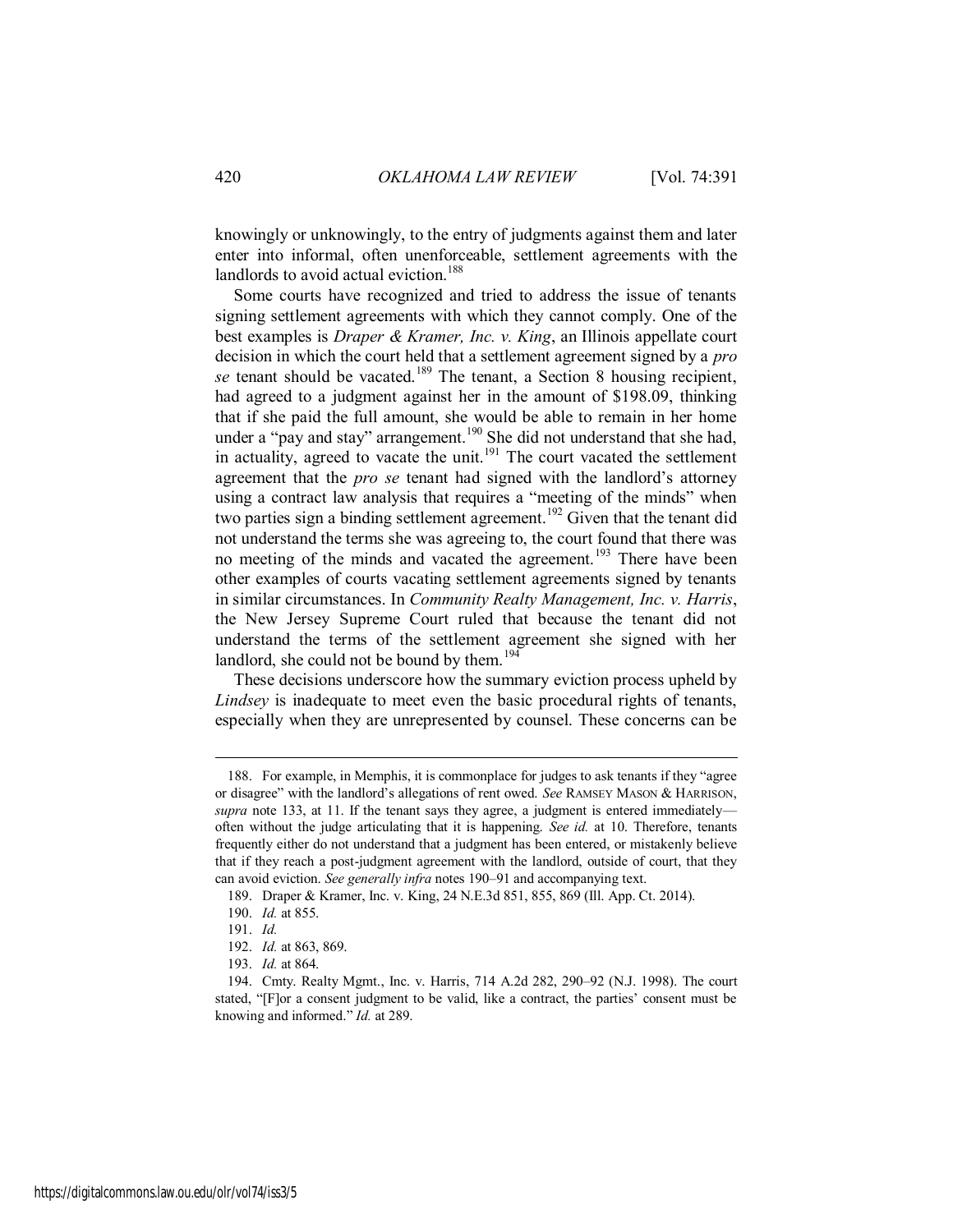alleviated in certain situations, such as when a judge takes the time to explain the terms of a settlement agreement to a tenant and ensure that the tenant understands. But in most jurisdictions, this practice is still by far the exception rather than the rule.<sup>195</sup> Other scholars have suggested additional reforms on the court's side,<sup>196</sup> as further discussed in Part V.

## *B. The Collateral Consequences of Eviction*

The consequences of eviction are not limited to the outcomes in court. Research has demonstrated that the impacts of eviction continue far beyond the conclusion of the legal proceedings and can affect tenants and their families for years afterward. This research further underscores the need for reform of the process since the current process not only fails to account for these effects but in fact perpetuates them. This Section reviews some of the most significant collateral consequences of evictions.

First, in 2022, it is impossible to ignore the effects of the COVID-19 pandemic on the problem of housing injustice. Prior to the pandemic, research by Matthew Desmond had demonstrated that eviction is a serious problem for people of color; the population most at risk of eviction across the country is Black women with children.<sup>197</sup> People of color are generally at higher risk of eviction than their White counterparts,<sup>198</sup> mirroring who has been most affected by the COVID-19 pandemic.<sup>199</sup> People of color have been more likely to get sick, be hospitalized, and die from COVID-19,<sup>200</sup> and also to suffer the economic consequences of the pandemic, including job and income loss and food and housing insecurity.<sup>201</sup>

Desmond's research shows that eviction is not just a consequence of poverty; it often results in increased poverty and material hardship for

<sup>195.</sup> *See* Krent et al., *supra* note 185, at 551–52.

<sup>196.</sup> *See, e.g.*, Jessica K. Steinberg, *Demand Side Reform in the Poor People's Court*, 47 CONN. L. REV. 741 (2015).

<sup>197.</sup> *See* Desmond, *supra* note 5, at 102.

<sup>198.</sup> *See id.*

<sup>199.</sup> *Health Equity Considerations & Racial & Ethnic Minority Groups*, CDC (Nov. 30, 2021), https://www.cdc.gov/coronavirus/2019-ncov/community/health-equity/race-ethnicity. html.

<sup>200.</sup> *Id.* 

<sup>201.</sup> *See generally* Bradley Hardy & Trevon D. Logan, *Racial Economic Inequality Amid the COVID-19 Crisis*, BROOKINGS (Aug. 13, 2020), https://www.brookings.edu/research/ racial-economic-inequality-amid-the-covid-19-crisis/.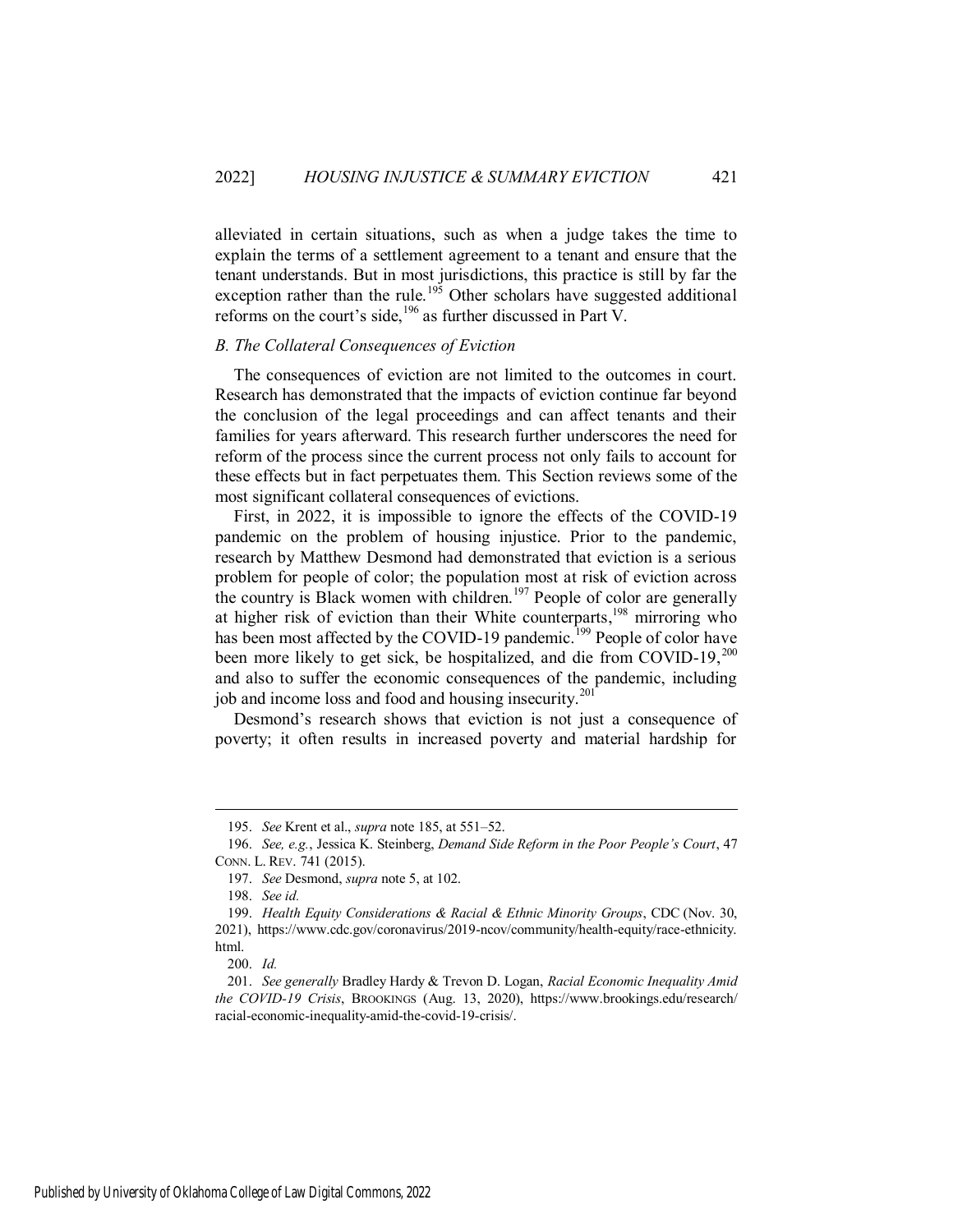tenants and their families.<sup>202</sup> Children of evicted tenants are likely to experience severe social and health impacts as a result of the eviction.<sup>203</sup> If families are evicted and become homeless, children's educational progress is likely to be disrupted, as the family may no longer reside in the district where the child was previously attending school, or the family may lack transportation to get the student to school.<sup>204</sup> If students are homeless for an extended period of time, they may be relocating frequently and thus unable to attend school regularly.<sup>205</sup> In fact, studies have shown that children who are homeless are significantly less likely to perform at grade level than their non-homeless peers.<sup>206</sup>

Additionally, eviction can negatively affect a tenant's credit rating and rental history. Following an eviction, or even an eviction court filing, tenants face difficulty in finding new housing because landlords who run background checks or credit checks may refuse to rent to tenants with prior evictions.<sup>207</sup> Eviction judgments, including monetary judgments, are often reported to credit bureaus and can stay on tenants' credit histories for years.<sup>208</sup> Even for tenants who manage to avoid a judgment in court, the filing itself can have a negative impact on their ability to find new housing since many prospective landlords will not distinguish between eviction filings and eviction judgments.<sup>209</sup> In situations where the eviction is reported to credit bureaus, it can negatively impact the tenant's ability to find employment or qualify for student loans. $210$ 

Recent research has shown eviction also impacts the health and wellbeing of tenants and their families. Substandard housing is already a

 $\overline{a}$ 

206. *Id.* Daniel and Sun point out that "only one-third of homeless students read at the same grade level as more than half of their domiciled peers of the same age." *Id.* 

207. *See* Desmond & Kimbro, *supra* note 202, at 299.

208. *See* D. James Greiner et al., *The Limits of Unbundled Legal Assistance: A Randomized Study in a Massachusetts District Court and Prospects for the Future*, 126 HARV. L. REV. 901, 914 (2013).

209. Katelyn Polk, *Screened Out of Housing: The Impact of Misleading Tenant Screening Reports and the Potential for Criminal Expungement as a Model for Effectively Sealing Evictions*, 15 NW. J.L. & SOC. POL'Y 338, 339–40 (2020).

210. *See id.* at 345.

<sup>202.</sup> Matthew Desmond & Rachel Tolbert Kimbro, *Eviction's Fallout: Housing, Hardship, and Health*, 94 SOC. FORCES 295, 317 (2015).

<sup>203.</sup> *Id.*

<sup>204.</sup> Philip T.K. Daniel & Jeffrey C. Sun, *Falling Short in Sheltering Homeless Students: Supporting the Student Achievement Priority Through the McKinney-Vento Act*, 312 EDUC. L. REP. 489, 490–91 (2015).

<sup>205.</sup> *Id.*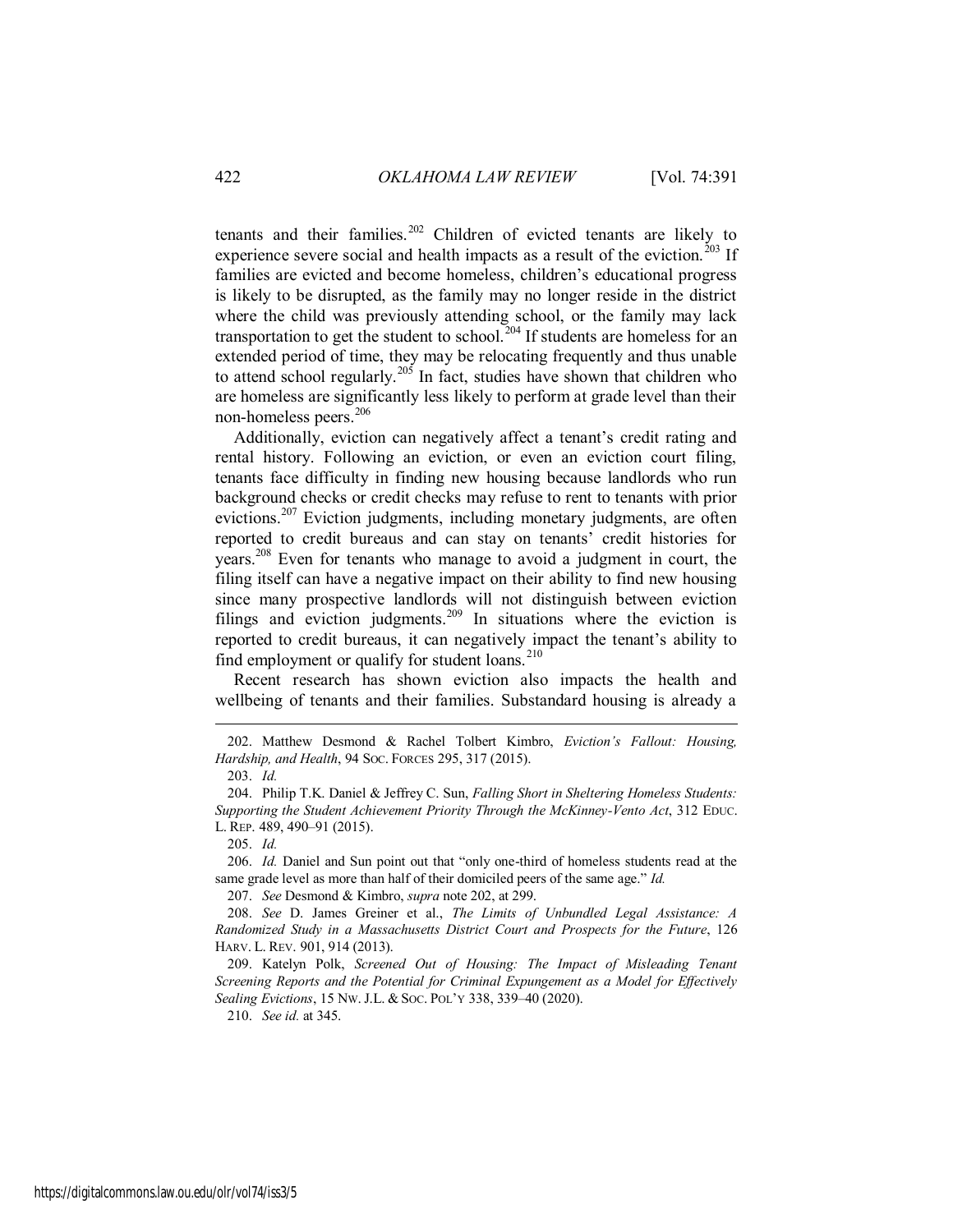pervasive problem for low-income renters.<sup>211</sup> Many of the poor housing conditions that tenants live with have serious physical and mental consequences.<sup>212</sup> For example, common poor housing conditions including dust, mold, lead paint, and inadequate ventilation—can lead to health problems such as "asthma, lead poisoning, elevated blood pressure, developmental delays, heart disease, and exposure to communicable diseases."<sup>213</sup> Eviction can exacerbate these issues: tenants who have been evicted are more likely to move into poorer-quality housing in worse neighborhoods than where they were living prior to the eviction.<sup>214</sup> Evicted tenants also experience negative mental health outcomes.<sup>215</sup> Housing instability can lead to depression, anxiety, and an increase in stress levels.<sup>216</sup> A recent study in Memphis, Tennessee, comparing eviction filing rates to mental health census data found a strong correlation between high numbers of eviction filings and self-reported poor mental health, especially in majority Black neighborhoods.<sup>217</sup>

Eviction has traumatic and long-lasting legal, social, and health consequences for tenants and their children. These effects are unaccounted for in structure of the summary eviction process, providing further justification for reform.

## *C. Racial Justice, Evictions, and Housing Instability*

Beyond the negative consequences for individual tenants and their families, the continued use of the summary eviction process perpetuates systemic problems of housing instability and racial justice. It is no secret that people of color are at higher risk of eviction than their White counterparts.<sup>218</sup> Neighborhoods and communities of color are therefore more subject to the destabilizing effects of eviction.<sup>219</sup> One study of

<sup>211.</sup> *See generally* Gold, *supra* note 162, at 61.

<sup>212.</sup> *Id.* at 70–73 (describing the types of poor housing conditions that many low-income tenants deal with and their associated health effects).

<sup>213.</sup> *Id.* at 70.

<sup>214.</sup> Desmond, *supra* note 5, at 118–19.

<sup>215.</sup> Gold, *supra* note 162, at 73.

<sup>216.</sup> *Id.*

<sup>217.</sup> Courtnee Melton-Fant, Austin Harrison & Katy Ramsey Mason, *Race, Mental Health, and Evictions Filings in Memphis, TN, USA*, 26 Preventative Med. Reps. 1, art. no. 101736 (2022), https://www.sciencedirect.com/science/article/pii/S2211335522000432.

<sup>218.</sup> *See* Desmond, *supra* note 5, at 102.

<sup>219.</sup> Davida Finger, *The Eviction Geography of New Orleans: An Empirical Study to Further Housing Justice*, 22 UDC L. REV. 23, 39 (2020).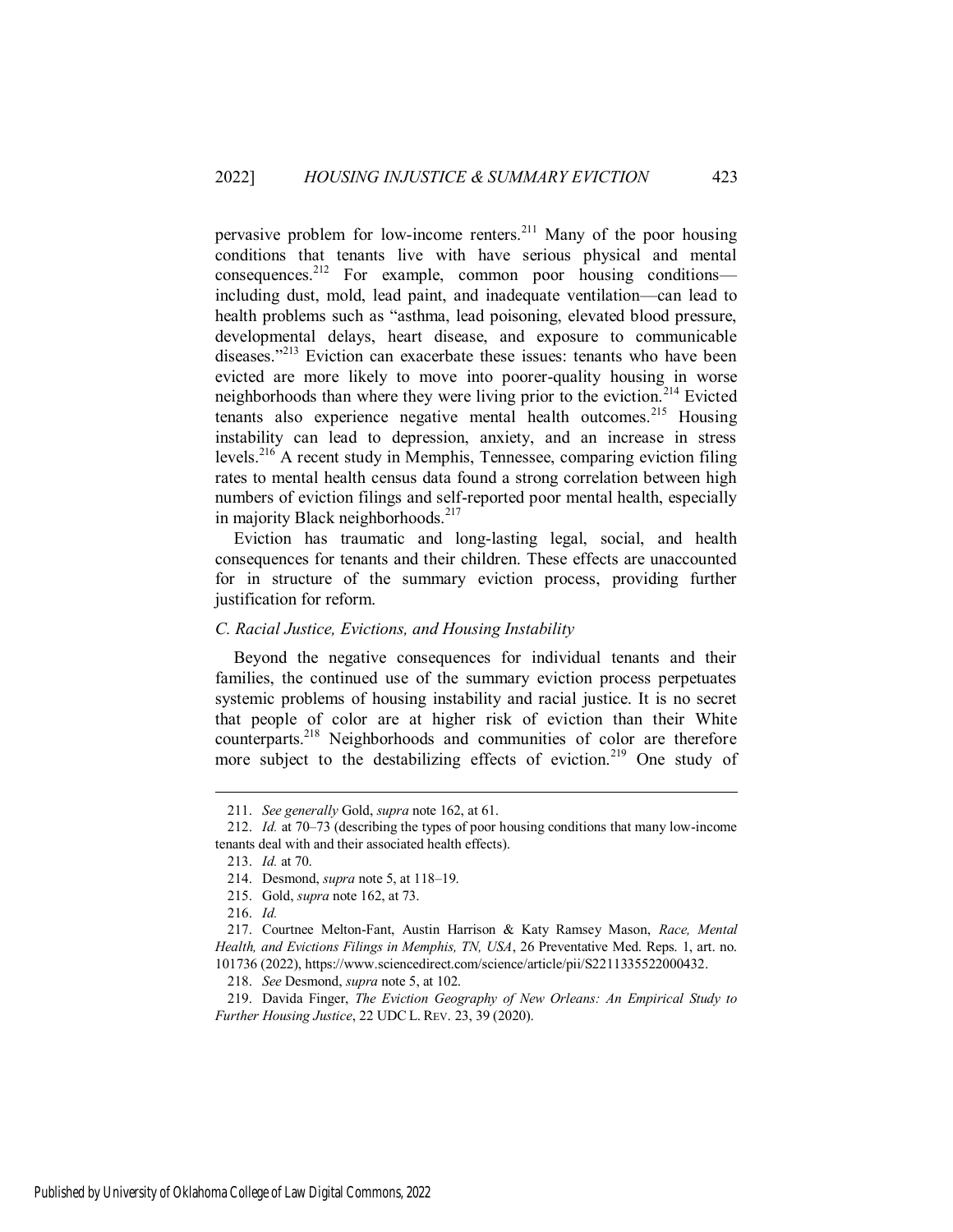eviction filing data in New Orleans found that neighborhoods that were predominantly Black had as many as fifteen more evictions per block than neighborhoods that were not majority Black.<sup>220</sup> Studies document the disproportionate effect of eviction on Black neighborhoods in other cities across the country.<sup>221</sup>

## *V. Possibilities and Options for State-Level Reform*

Despite the advancements of the tenants' rights revolution, states have, with few exceptions, continued to prioritize a landlord's claim for possession above all else.<sup>222</sup> As Justice Douglas implied in his dissent to *Lindsey*, the Court in 1972 took too narrow a view of the totality of the modern landlord-tenant relationship and ignored important considerations concerning access to justice and the subjugation of poor people's rights.<sup>223</sup> Since then, the issues that the Court overlooked have only grown in magnitude and importance. At this point, however, new federal litigation is unlikely to yield positive results because of the extremely conservative makeup of the federal judiciary and the Supreme Court.<sup>224</sup> Even in the depths of the COVID-19 pandemic, federal judges showed hostility to CDC measures intended to protect vulnerable tenants from eviction and mitigate the spread of the virus.<sup>225</sup> As a result, the possibilities for true reform of the

<sup>220.</sup> *Id.* at 37.

<sup>221.</sup> *See* Desmond, *supra* note 5, at 91 (examining neighborhoods in Milwaukee); Melton-Fant, Harrison & Ramsey Mason, *supra* note 217, at 2 (examining neighborhoods in Memphis).

<sup>222.</sup> There have been states that have moved further towards balancing the equities in the landlord-tenant relationship. For example, New York has imposed much stronger notice and pleading requirements in what it calls holdover eviction cases; that is, evictions that are based on something other than nonpayment of rent. *See generally* ANDREW SCHERER & FERN FISHER, RESIDENTIAL LANDLORD-TENANT LAW IN NEW YORK ch. 8 (2020 ed.). For example, a notice to quit must be served on a tenant at least ten days prior to filing a lawsuit. N.Y. REAL PROP. ACTS. LAW § 713 (McKinney 2010).

<sup>223.</sup> *See* Lindsey v. Normet, 405 U.S. 56, 82 (1972) (Douglas, J., dissenting in part).

<sup>224.</sup> *See generally* Seung Min Kim, *Trump's Conservative Imprint on the Federal Judiciary Gives Democrats a Playbook – If They Win*, WASH. POST (Oct. 26, 2020), https://www.washingtonpost.com/politics/courts\_law/court-barrett-senate-trump/2020/

<sup>10/25/</sup>d9eed9c0-16bc-11eb-befb-8864259bd2d8\_story.html (noting that three Supreme Court justices and approximately 30% of sitting circuit court judges were appointed by Trump).

<sup>225.</sup> *See, e.g.*, Tiger Lily, LLC v. U.S. Dep't of Hous. & Urb. Dev., 992 F.3d 518, 524 (6th Cir. 2021) (finding that the Public Health Service Act of 1994 did not grant the CDC power to impose a nationwide eviction moratorium).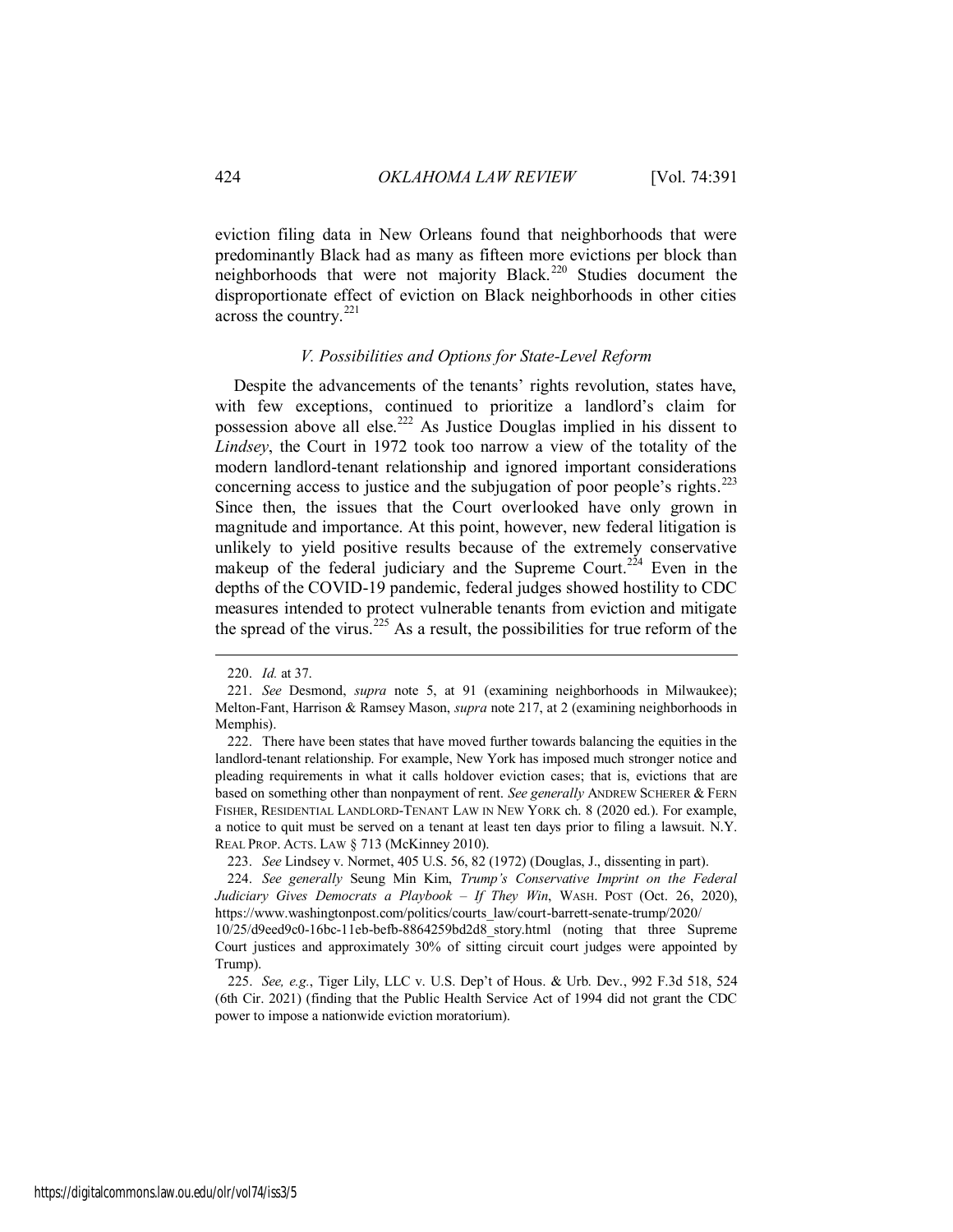summary eviction process lie with the states, and reform is urgently needed to address the imbalances and ongoing injustices perpetuated by the current outdated system. This Part presents questions and issues for states to consider as they contemplate the problems with the summary eviction process.

## *A. Dismantling the Primacy of the Landlord's Claim to Possession*

The *Lindsey* Court never questioned the foundational assumption of the summary eviction process: that the landlord's primary remedy is and should be repossession of the rental property, no matter the basis for the dispute.<sup>226</sup> In 1972, when the Court decided *Lindsey*, this was already an outdated notion, and it has only become more so in the intervening fifty years. In addition to prioritizing the claim for possession, many states also allow landlords to join claims for unpaid rent and other damages.<sup>227</sup> Most eviction cases that are filed across the country are based on nonpayment of rent, and, even prior to the COVID-19 pandemic, many of those cases were brought for amounts less than one month's rent.<sup>228</sup> Yet in many situations, the summary eviction process has become pretext, allowing landlords to accomplish other goals while holding over tenants' heads the threat of displacement. The ease of eviction filing in many jurisdictions has resulted in what some scholars have called "serial eviction filing," which is defined as multiple evictions filed against the same address.<sup>229</sup> For some landlords, the goal of filing eviction cases is not to actually regain possession of the property but to collect the monetary debt the tenant owes.<sup>230</sup> This is

<sup>226.</sup> *See* Spector, *supra* note 6, at 157–59.

<sup>227.</sup> *See, e.g.*, TENN. CODE ANN. § 29-18-125 (2021) ("[T]he judge . . . trying the cause shall be authorized and it shall be the judge's duty to ascertain the arrearage of rent, interest, and damages, if any, and render judgment therefor if the judge's judgment shall be that the plaintiff recover possession.").

<sup>228.</sup> Emily Badger, *Many Renters Who Face Eviction Owe Less Than \$600*, N.Y. TIMES: THEUPSHOT (Dec. 13, 2019), https://www.nytimes.com/2019/12/12/upshot/evictionprevention-solutions-government.html. "In data [Matthew Desmond's] Eviction Lab has analyzed from 22 states, that situation of tenants deep in debt is rare. It's far more common, the lab has found, that tenants owe the equivalent of less than a month's rent." *Id.*

<sup>229.</sup> Lillian Leung, Peter Hepburn & Matthew Desmond, *Serial Eviction Filing: Civil Courts, Property Management, and the Threat of Displacement*, 100 SOC. FORCES 316, 316 (2020).

<sup>230.</sup> *Id.* at 318.

This strategy may also allow property owners to profit from late payments. Tenants threatened with eviction not only must pay their rent in full; they are also charged late fines and legal fees, including costs associated with attorneys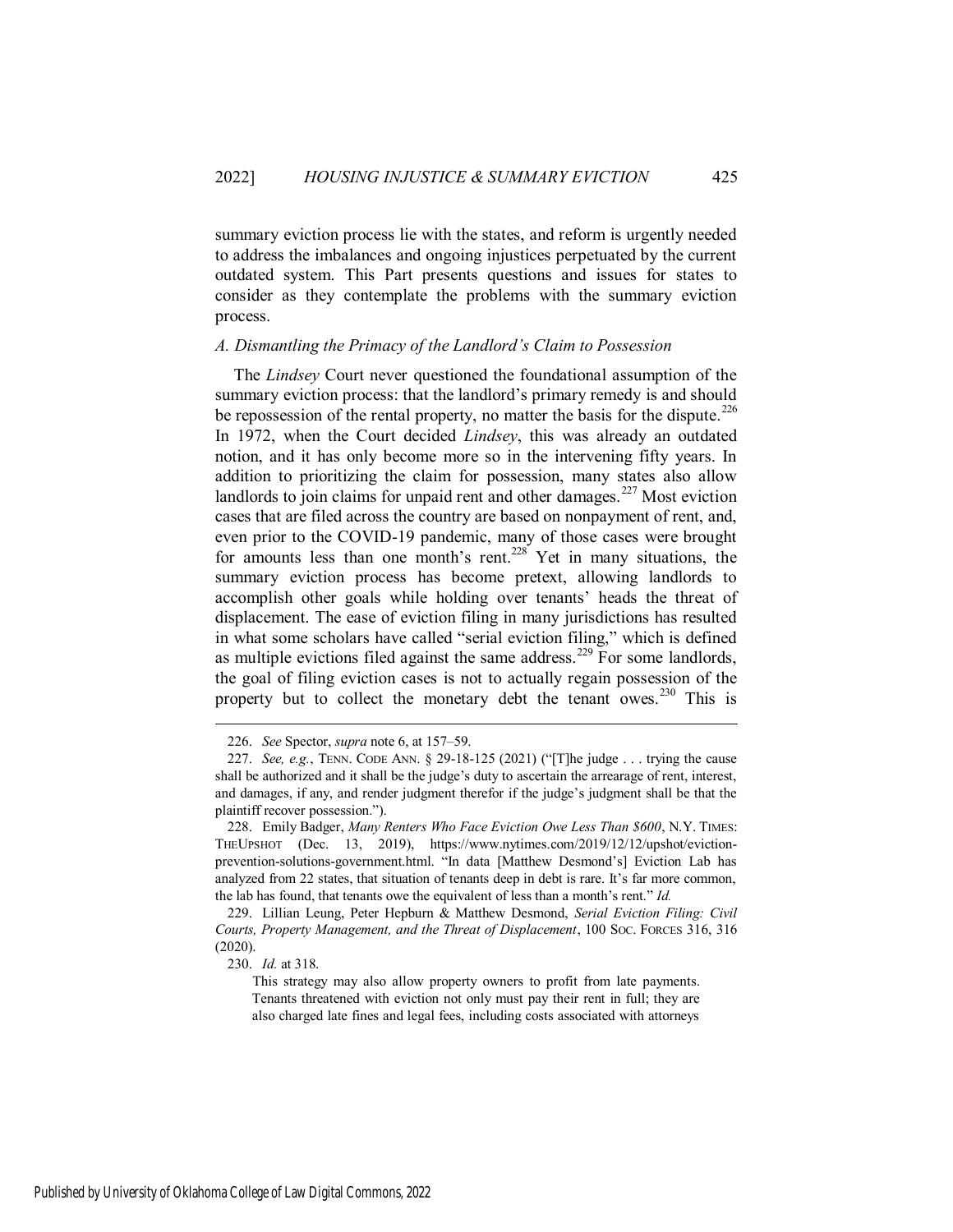accomplished either when the landlord obtains a judgment from the court, even if he or she chooses not to follow through on the actual eviction, or when the threat of eviction scares the tenant into paying the money owed.<sup>231</sup> Some landlords even prefer to keep tenants owing small amounts in arrears because it provides justification to seek repossession of the premises at any time, for any reason, under the legal cover of nonpayment of rent.<sup>232</sup>

Furthermore, the question of the right to possession does not adequately address the other factors that make up the totality of the circumstances of the landlord-tenant relationship. While the landlord may be statutorily entitled to seek rent debt as part of an action to recover possession, the limitations of the summary eviction process mean that the tenant is often not similarly entitled to raise issues that might mitigate or negate the obligation to pay rent.<sup>233</sup> The disconnect between the claims that landlords are allowed to make as part of the summary eviction process and those that tenants are allowed to make is especially stark in light of the modern trend towards consolidating issues in litigation into as few proceedings as possible.<sup>234</sup> This reality is sadly not surprising, given the long history of courts and governments failing to enforce the rights of poor tenants.<sup>235</sup>

To make real progress toward housing justice for tenants, the underlying assumption that possession is the ultimate issue must be challenged. This continued emphasis on the question of which party is entitled to possession is a significant obstacle to tenants, especially when a dispute's factual root is about money owed, condition of the property, or something else entirely. State courts and governments should consider dismantling the primacy of possession when seeking to reform the summary eviction process.

#### *B. Dismantling the Traditional Summary Eviction Process*

Given that possession is often not the primary goal in tenant-landlord disputes, the summary eviction process needs to be broken down and reconstituted in a form that more accurately reflects modern notions of

## *Id.*

and court filings. These hidden costs of the housing crisis may be common if landlords routinely rely on eviction court for rent collection.

<sup>231.</sup> *See id.* at 318–19.

<sup>232.</sup> Philip ME Garboden & Eva Rosen, *Serial Filing: How Landlords Use the Threat of Eviction*, 18 CITY & CMTY. 638, 638 (2019).

<sup>233.</sup> *See supra* Section IV.A.1.

<sup>234.</sup> *See* Spector, *supra* note 6, at 156–57.

<sup>235.</sup> *See generally* Sabbeth, *(Under)Enforcement*, *supra* note 126.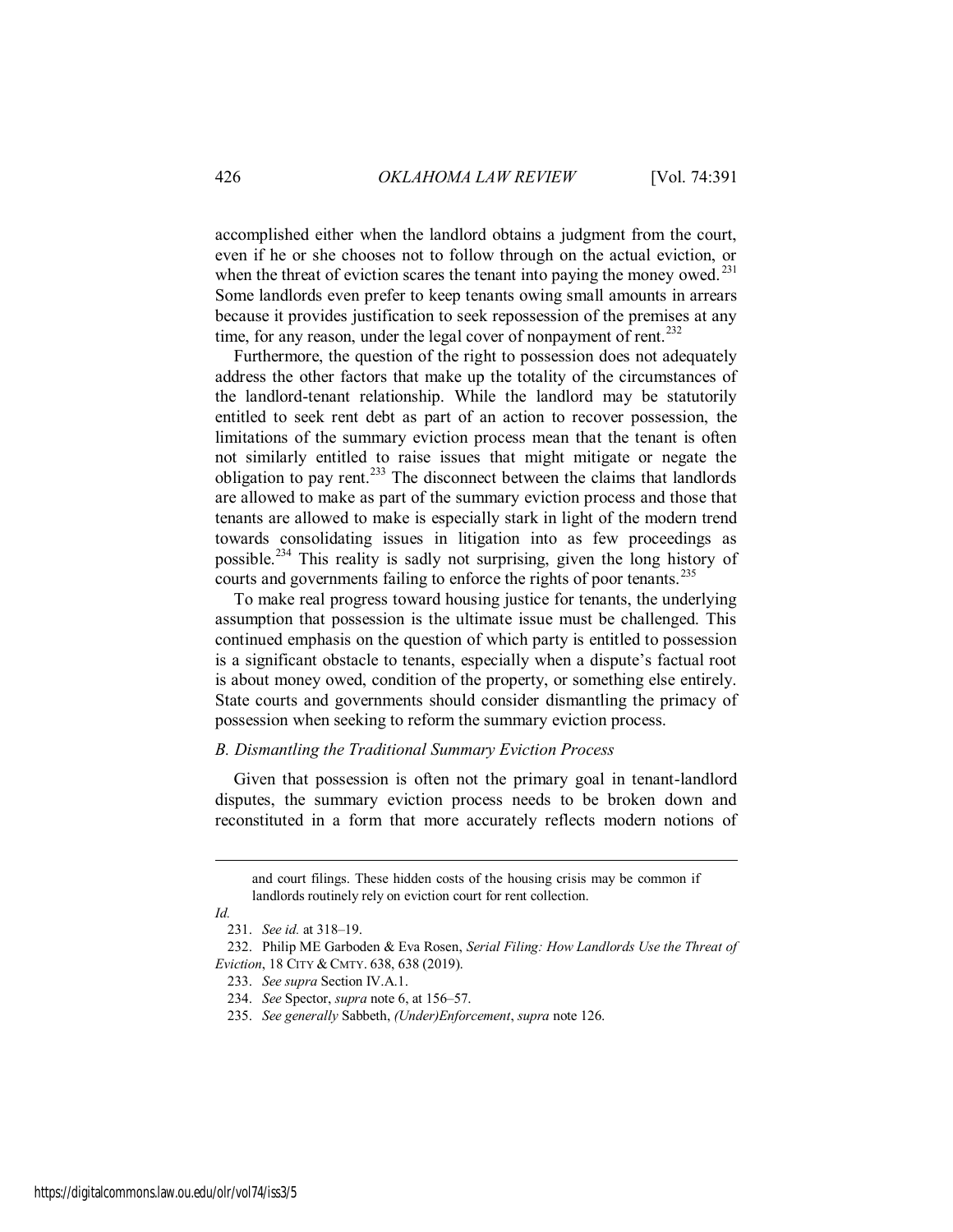fairness and justice and more effectively addresses the parties' actual goals and considerations. This subsection outlines several suggestions for how states can modify the court process to account for these concerns.

## *1. Impose Higher Bars for Possession Claims*

One of the hallmarks of the traditional summary eviction process is the speed and ease with which landlords can regain possession of their property. As detailed above, courts' prioritization of possession above all other considerations is alarmingly outdated. In service of the transition away from possession as the ultimate issue, courts and legislatures can impose more stringent requirements when landlords do, in fact, seek possession.

Research has shown that landlords are less likely to file eviction cases when the process is more complex and the monetary cost is higher.<sup>236</sup> Comparing eviction filings in Charleston, South Carolina, and Mobile, Alabama, researchers found that the stricter procedural requirements and higher court costs in Alabama resulted in significantly lower filing rates than in South Carolina.<sup>237</sup> Imposing stricter requirements on landlords seeking possession would deter landlords who use the summary eviction process as a mechanism to collect rent from proceeding with cases that result in significant, unnecessary harm to tenants.

## *2. Allow Joinder of Claims and Discovery in Possession Cases*

In situations where a landlord is truly seeking to regain possession of the rental property, the factual circumstances can be complex. Contrary to the *Lindsey* Court's misguided assumption about the "simplicity of the issues in the typical FED action," $238$  the issues that eviction cases present can be quite complicated. While many jurisdictions allow tenants to raise defenses based on the conditions of the premises,<sup>239</sup> courts and legislatures should explicitly allow tenants to raise any relevant defenses and join any relevant counterclaims, just as they would be able to do in other civil proceedings. The dispossession of tenants from their homes is a drastic event, and the

<sup>236.</sup> Leung, Hepburn & Desmond, *supra* note 229, at 334–37.

<sup>237.</sup> *Id.* at 317, 334–37. However, the comparison is relative; even in Alabama, which had comparatively more onerous processes than South Carolina, the landlord was required to give the tenant a seven-day notice and pay \$256 to file an eviction case. *Id.* at 335. Other civil actions are much more difficult to initiate and maintain.

<sup>238.</sup> Lindsey v. Normet, 405 U.S. 56, 65 (1972).

<sup>239.</sup> *Id.* at 69; Spector, *supra* note 6, at 171–73.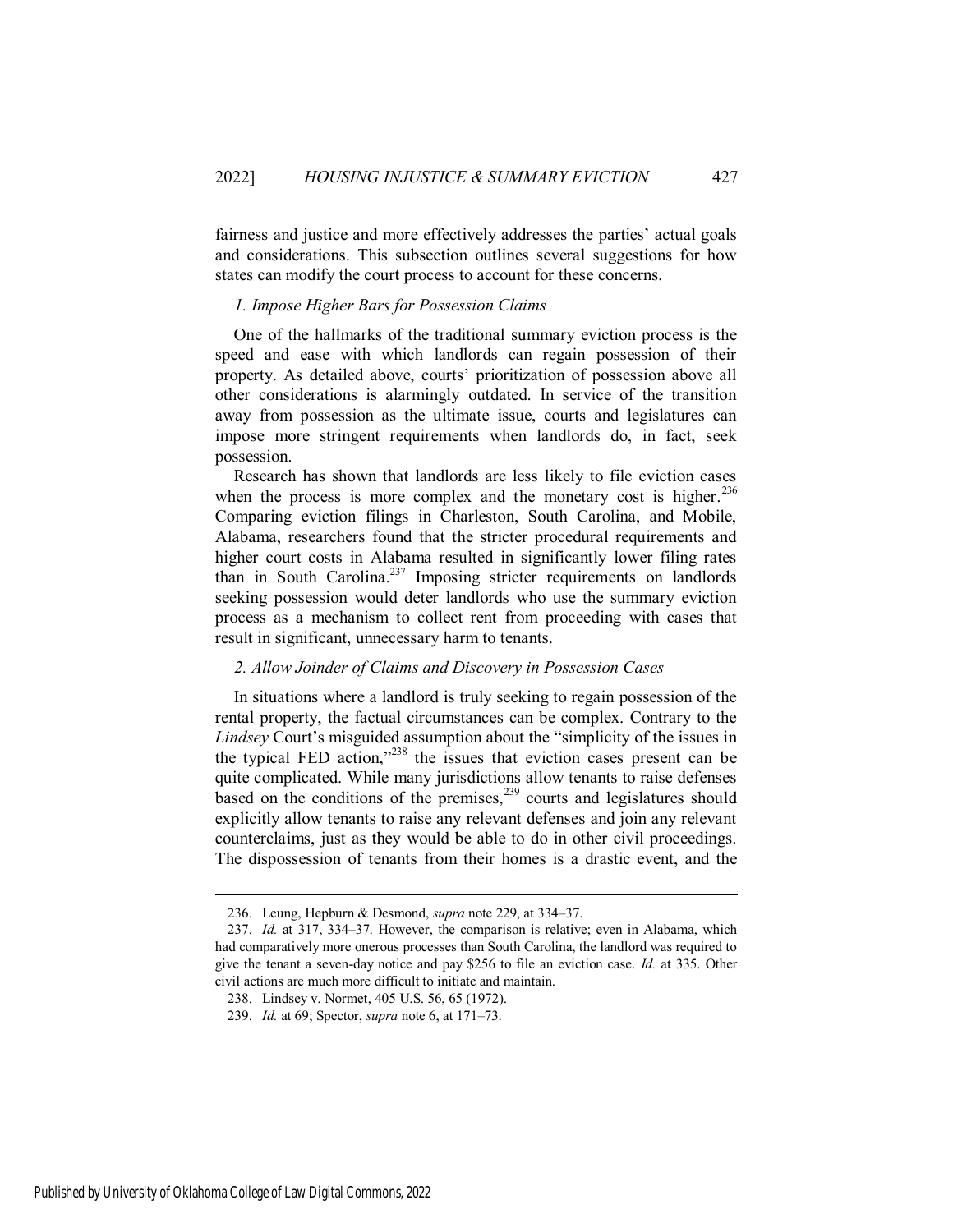courts should treat it with the gravitas it deserves by allowing for the full hearing of relevant issues.

## *3. Create Pre-Filing Diversion Programs for Debt Claims*

In situations where the landlord seeks to recover rent owed rather than repossession of the property, courts and legislatures should work to create pre-filing diversion programs. During the COVID-19 pandemic, there was an unprecedented influx of federal stimulus dollars to state and local governments designated for use in paying rental arrears on behalf of tenants who had fallen behind on rent during the pandemic.<sup>240</sup> While some criticized certain jurisdictions' slow pace in distributing the funds to renters and landlords,  $241$  there have also been examples of successful pre-filing diversion programs implemented at the state and local levels. Beginning in July 2020, Michigan used federal stimulus money to fund additional legal services for tenants, which averted some eviction cases pre-filing and helped tenants avoid eviction if a case had already been filed.<sup>242</sup> In Philadelphia, as of April 2021, landlords have been required to apply for rental assistance and enroll in the city's Eviction Diversion Program prior to filing a nonpayment eviction case in court.<sup>243</sup> The Eviction Diversion Program mandates mediation between landlords and tenants within thirty days of approval for the program.<sup>244</sup> According to the City of Philadelphia, over 70% of cases that go through mediation reach a settlement

<sup>240.</sup> *See How Federal Rental Assistance Works*, CONSUMER FIN. PROT. BUREAU, https://www.consumerfinance.gov/coronavirus/mortgage-and-housing-assistance/renterprotections/emergency-rental-assistance-for-renters/ (last visited Jan. 1, 2022).

<sup>241.</sup> Jason DeParle, *Federal Aid to Renters Moves Slowly, Leaving Many at Risk*, N.Y. TIMES (Sept. 28, 2021), https://www.nytimes.com/2021/04/25/us/politics/rental-assistancepandemic.html.

<sup>242.</sup> ELIZABETH BENTON ET AL., UNIV. MICH. POVERTY SOLS., REDUCING MICHIGAN EVICTIONS: THE PANDEMIC AND BEYOND 12 (June 2021), http://sites.fordschool.umich. edu/poverty2021/files/2021/05/Poverty-Solutions\_Reducing-Michigan-Evictions\_ June2021.pdf.

<sup>243.</sup> Amended Order at 2, *In re*: Residential Eviction Moratorium and Exceptions, Service of Writs and Alias Writs of Possession (Phila. Mun. Ct. Apr. 1, 2021), https://www.courts.phila.gov/pdf/regs/2021/15-of-2021-PJ-ORDER.pdf; *see also* Editorial, *Philly May Have Just Revolutionized Evictions*, PHILA. INQUIRER (Apr. 5, 2021), https://www.inquirer.com/opinion/editorials/philadelphia-eviction-diversion-rent-2021040 5.html.

<sup>244.</sup> *Frequently Asked Questions (FAQ): City of Philadelphia's Eviction Diversion Program*, PHL EVICTION DIVERSION, https://eviction-diversion.phila.gov/#/FAQ (last visited Jan. 1, 2022).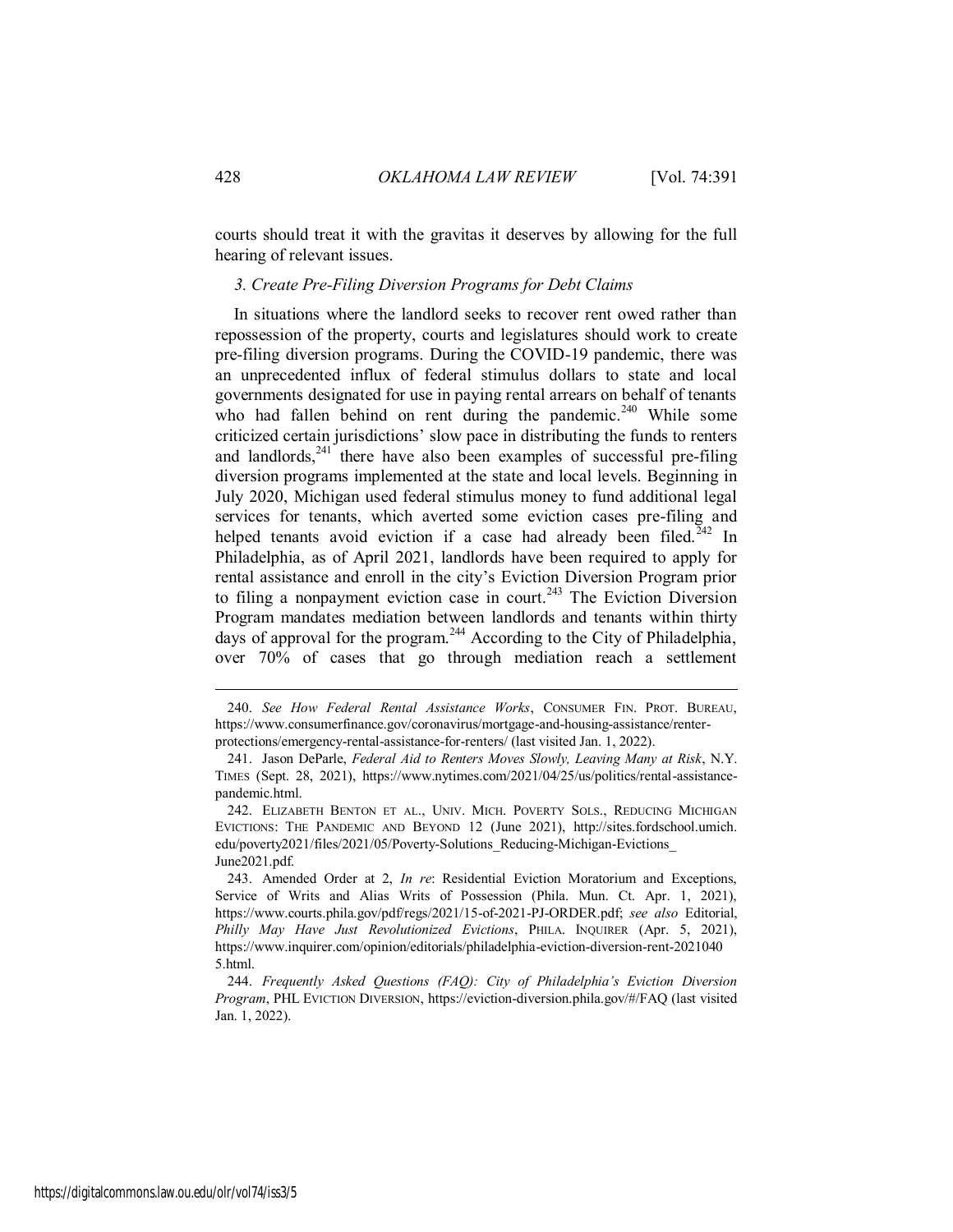agreement.<sup>245</sup> If the mediation is unsuccessful, landlords may continue with the regular eviction court process. $246$ 

Pre-filing eviction diversion programs could become a permanent part of eviction proceedings. One of the major advantages to programs that focus on pre-filing diversion is that they avoid the significant and long-lasting consequences for tenants of having eviction cases on their permanent records.<sup>247</sup> Especially when combined with increased access to legal services, pre-filing eviction diversion programs could be highly effective in achieving similar outcomes to cases that are settled in court and do not result in actual eviction.

## *C. Improving Housing Conditions and Habitability*

One of the most common justifications that tenants cite for not paying their full rent is the poor conditions of their rental homes.<sup>248</sup> Scholars have posited numerous theories about the significance of warranty of habitability claims in the landlord-tenant relationship. These theories include criticisms of laws regarding housing conditions in rental properties and both the utility of the doctrine itself<sup>249</sup> and of the enforcement of existing standards.<sup>250</sup> Encouraging greater enforcement of housing conditions and habitability standards would reduce disputes between landlords and tenants and therefore the need for evictions.

## *D. Improving Access to Counsel*

Addressing the inequities that the summary eviction process imposes on the landlord-tenant relationship requires improving tenants' access to legal representation. While legal representation is not a panacea to the injustices of the summary eviction process, it has demonstrable benefits to tenants

 $\overline{a}$ 

250. *See generally* Sabbeth, *(Under)Enforcement*, *supra* note 126 (arguing that laws on the books provide significant recourse to tenants living with substandard conditions but that the systems in charge of enforcing those laws have failed).

Published by University of Oklahoma College of Law Digital Commons, 2022

<sup>245.</sup> *Id.*

<sup>246.</sup> *Id.*

<sup>247.</sup> *See supra* notes 207–10 and accompanying text.

<sup>248.</sup> *See generally* Summers, *supra* note 68, at 147–48; Sabbeth, *(Under)Enforcement*, *supra* note 126, at 100.

<sup>249.</sup> *See generally* Super, *supra* note 11 (arguing that the failure to transform the landlord-tenant relationship has left tenants effectively unable to access the theoretical protections of the warranty of habitability); Summers, *supra* note 68 (demonstrating that even when tenants are able to claim the warranty of habitability as defenses or counterclaims, they rarely are able to obtain rent abatements).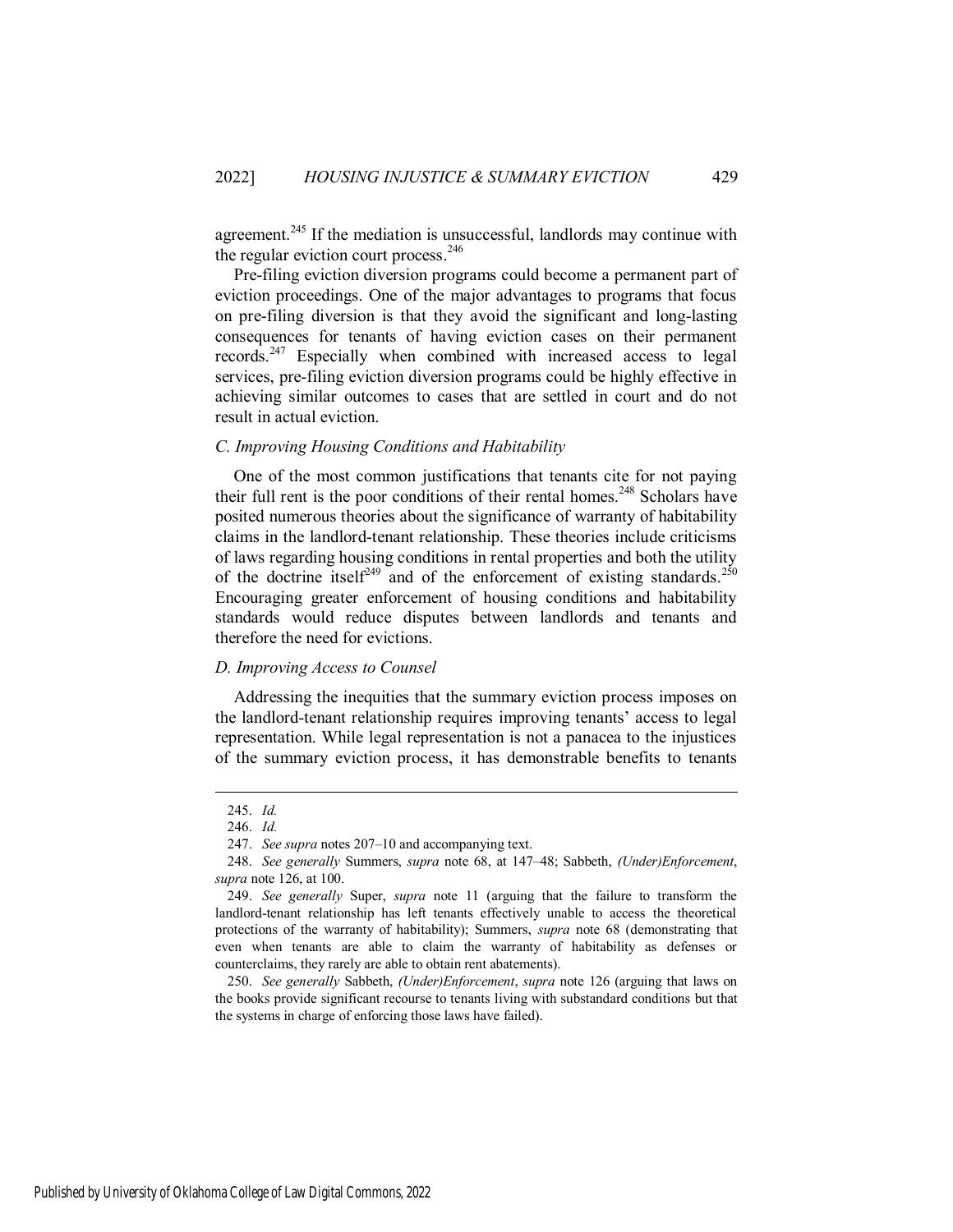seeking to advance legitimate claims and defenses in the eviction process. Studies comparing tenants who are represented by lawyers versus those who are unrepresented have shown—virtually unequivocally—that tenants' outcomes improve when they are represented.<sup>251</sup> Furthermore, New York City's Right to Counsel program, which has been in effect since 2017, has reduced eviction filings and improved housing stability for tenants.<sup>252</sup> Providing lawyers for tenants is an important piece of any housing justice solution.

#### *Conclusion*

While the COVID-19 pandemic brought the eviction crisis to national attention, it is a problem that existed before the pandemic and will almost definitely, unfortunately, continue long after the public health emergency subsides. While many scholars and policymakers have posited theories as to the best ways to address the lack of safe and affordable housing,  $253$  largely unstudied are the effects of the eviction court process itself. Addressing the problem of eviction is by no means exclusively a question of social policy. All fifty U.S. states now utilize a summary process for evictions, rooted in the property law system that existed in common-law England.<sup>254</sup> It is this summary eviction process, which was designed with the express purpose of making eviction as easy as possible for the landlord,<sup>255</sup> that deserves reexamination in our twenty-first-century context. Today, it reflects an antiquated conception of the complexities of the modern landlord-tenant relationship.

The mid-twentieth century saw major advancements in the rights afforded to traditionally marginalized social groups, including people of color, women, and indigent people.<sup>256</sup> The concentrated efforts around the rights of residential renters has become known as the tenants' rights revolution, and during the 1960s and 1970s, important legislative and

<sup>251.</sup> Greiner et al., *supra* note 208, at 931, 934–35; Steinberg, *supra* note 196, at 744; Engler, *When Does Representation Matter?*, *supra* note 169, at 79.

<sup>252.</sup> Brian Bieretz, *A Right to Counsel in Eviction: Lessons from New York City*, HOUS. MATTERS (Dec. 31, 2019), https://housingmatters.urban.org/articles/right-counsel-evictionlessons-new-york-city; *see also* Sabbeth, *Housing Defense*, *supra* note 171, at 81, 84.

<sup>253.</sup> *See generally* Super, *supra* note 11 (discussing the history of the doctrine of the warranty of habitability and tenants' expectations of safe housing).

<sup>254.</sup> Spector, *supra* note 6, at 137.

<sup>255.</sup> *See id.* at 156.

<sup>256.</sup> *See* Summers, *supra* note 68, at 157–58.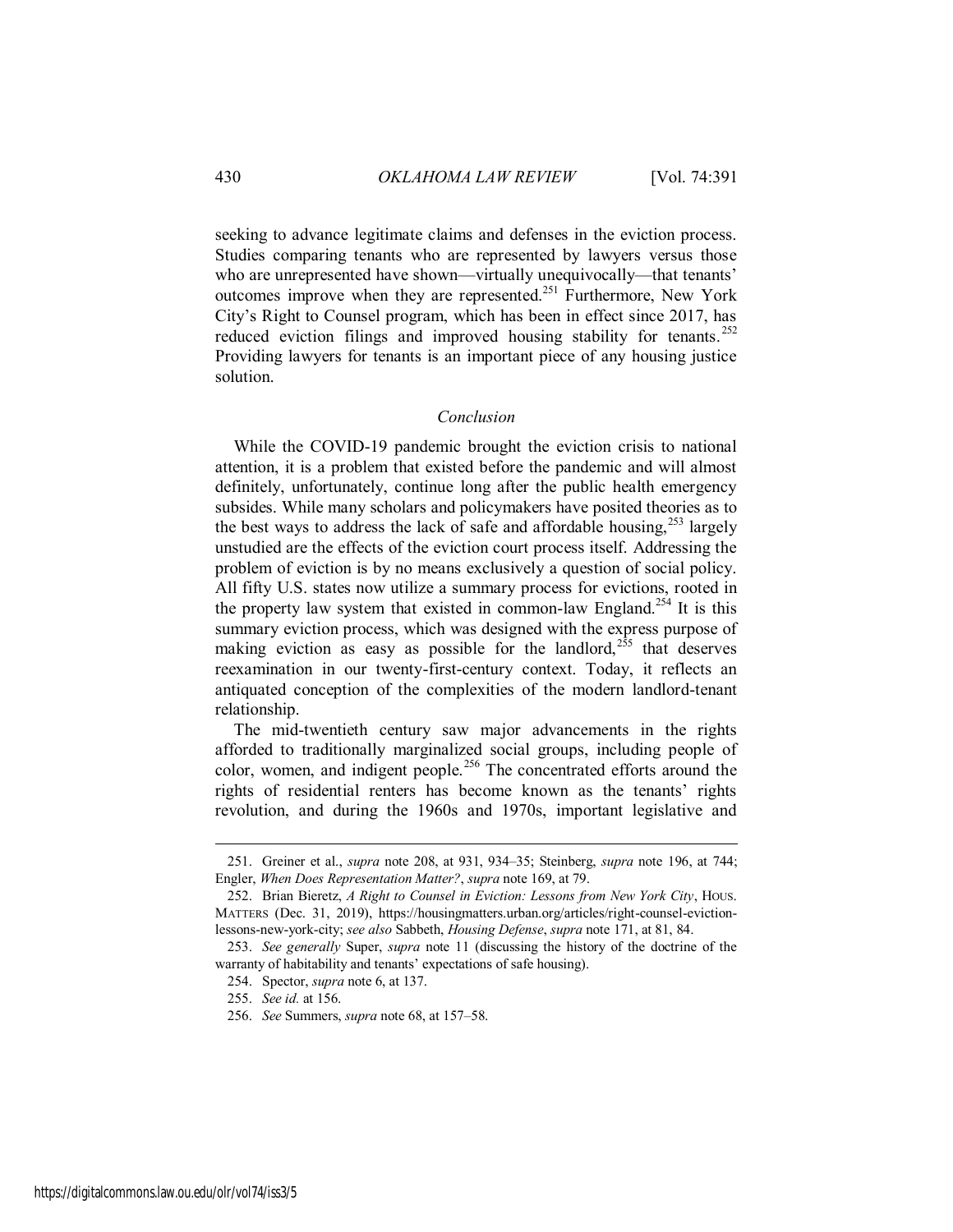judicial advancements sought to equalize the imbalanced landlord-tenant relationship.<sup>257</sup> Chief among these developments was the codification of the implied warranty of habitability, which was supposed to guarantee the mutuality of the previously independent covenants of the tenant to pay rent and the landlord to maintain the premises in a fit and habitable condition.<sup>258</sup> While this was an important legal advancement intended to provide tenants with increased protections and rights in their residences, the reality of the warranty of habitability has not lived up to its supporters' aspirations.

The Supreme Court's 1972 decision in *Lindsey v. Normet* seriously undermined the promises of the tenants' rights revolution.<sup>259</sup> When the Supreme Court upheld the summary eviction process in the face of due process and equal protection challenges from a group of low-income tenants, it placed a huge roadblock in the path of meaningful reform of the landlord-tenant relationship and the advancement of tenants' rights. The Court's opinion relied on numerous outdated assumptions about the relative positioning of landlords and tenants and the complexities of the modern landlord-tenant relationship. As a result, the summary eviction process has continued to be the primary mechanism for judicial evictions in every state in the country.

The characteristics of the summary eviction process that make it appealing to landlords are the same characteristics that have made it devastating for the lives of many tenants. The quick turnaround from complaint to trial and the limitations on defenses, counterclaims, and discovery serve as insurmountable disadvantages to many tenants. As a result, the ease and speed with which landlords can obtain judgments and effectuate actual displacement of tenants has contributed to an incredibly imbalanced court process that has long-term consequences for tenants. Empirical research in recent years has underscored the effects that judgments and actual evictions have on tenants and their families, as well as their abilities to secure safe and affordable housing in the future.<sup>260</sup>

To address the ongoing effects of the *Lindsey* decision, state legislatures must consider significant reforms of the summary eviction process. First and foremost, the primacy of the landlord's claim to possession must be

<sup>257.</sup> *See* Super, *supra* note 11, at 391.

<sup>258.</sup> *Id.*

<sup>259.</sup> *See generally* Lindsey v. Normet, 405 U.S. 56, 64 (1972) (holding that Oregon's eviction process limiting tenants' triable issues did not violate the due process clause).

<sup>260.</sup> *See generally* Desmond & Kimbro, *supra* note 202 (discussing empirical data collected in a study to demonstrate the negative effects of eviction filings and judgements).